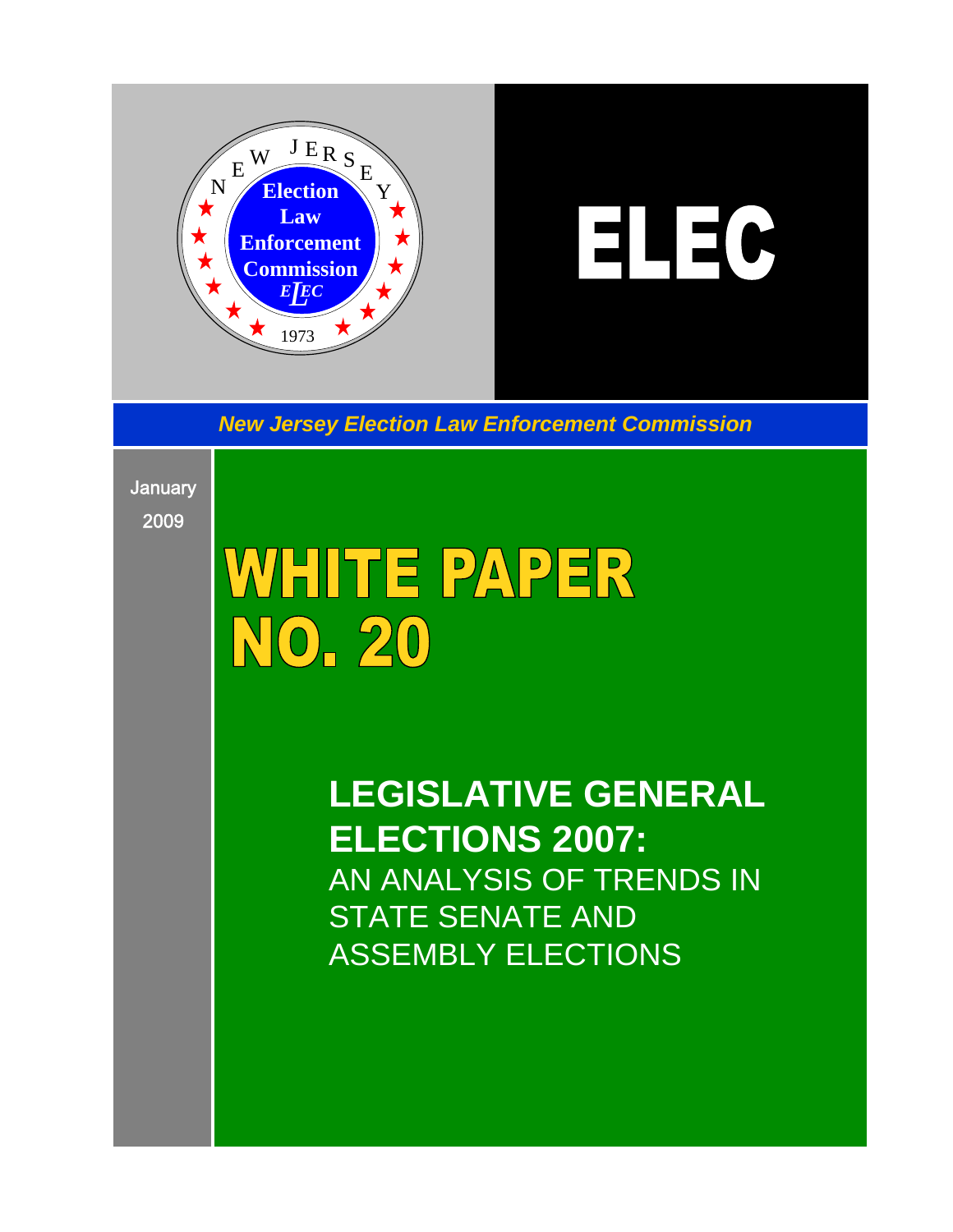

#### **ELECTION LAW ENFORCEMENT COMMISSION**

**JERRY FITZGERALD ENGLISH Chair** 

> **PETER J. TOBER Vice Chair**

> **ALBERT BURSTEIN Commissioner**

**AMOS C. SAUNDERS Commissioner** 

Respond to: P.O. Box 185 Trenton, New Jersey 08625-0185

(609) 292-8700 or Toll Free Within NJ 1-888-313-ELEC (3532)

Website: http://www.elec.state.nj.us/

**FREDERICK M. HERRMANN, Ph.D. Executive Director** 

> **JEFFREY M. BRINDLE Deputy Director**

**CAROL L. HOEKJE Legal Director** 

**EVELYN FORD Compliance Director** 

**JAMES P. WYSE Legal Counsel** 

## **Acknowledgement**

 The Commissioners would like to thank the various staff people involved with this report, which is the twentieth white paper released by ELEC over the past two decades. This series has achieved international recognition and its individual numbers have often been cited in media reports, the political science literature, and studies issued by sister agencies in other jurisdictions. It is a proud accomplishment.

 Deputy Director Jeffrey M. Brindle is the author of White Paper No. 20. His work on this study and the others in the series has been outstanding. Thanks to his efforts the citizens of New Jersey have had a detailed record of the history of campaign financing activity in their State over a period of twenty years. Because of the Commission's award winning website, all of the white papers are available on the Internet.

 The general editor of this white paper and the series is Executive Director Frederick M. Herrmann. Legal Director Carol L. Hoekje and Director of Special Programs Amy Davis served as proofreaders for this study making many important contributions. Director of Finance and Administration Steven M. Dodson was the paper's statistical proofreader, while Director of Information Technology Carol Neiman provided necessary data. Coordination and data entry were provided by Data Entry Supervisor Brenda A. Brickhouse, Assistant Data Entry Supervisor Darlene Kozlowski, and Assistant Data Entry Technician Susan Danley. Associate Help Desk Technician Peter Palaitis added needed computer support.

 Report coding and research were handled by Research Associate Steven Kimmelman. Administrator Elbia L. Zeppetelli did her usual extraordinary job with the creation of charts and shared word processing chores with Executive Secretary Maureen Tilbury.

 For further information about the role of campaign financing in New Jersey's and the nation's political systems, the Commission suggests readers go to the seventh edition of the "COGEL Campaign Financing and Lobbying Bibliography" compiled by Dr. Herrmann for the Council on Governmental Ethics Laws.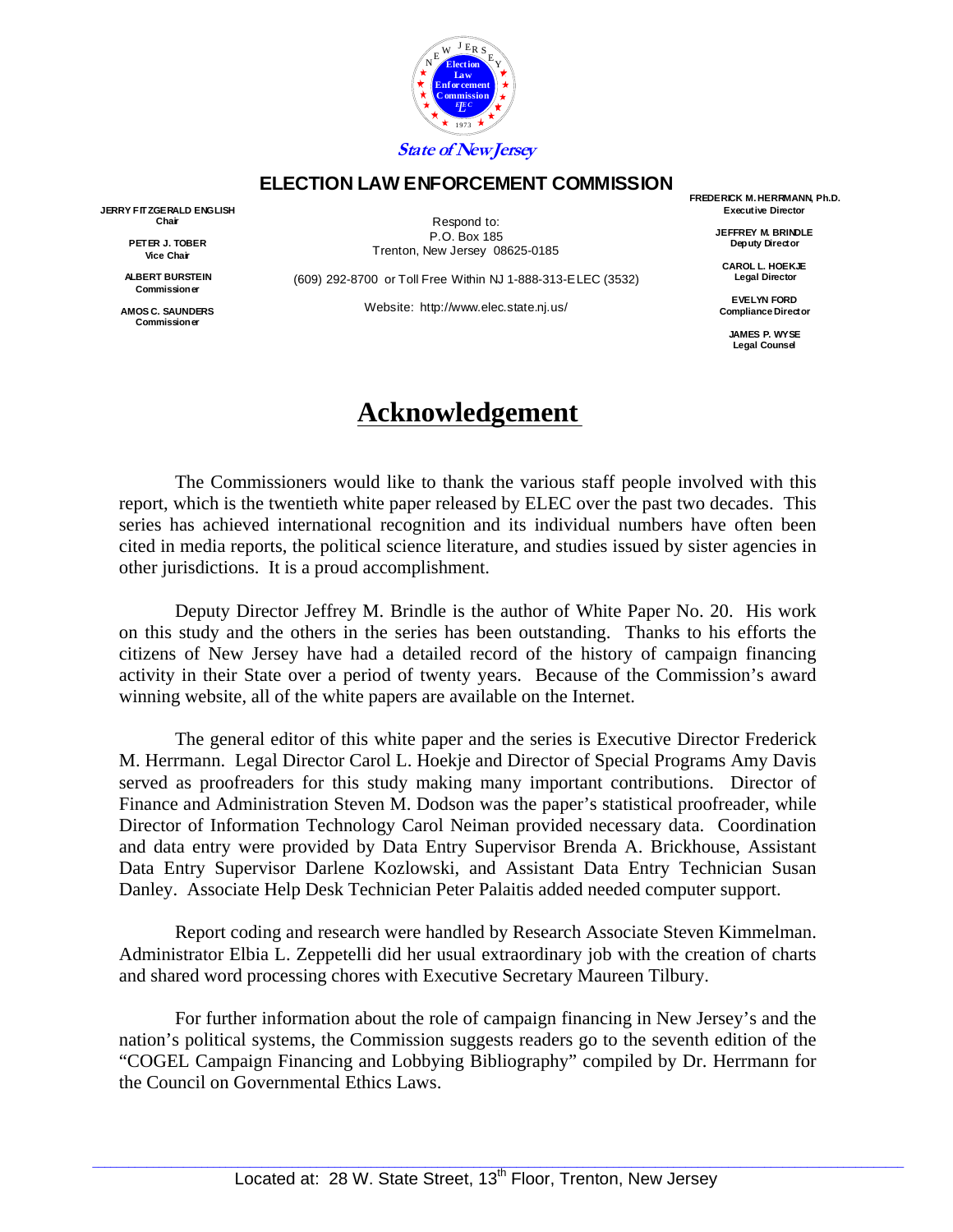# **TABLE OF CONTENTS**

#### PAGE NO.

| <b>CHAPTER I.</b>   |  |
|---------------------|--|
|                     |  |
| <b>CHAPTER II.</b>  |  |
|                     |  |
| <b>CHAPTER III.</b> |  |
|                     |  |
|                     |  |
| 48                  |  |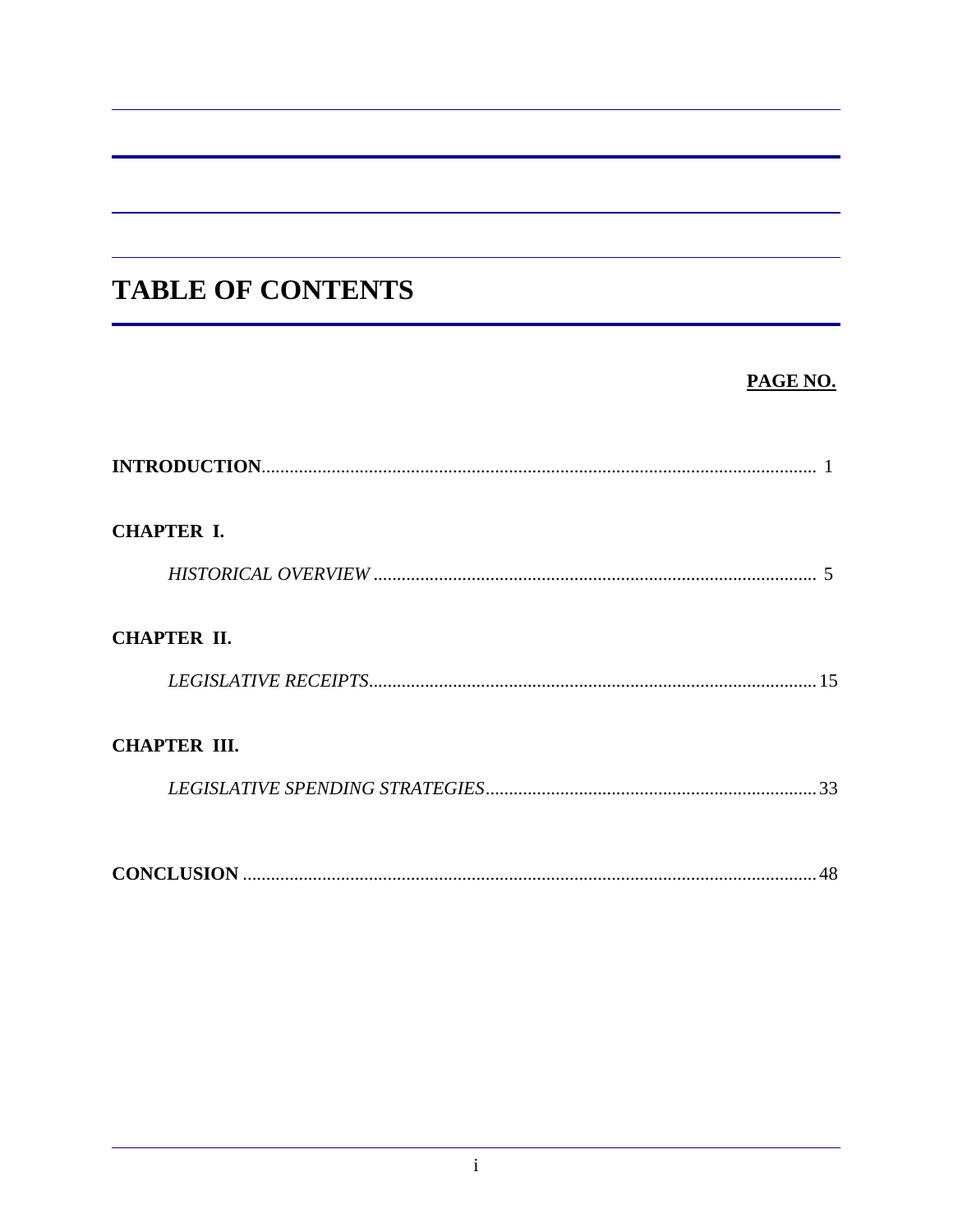| <b>TABLES</b>    | PAGE NO. |
|------------------|----------|
| 1.               |          |
| 2.               |          |
| 3.               |          |
| $\overline{4}$ . |          |
| 5.               |          |
| 6.               | 42       |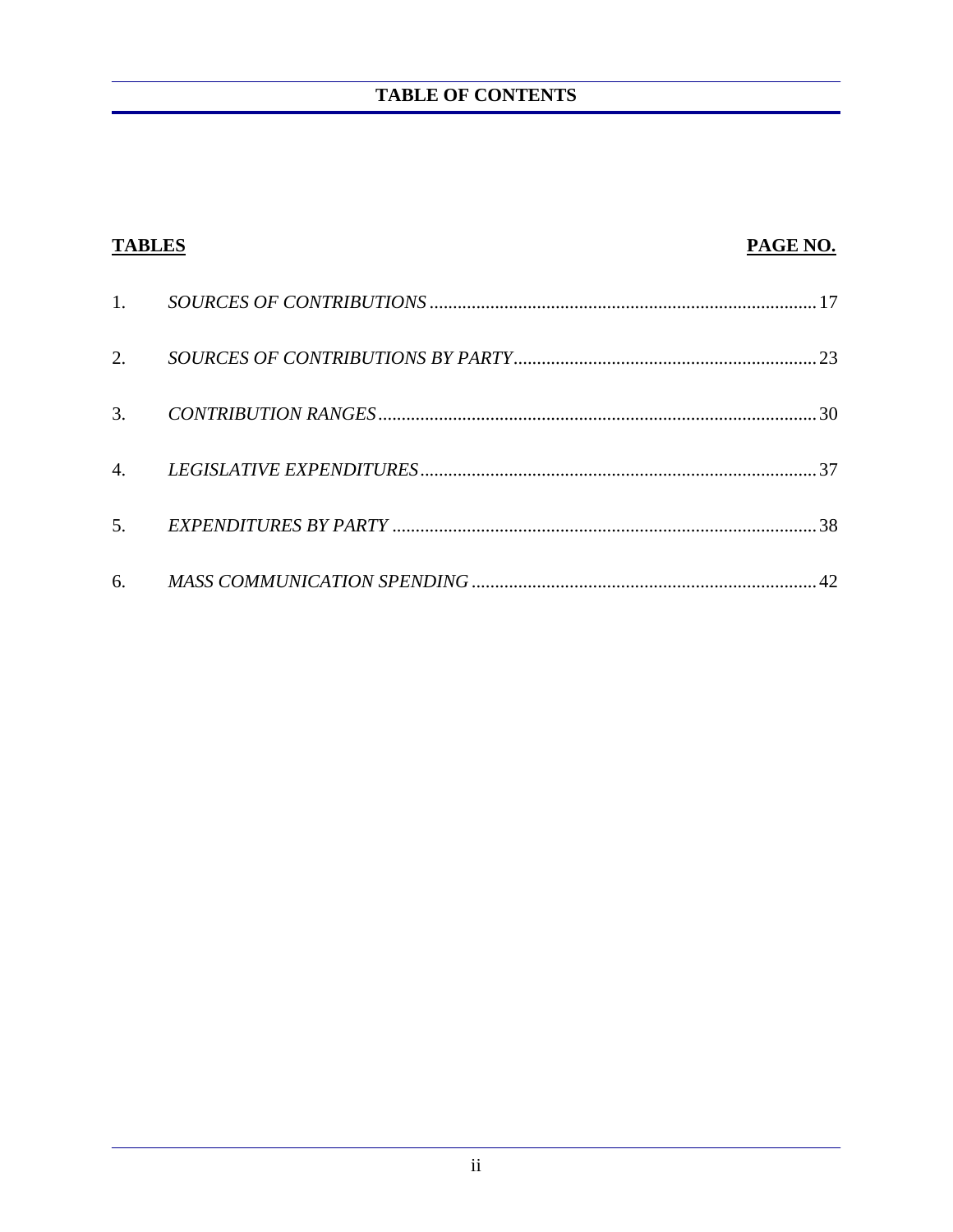| <b>FIGURES</b> | PAGE NO. |
|----------------|----------|
| 1.             |          |
| 2.             |          |
| 3.             |          |
| 4.             |          |
| 5.             |          |
| 6.             | 45       |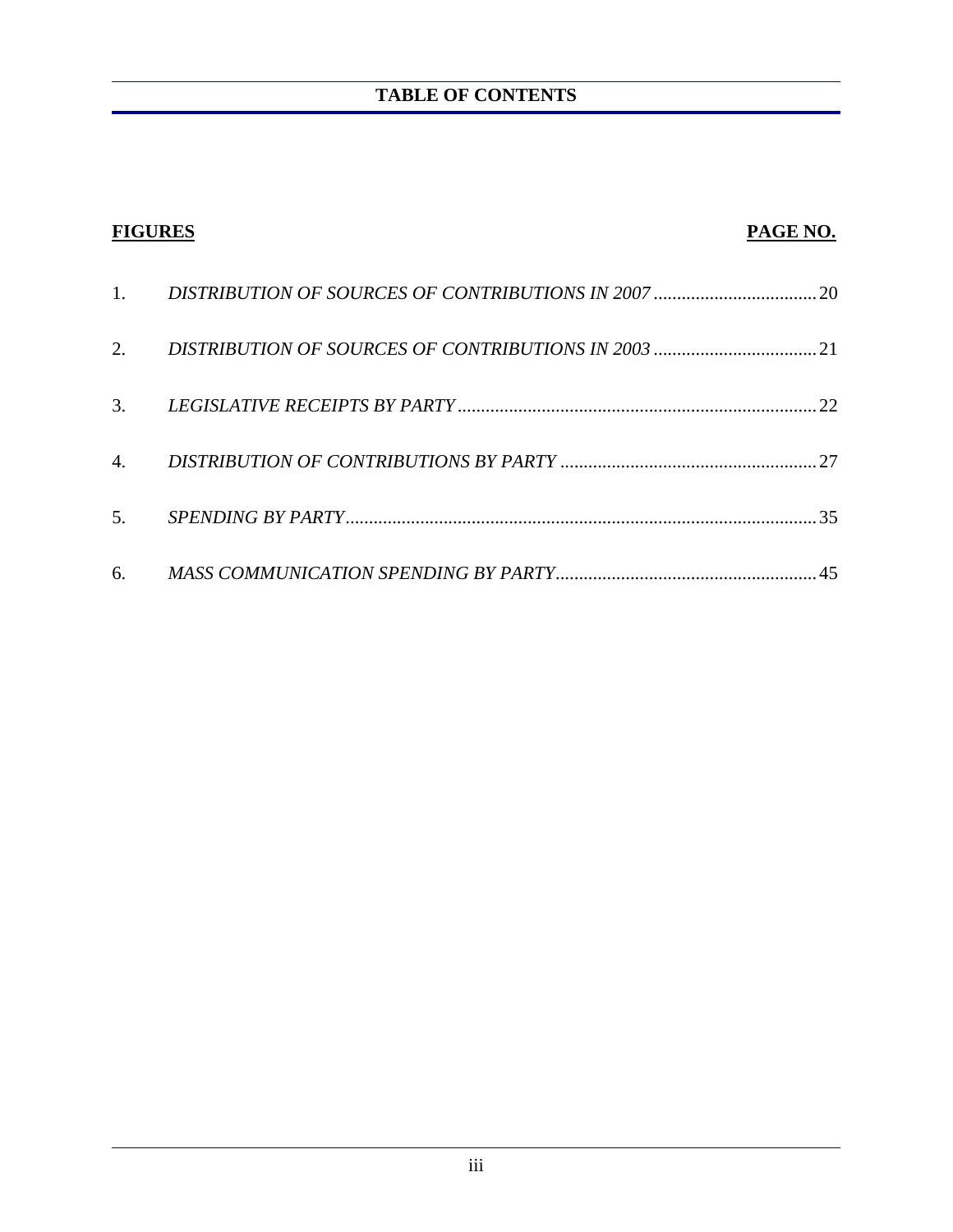# **INTRODUCTION**

 The Commission's white paper report, The 2005 Assembly Election: New Trends on the Horizon?, demonstrated that the influential role played by political party entities in funding the candidates had continued from previous elections. However, it did reveal differences between this legislative election and ones conducted in the recent past.

 As mentioned in this earlier report, the campaign financing aspect of the 2005 campaign was different in two ways. First, total fundraising grew by only five percent over Assembly financial activity in 2003. Second, the 2005 general election witnessed a change in the pattern of giving within the party entity category in particular, and among the contributor base in general.

 In terms of overall fundraising activity, the five percent growth in 2005 Assembly receipts was much more modest than had consistently taken place between election cycles dating back more than a decade. For example, between the Assembly elections of 1997 and 1999, receipts increased by 30 percent, and between 1993 and 1995 by 37 percent. The largest increase in fundraising between Assembly contests goes all the way back to 1985, when candidates for the lower house grew their fundraising by 68 percent.

 With respect to a change in the contributor mosaic, the 2005 Assembly election evidenced a change in the pattern of giving within the party entity category and by special interest political action committees (PACs) and businesses. As noted in The 2005 Assembly Election: New Trends on the Horizon?, 59 percent of total identifiable contributors to Assembly candidates derived from political party entities. Within this category, legislative leadership committees constituted 32 percent of total Assembly receipts, whereas candidate committees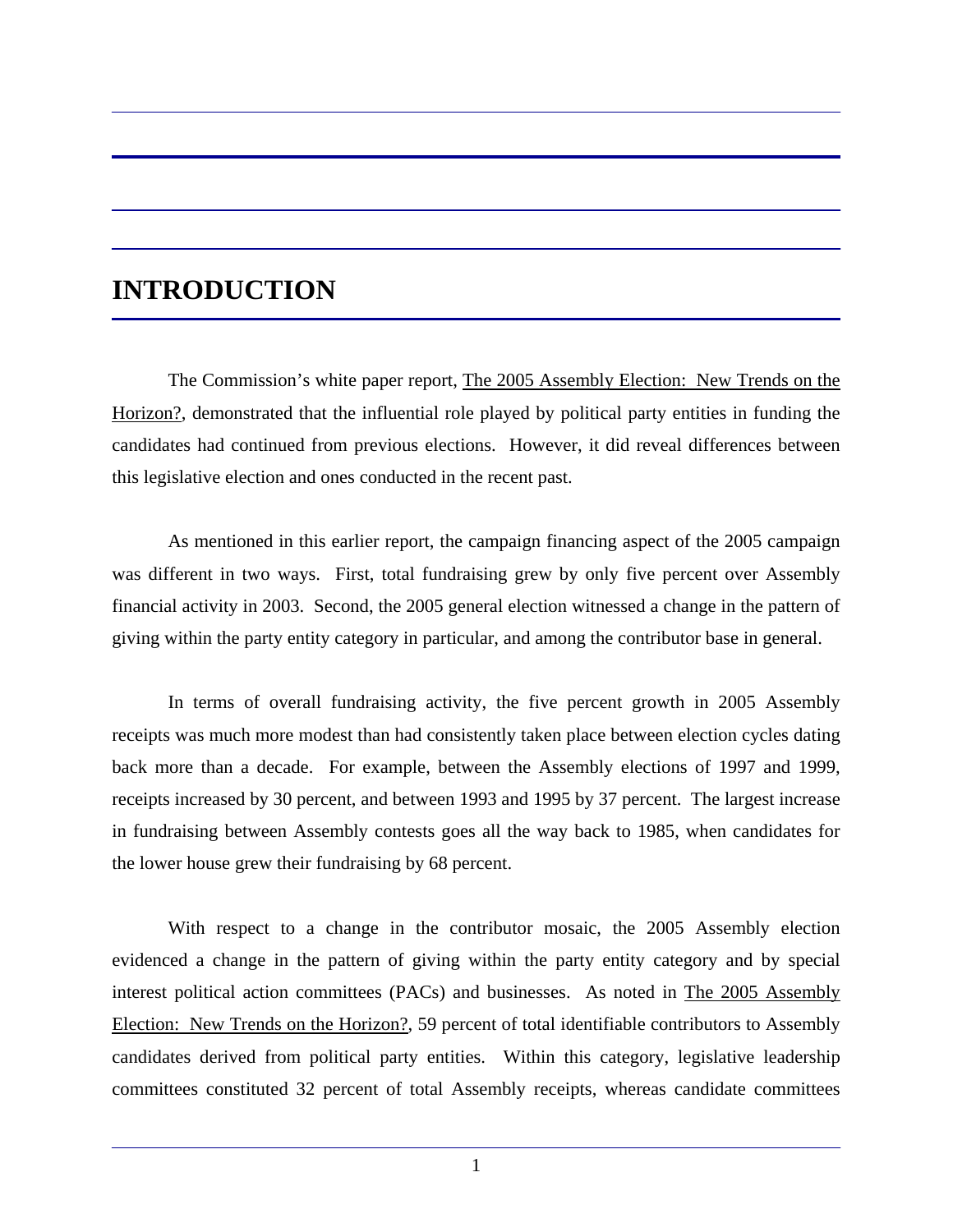accounted for 18 percent of contributions. Political party organizations, including State party committees, county party organizations, and municipal party committees made up eight percent of Assembly receipts. Political committees did not account for even one percent of contributions.

 This pattern of party entity financial involvement differed from previous elections. In 2003, for instance, political party committees made up 25 percent of identifiable contributions to legislative candidates. Legislative leadership committees comprised an equal proportion of receipts. Candidate committees accounted for 12 percent of total receipts whereas political committee activity was negligible. In sum, the configuration of party entity giving in 2005 was at variance with previous years. The 2005 race witnessed the percentage of political party contributions dropping measurably while the percentage of legislative leadership committee and candidate committee activity increased.

 Besides the changes observed within the party entity category, the 2005 general election for Assembly did show an increase in PAC giving and a decrease in contributions by businesses. PACs comprised 19 percent of Assembly receipts and business nine percent.

 At the time the white paper on the 2005 Assembly election was written, it was obviously too early to conclusively determine whether or not this modest increase in overall fundraising would be sustained in future elections. Moreover, it was premature to know whether or not the reconfiguration of contributor patterns would be sustained. Further, it was too soon to predict whether or not a new trend in electoral financing was in the offing and whether or not recent reform measures, in particular, pay-to-play, were responsible. Nevertheless, the 2005 report did hint at the possibility that a new trend was occurring. The report stated:

Assembly candidates in the general election of 2005 raised \$24.7 million and spent \$22 million on their campaigns.  $\ldots$  [B]oth the increase in fundraising as well as expenditure activity over the previous legislative election was more modest than . . . previous election years. Several explanations were advanced for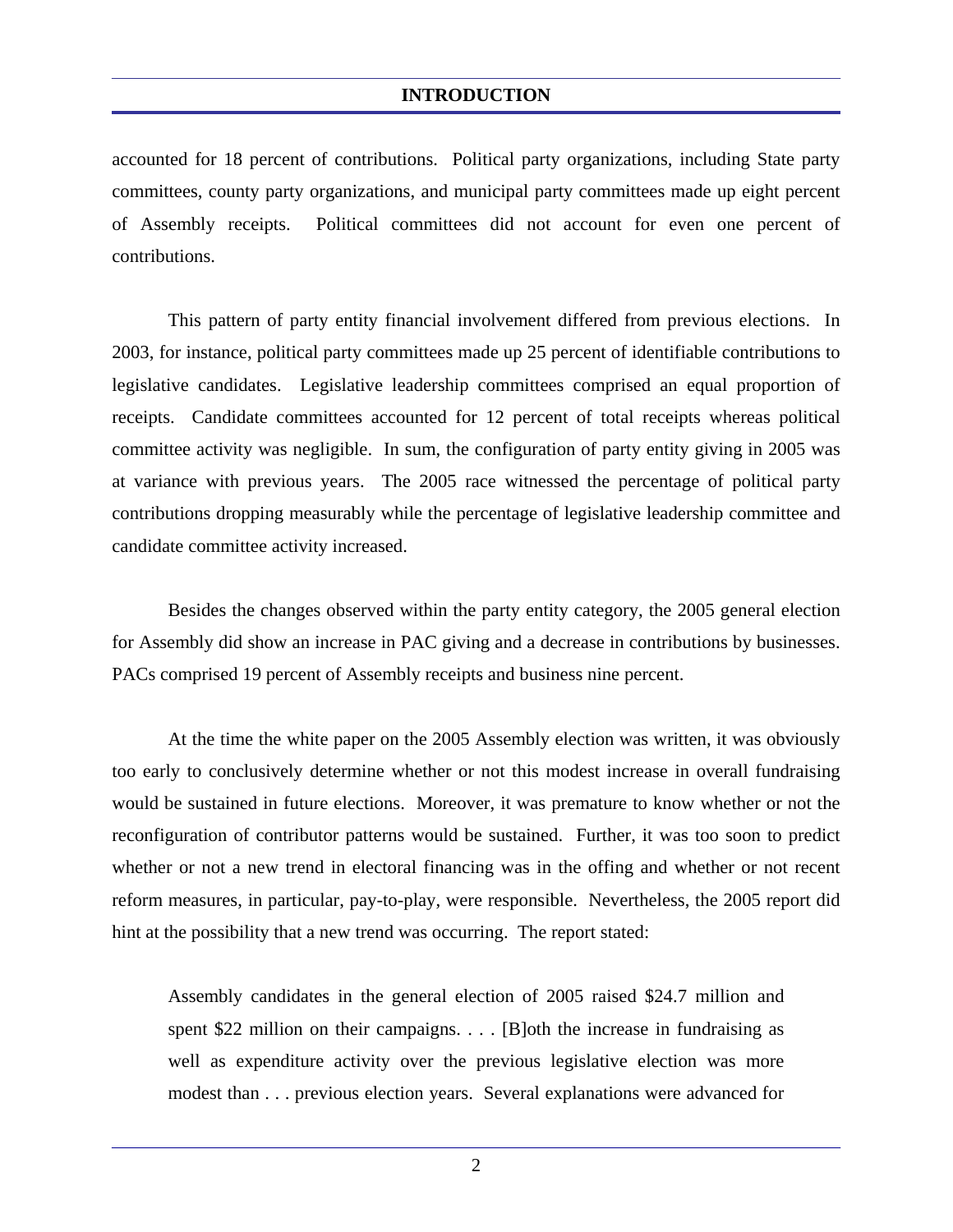#### **INTRODUCTION**

this interruption in the historic pattern. . . . Among these explanations . . . [were the] highly competitive nature of the 2003 elections . . . [and] siphoning off of money due to the gubernatorial race. . . . Finally, . . . the anticipated impact of pay-to-play reform may have dampened financial activity.<sup>1</sup>

 In addition, the report mentioned the following in terms of the possible impact of pay-toplay on a changing contributor mosaic:

 During the most recent Assembly election political party entities continued to be the major player in terms of financial activity. . . . There was one difference . . . and that was in the pattern of giving within the political party entity category. . . . There was another development that also bears watching. Does the noticeable increase in the percentage of special interest PAC contributions signal a new trend in New Jersey electoral politics? And, if so, has this trend been precipitated by the enactment of pay-to-play laws?<sup>2</sup>

 This white paper will analyze whether or not the pattern of contributor activity identified in 2005 was sustained in the 2007 legislative general election. It will determine whether or not the overall reduction of financial activity evidenced in 2005 reoccurred in 2007. Further, it will seek to discern whether or not the trend toward reduced financial activity by political party committees in 2005 continued into 2007. And finally, if it is shown that the contributor pattern observed in 2005 was repeated in 2007, the report will attempt to measure the impact of the payto-play reforms.

 Assuredly, this white paper, like similar past efforts, will do more than that which has been mentioned above. The report will examine campaign financial activity by candidates in the 2007 general election for State Senate and Assembly through a detailed analysis of the sources of campaign contributions as well as strategies employed by legislative candidates through their spending patterns. This report follows in the tradition of past Commission reports whose goal was to stimulate discussion and debate that may lead to meaningful reform.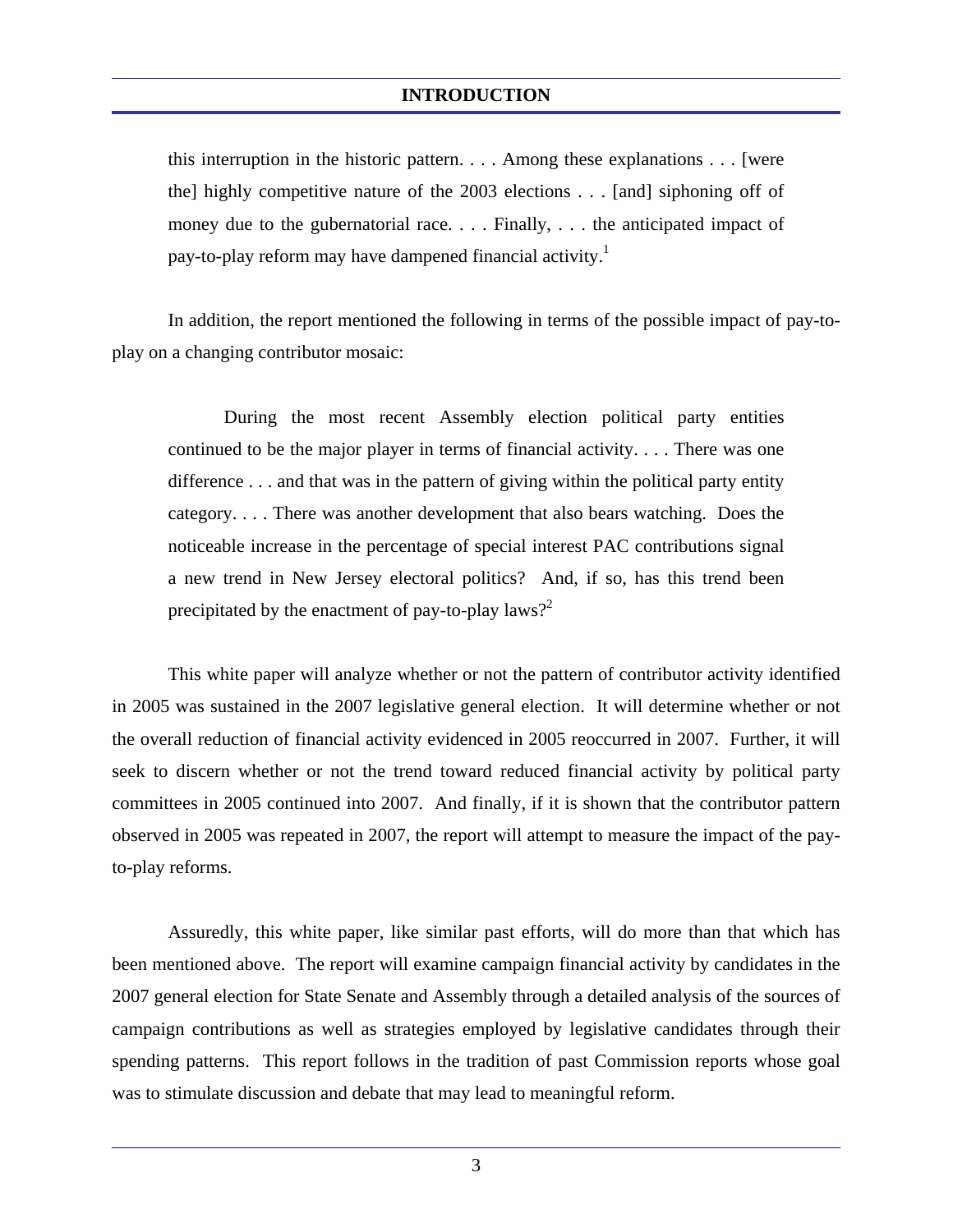- 1. New Jersey Election Law Enforcement Commission, White Paper Number 19, The 2005 Assembly Election: New Trends on the Horizon?, September, 2006, p. 42.
- 2. Ibid. p. 39-40.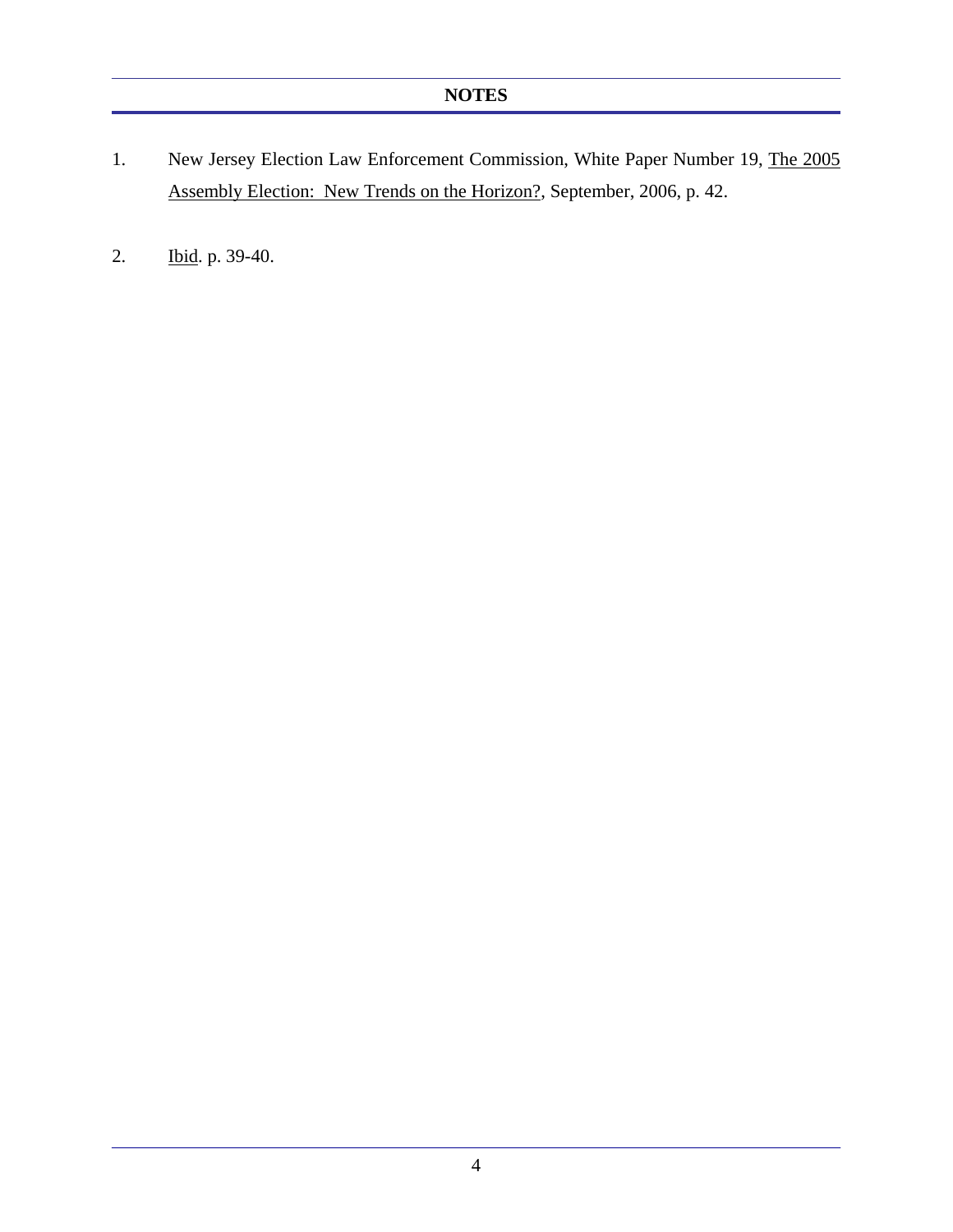# **CHAPTER I**

# **HISTORICAL OVERVIEW**

 Federalist Paper Number Ten has James Madison acknowledging the reality of faction. In it, he admits to the dangers factions, or parties, pose to popular government. Commenting on the "prevailing and increasing distrust of public engagements," Madison wrote that "these must be chiefly, if not wholly, effects of the unsteadiness and injustice with which a factious spirit has tainted our public administrations."<sup>2</sup> Next, Madison set forth remedies by which society can deal with the "mischiefs of faction" by "removing its causes" or by "controlling its effects."<sup>3</sup> Arguing for the ratification of the draft Constitution, Madison ended on a positive note. He stated that "in the extent and proper structure of the Union, therefore, we behold a republican remedy for the diseases most incident to republican government."<sup>4</sup>

 President George Washington also weighed in on the dangers of faction. In his Farewell Address to the nation in 1796, he warned citizens:

 There is an opinion that parties in free countries are useful checks upon the administration of the Government, and serve to keep alive the spirit of Liberty. This within certain limits is probably true; and in Governments of a Monarchical cast, Patriotism may look with indulgence, if not with favor, upon the spirit of party. But in those of the popular character, in Governments purely elective, it is a spirit not to be encouraged. From their natural tendency, it is certain there will always be enough of that spirit for every salutary purpose. And, there being constant danger of excess, the efforts ought to be, by force of public opinion, to mitigate and assuage it. $5$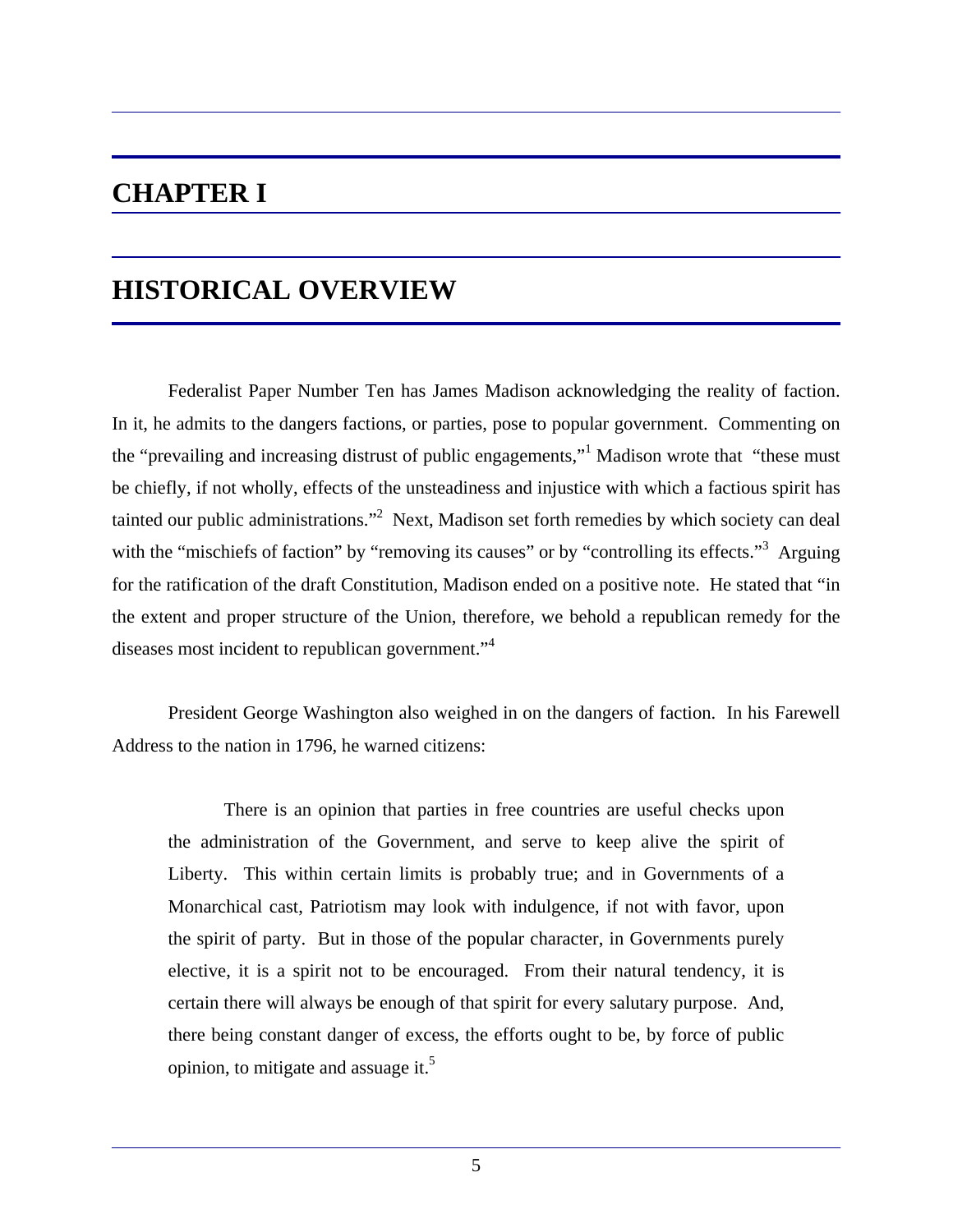The Founding Fathers did not mention faction, or party, in the Constitution. Perhaps this omission stemmed from their anxiety about the adverse effects of party. And they did not want to encourage the growth of political parties. Whatever the reason, and despite the omission in the document, the Founding Fathers were fully aware of their existence and potential for harm.

 While the Founding Fathers were wringing their hands over the potential dangers posed to popular government, their fears did not discourage their growth and development in New Jersey. As early as 1789, the foundation was laid for the unfolding of a political party system in the Garden State. Maureen W. Moakley, in The Political State of New Jersey, wrote that "the congressional elections of 1789, laid the groundwork for partisan politics."6 She noted that "a group of political leaders from West Jersey (which would evolve into the Federalist party) successfully organized a statewide slate of candidates that became known as the 'Junto' ticket."<sup>7</sup> Moakley then mentioned the emergence of an opposition party in Essex County soon afterward. She stated that "by 1800 organized parties dominated the entire electoral process, with thriving local, county, and state organizations established throughout the state."<sup>8</sup>

 Over time, the party system in New Jersey, growing ever stronger, became one based on county boundaries. And anyone familiar with electoral politics in New Jersey knows that the county-based system is legendary. Though the first era of party dominance began to wane about forty years ago, in the late 1960's, the second era of party dominance in New Jersey picked up steam in 1989 and has grown stronger ever since.

 Throughout New Jersey's history until the latter part of the 1960's, the electoral landscape was dominated by powerful party chairmen in the State's 21 counties. Jobs, patronage, nominations, and elections were subject to control by party bosses in one-party dominated counties. As noted in Repartyization: The Rebirth of County Organizations, "this dominance extended to State politics and government as well, with county leaders having a strong hand in selecting legislative and gubernatorial candidates."<sup>9</sup>

6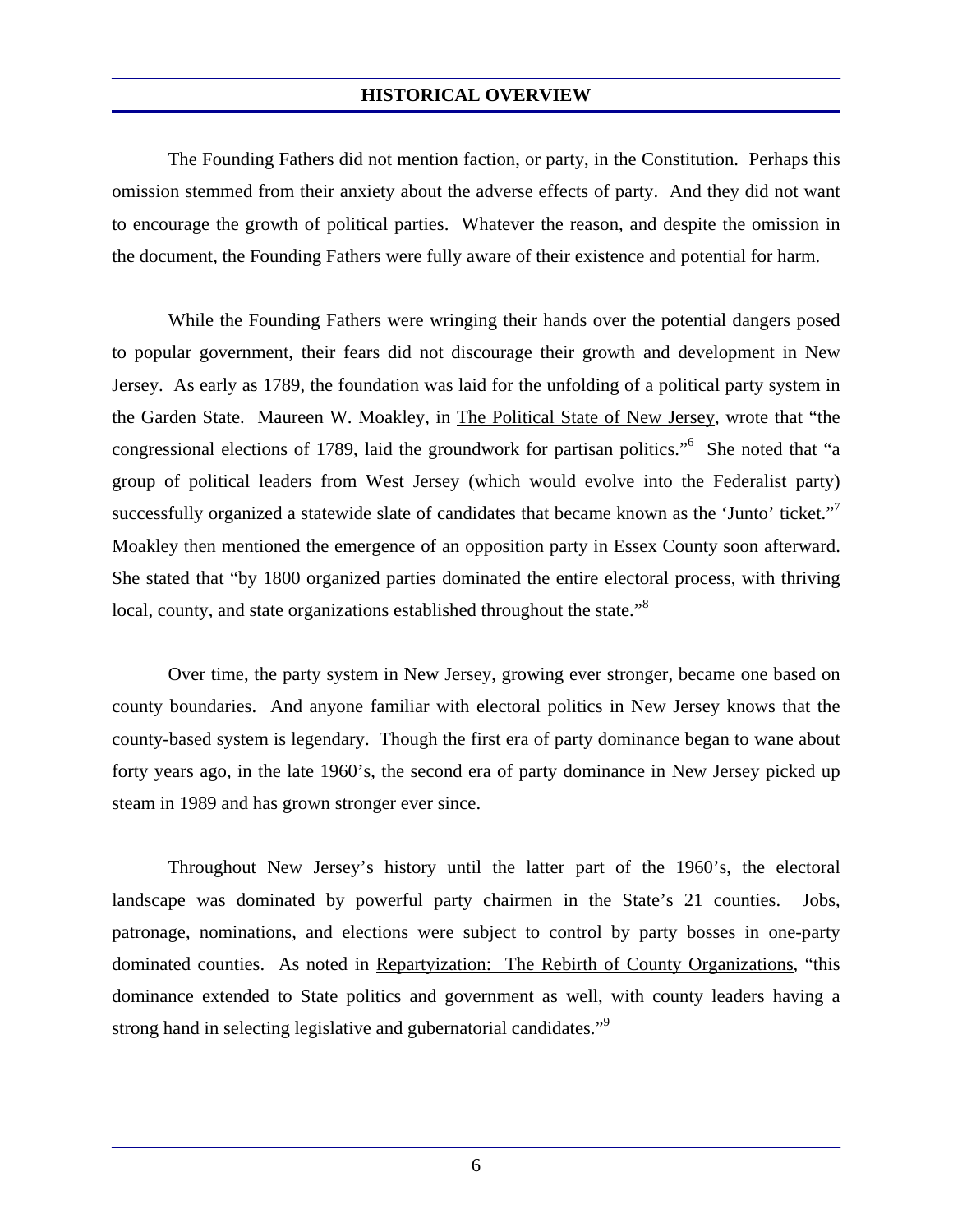Historically, a strong party system meant that the party label carried with it a strong appeal to voters. Party identification and registration was strong among voters, the party label was a cue to voting, and voter turnout at the polls was high. Moreover, party leaders and active members of the party in power dominated government. Among the better known county leaders were Hudson County's Frank Hague and Atlantic County's Hap Farley. For over 30 years the much beloved Lewis "Luke" Gray was a party leader in Somerset County who maintained an excellent reputation. There were many other party leaders of lore, some notorious and some revered.

 Strong county party organizations maintained influence over politics and government within their respective counties and within the State until the 1960's. It was during this decade, however, when a confluence of events changed the power arrangements within New Jersey and weakened county political party organizations. During the ensuing decades, these once powerful party organizations became less and less influential, to the point that electoral politics in New Jersey became predominantly candidate-centered. By the 1980's political parties were being memorialized as a dying breed.

In an article published in The Political State of New Jersey, Stephen A. Salmore identified two important social and demographic changes that contributed to the weakening of the strong party system in New Jersey. He wrote:

 Suburbanization weakened party organizations in several ways. Democratic city organizations were hurt as their adherents moved to the suburbs. Most former urban residents retained their party affiliations, but did not become part of the local organizations in their new suburban hometowns, which often had at least nominally nonpartisan governments. On the other hand, the increasing numbers of exurbanites weakened what were once largely rural-based Republican county organizations. The net result was an increase in self-styled independents and in ticket-splitting.

7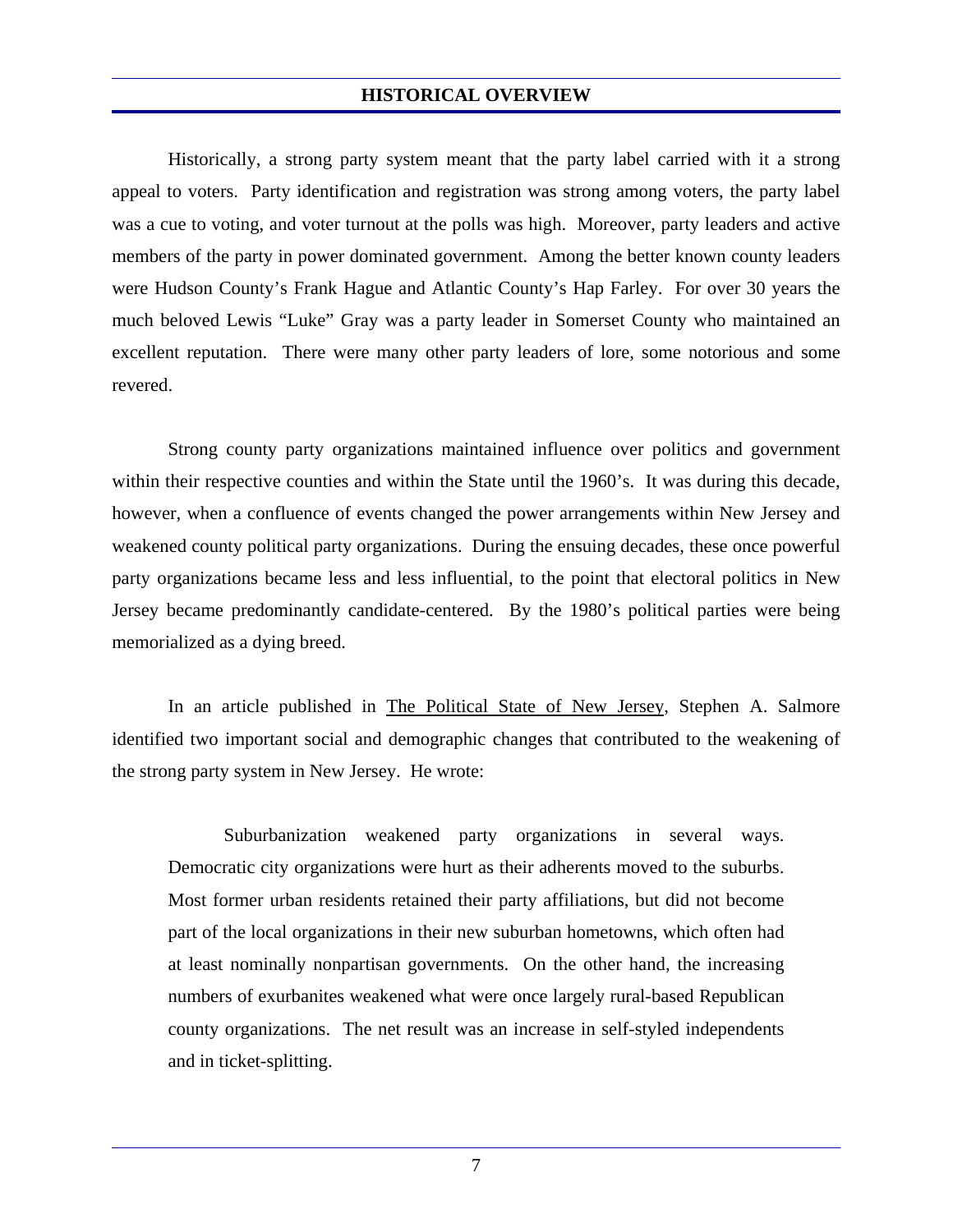At the same time, voter turnout fell. This decline had many causes, but it was at least partially related to the reduced impact of party loyalty, which had given more reason to vote, and to greater mobility, which now made it more complicated for voters to register.<sup>10</sup>

 Besides suburbanization and decreased voter turnout, the decline in party strength and influence was hastened by other developments as well. As indicated by Maureen Moakley, "reapportionment decisions of the late 1960s and early 1970s were an equally critical factor in the decline of county influence."<sup>11</sup>

 Historically, legislative districts were drawn on the basis of county lines. These districts had been apportioned on the basis of population within each county, with representation determined accordingly. Following various court decisions, legislative districts were to be drawn on the basis of one-person-one-vote. This doctrine eliminated county boundaries as the framework for establishing State legislative districts. Thus, the system wherein county lines determined how representation in the State Legislature would be constituted ended, contributing greatly to the weakening of the party system in the Garden State.<sup>12</sup>

 There were other changes that quickened the demise of the State's legendary party system. An Open Primary Law enacted in 1981 prohibited party organizations throughout the State from endorsing or otherwise supporting candidates in primary elections. The ability of party leaders to influence, or, in many instances, to outright control the nomination of candidates is a major source of strength of party organizations. Removing this ability from party leaders further eroded the strength of once powerful county organizations.

 The seemingly unending stream of events that weakened the heralded party system in and of themselves served to further undermine activities important to strong parties. For example, while county parties once ran the campaigns of their candidates in part because of their financial resources, the financial base of parties was now undercut. Campaigns became candidatecentered and money-centered. Moreover, they were increasingly run by professionals rather than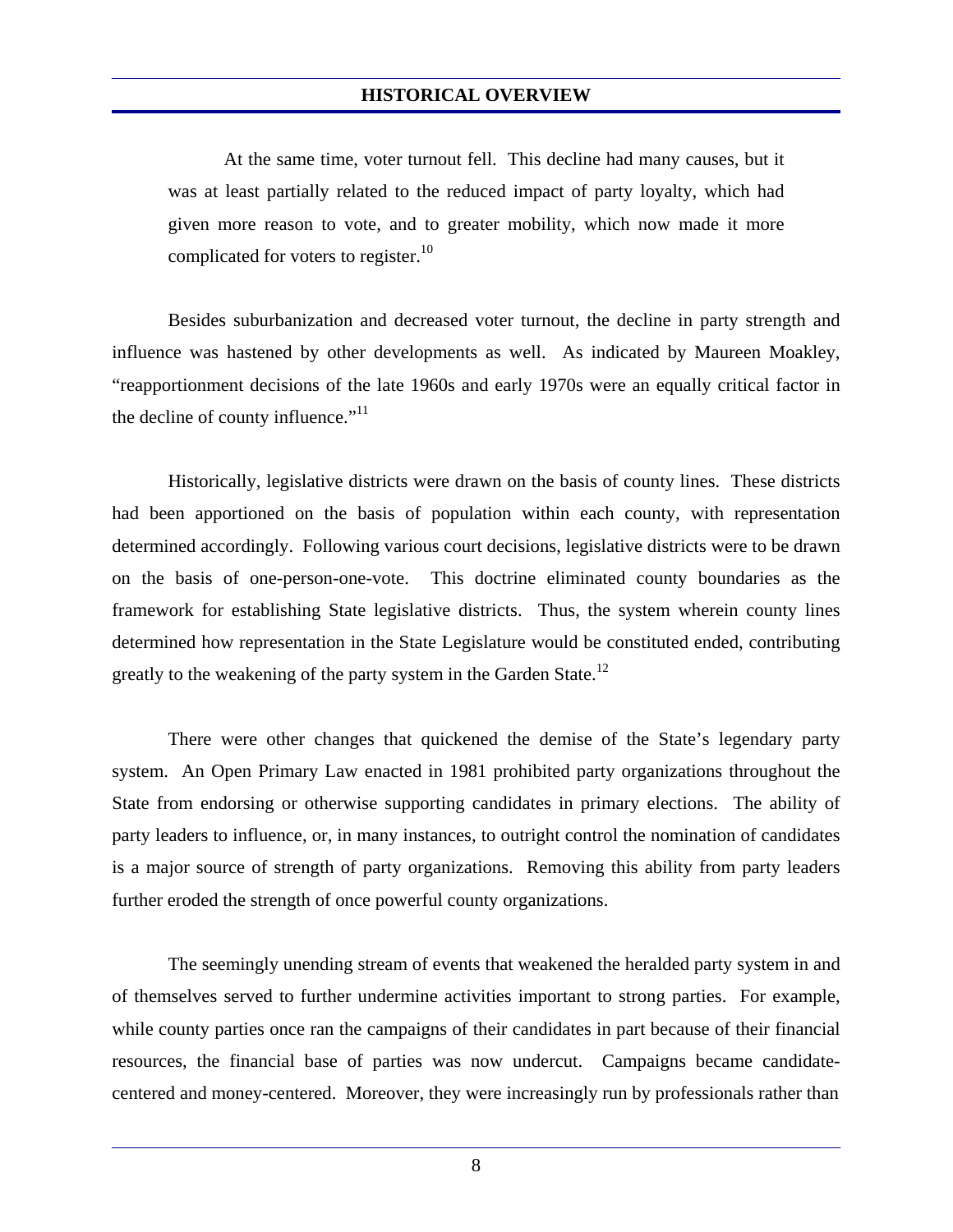volunteers. Fundraising was undertaken by candidates themselves. Candidates depended less on the parties, and professional consultants increasingly participated in managing campaigns, especially for Governor and the Legislature.

 The introduction of gubernatorial public financing in 1977 further eroded party influence in New Jersey. As suggested by Maureen Moakley, "public financing of gubernatorial primaries and elections, instituted in 1977, and changing campaign techniques, relegated the county party to a minor role in the statewide political process."<sup>13</sup> Because they no longer controlled funding, county party influence over gubernatorial campaigns was weakened considerably.

 As this confluence of events was bringing the parties to their knees, political action committees (PACs) flourished. Money from the PACs allowed candidates to purchase media advertising, polling, and new technology. Conversely, volunteers, the staple of political parties in days gone by, were in less demand. The political winds were blowing away from the parties and toward an electoral landscape featuring candidate-centered campaigns and increasingly influencial special interest PACs.

 Political party strength in New Jersey hit its nadir in the mid to late 1980's. County parties in particular had minimal impact in local and statewide campaigns. The tables began to turn, however, in the 1990's, when county party organizations, indeed party organizations in general, became much more involved in the campaign process. Court decisions and statutory reform served as catalysts for the reemergence of the parties.

 The United States Supreme Court, in 1989, made an important decision that would ultimately impact party organizations in New Jersey. In the Eu decision, the court decided that a California law banning parties from participating in primary elections was unconstitutional. It held that such a ban violated the First and Fourteenth Amendments. Further, the court determined that restrictions on the organization and makeup of political parties was unconstitutional.

9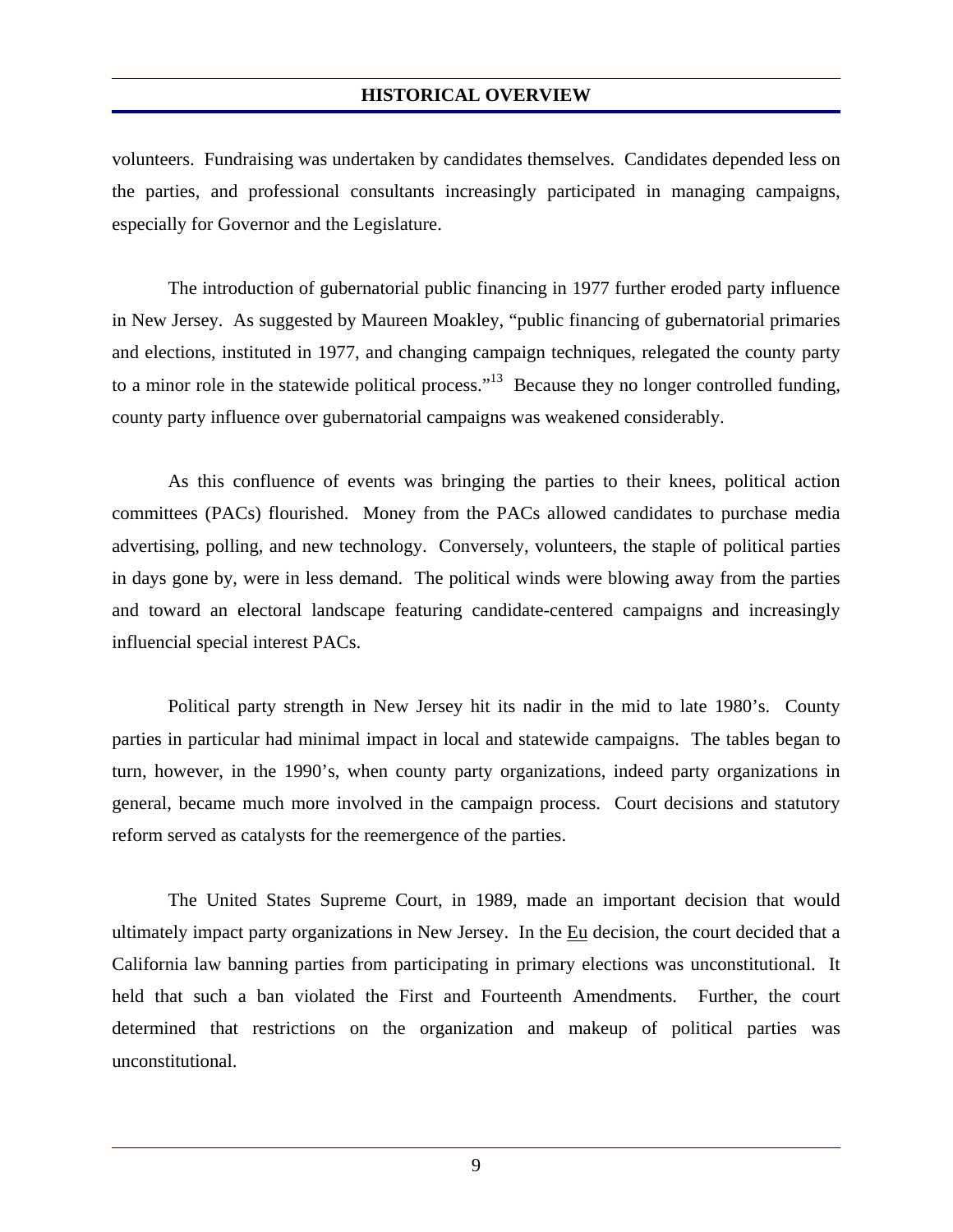This important decision had ramifications for New Jersey's Open Primary Law, which was similar to California's law. Not long after the New Jersey Superior Court determined that the decision in Eu was applicable to New Jersey. Thus, the 1981 Open Primary Law, with its ban on endorsements by parties, was declared unconstitutional. This ruling began the process of restoring the viability of political parties by allowing them to be involved in the nomination process.

 Another change, one that truly altered the dynamic in New Jersey elections, resulted from the 1993 enactment of Campaign Finance Reform. As the result of this reform, nongubernatorial candidates were, for the first time, subject to limits on contributions made to them. In addition, these candidates now were confined to controlling one candidate committee and/or one joint candidates committee. Prior to the reform, candidates were unlimited in terms of the number of fundraising vehicles they could control. Political parties also had limits placed on contributions made to them. However, those limits were considerably more generous than those imposed on candidates. Further, political parties were not limited in terms of how much they could contribute to, or spend on behalf of, candidates. Candidates did not enjoy such freedom. Unless they were giving to candidates running for the same office in the same district, or jurisdiction, they too were limited in terms of how much money they could give to other candidates.

 At the time of the passage of the reform law, candidates could receive \$1,500 per election from individuals, corporations, and unions, and \$5,000 per election from PACs. Political parties, on the other hand, could receive up to \$25,000 per year from these contributors. Over the years, these limits have been adjusted for inflation, but the built-in-advantage to parties remained. A tweaking of the law in late 2004 did lower limits on contributions made to State political parties to the original amount of \$25,000, thus reducing the gap somewhat between candidates and State party committees. However, this law left alone the limit on contributions made to county party organizations, currently at \$37,000. Thus, the change in the law had the perhaps unintended consequence of further strengthening county party committees in terms of New Jersey's political landscape.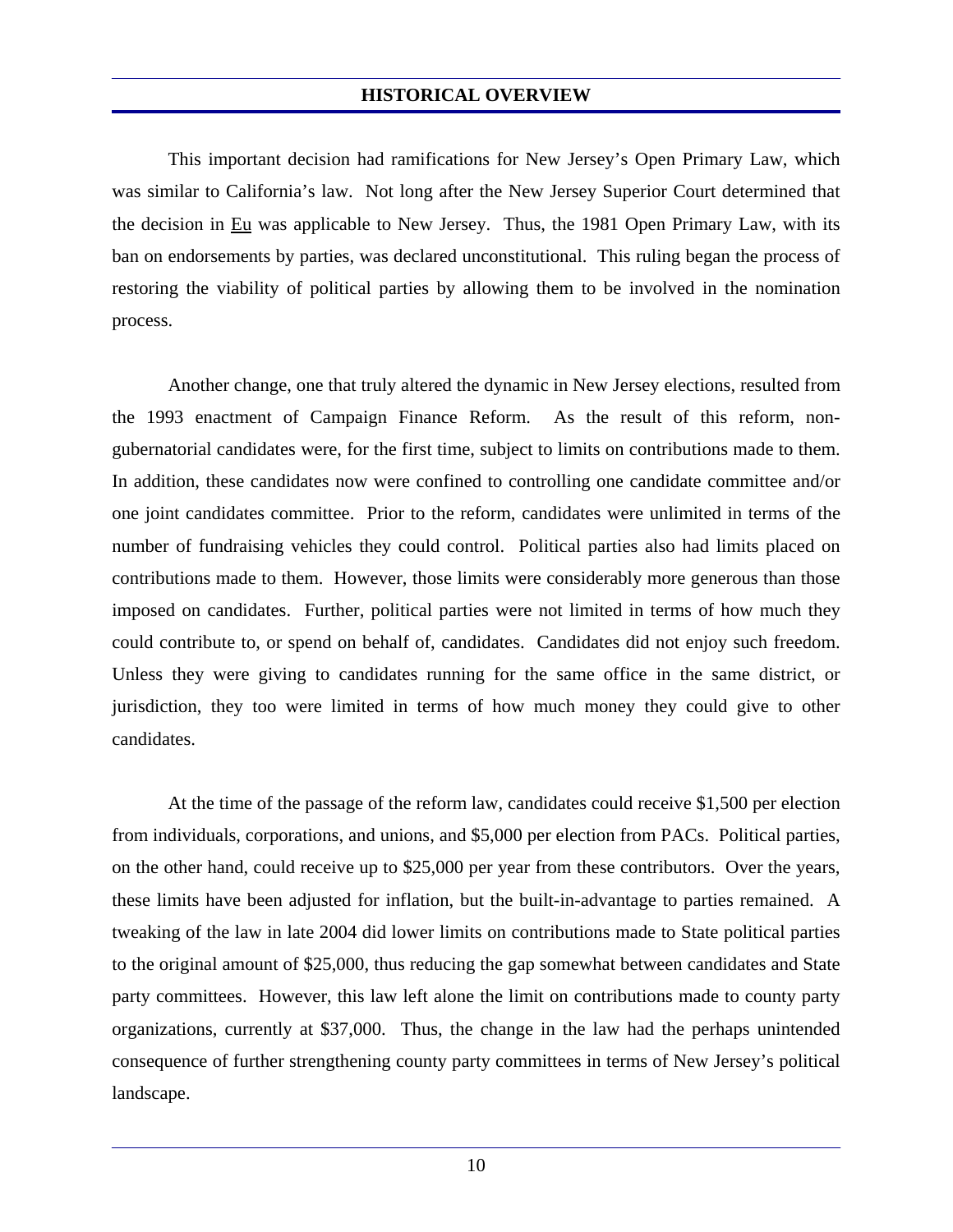Another provision enacted as part of the 1993 Reform Package contributed to the overall resurgence of the party system in New Jersey. Whereas political committees controlled by leaders of legislative parties existed on an ad hoc basis prior to 1993, the reforms statutorily established legislative leadership committees. These party entities, controlled by the Senate President, the Assembly Speaker, and minority leaders in each house respectively were not limited in terms of how much they could spend on candidates. Moreover, they enjoyed the same limits on in-coming contributions as did State and county party committees.

 Thus, like Lazarus rising from the dead, political parties in New Jersey were revived by the 1989 Eu decision and the 1993 reforms. Certainly, Legislative Election 2003: The Rise of Party-Oriented Campaigning, bore out this fact. It stated:

 During the general election of 2003, party entities, including state, county, and municipal party committees, as well as legislative leadership committees, made 63 percent of contributions to legislative candidates. Thus, almost twothirds of the money raised for the campaign by legislative candidates came from their respective political party entities. Compare this proportion of receipts to the thirteen percent of contributions made by special interest PACs, the eleven percent of contributions made by individuals and business respectively, and the two percent of donations made by unions; and the shift to an electoral process dominated by the political party entities becomes apparent.<sup>14</sup>

 In the State Senate and Assembly election of 2003, Democratic candidates received 62 percent of their funds from party entities. Republican candidates collected 55 percent of their contributions from party sources. Democratic candidates received \$14.4 million from party sources while Republicans obtained \$6.9 million from party entities.

 The legislative election of 2003 broke new ground in many areas. Financially, it would, to that point, be the most expensive legislative campaign in history. Candidates for Legislature raised \$48 million and spent \$36.2 million in that campaign. Perhaps even more significant was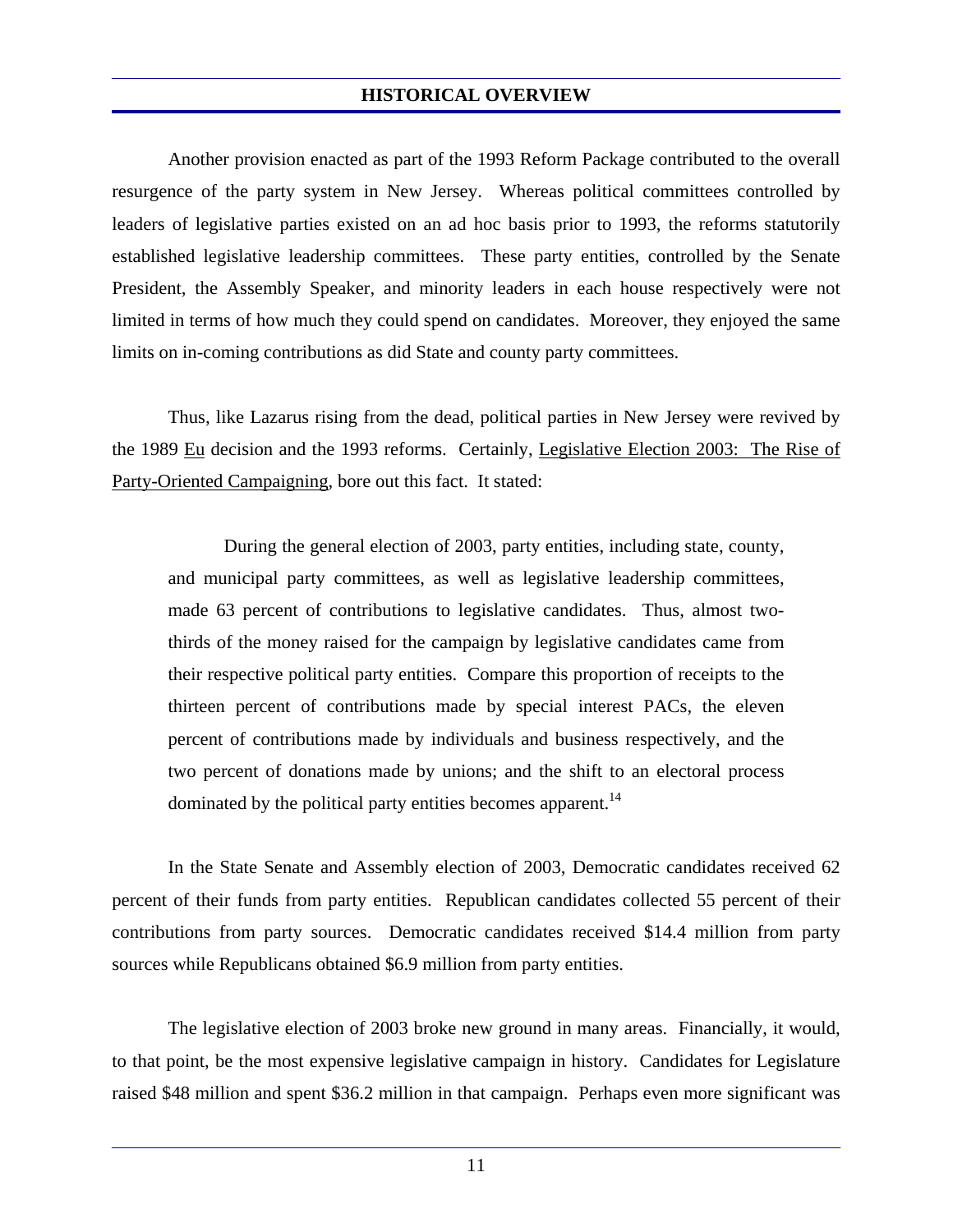that the election in 2003 marked the culmination of a political party revival that had been recognized first by the Commission in a 1997 White Paper, Repartyization: The Rebirth of County Organizations. As mentioned above, party entities were responsible for almost twothirds of legislative contributions in the general election of 2003.

 The legislative election of 2003 marked a highpoint in political party influence. Political party entities accounted for a super majority of legislative contributions. By 2005, however, matters began to change somewhat. In that Assembly election, there was a reconfiguration of contributor activity, particularly within the party entity category. Besides the percentage of overall political party entity contributions to legislative candidates dipping slightly to 59 percent, there was a discernable difference in the pattern of giving within the party-entity category. Furthermore, special interest PACs comprised a higher percentage of legislative receipts than at any time since the election of 1987. Moreover, contributions by businesses slipped slightly.

 Political party committees contributed \$1.4 million to 2005 Assembly candidates, or just eight percent of total receipts. This percentage was significantly down compared with the 25 percent of legislative contributions made by these committees in 2003. In contrast, legislative leadership committee contributions in 2005 amounted to \$5.6 million, or 32 percent of Assembly receipts. This percentage represented an increase over 2003, when legislative leadership committees provided 25 percent of legislative contributions. Compared with 2003, candidate committee contributions to Assembly candidates increased as well. Candidate committees gave \$3.2 million to Assembly candidates in 2005. This amount accounted for 18 percent of Assembly receipts. In 2003, these committees accounted for 12 percent of legislative receipts.

 Of potential significance was the performance of special interest PACs in 2005. PACs provided \$3.2 million in contributions to Assembly candidates, making up 19 percent of Assembly receipts. As mentioned above, this activity by PACs was their highest since 1987. Finally, business contributions were reported as amounting to \$1.5 million, or nine percent. In prior elections business contributions ranged between 11 and 13 percent of legislative receipts.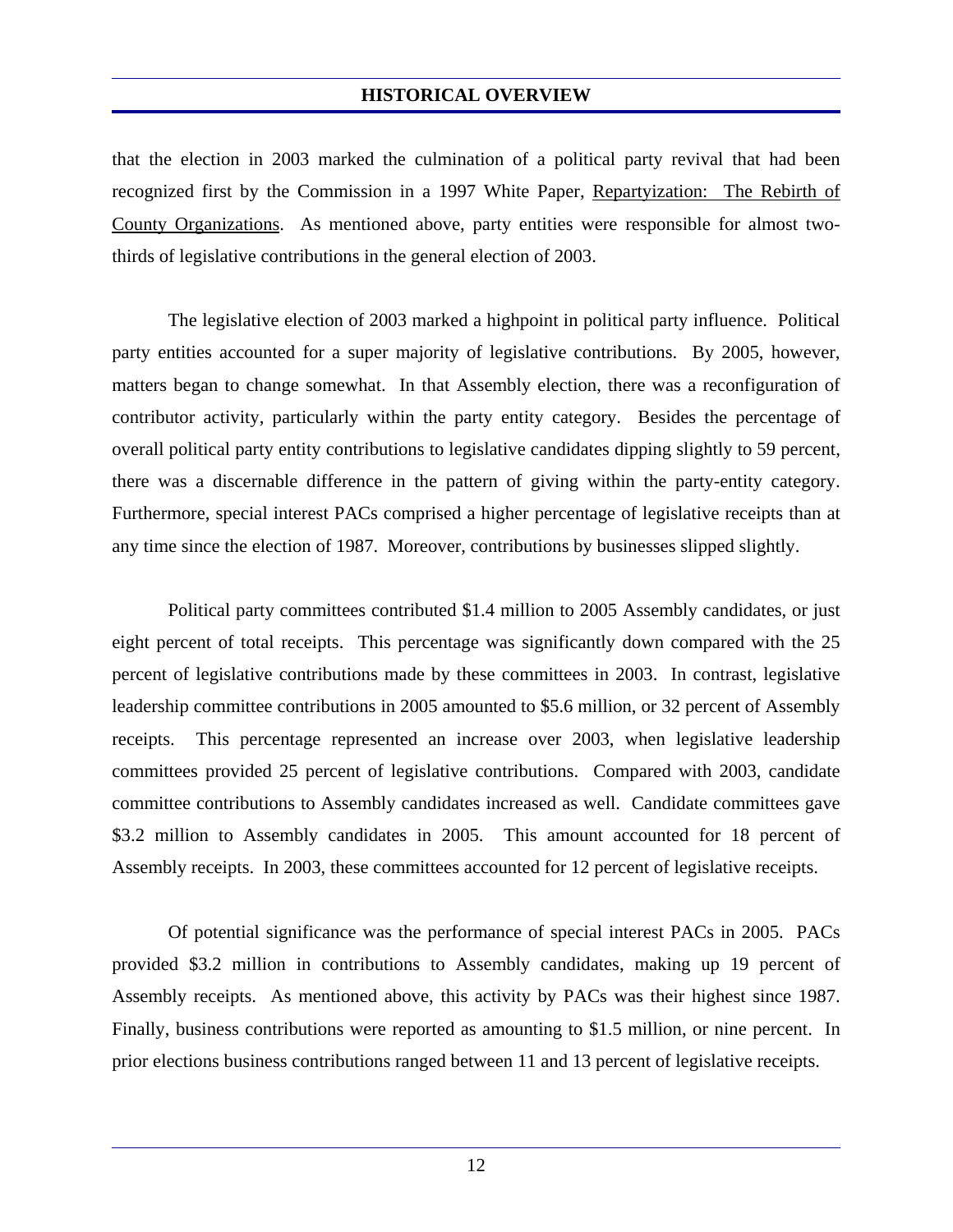White Paper Number 19, The 2005 Assembly Election: New Trends on the Horizon? said this about the development:

 What is behind this changing mosaic of political party entity giving in 2005? It is mere speculation at this point but perhaps the anticipation of pay-toplay dampened the fundraising and direct involvement of county and State political party committees in the recent Assembly election. The pay-to-play law that went into effect in January, 2006, has limited impact on legislative leadership committees. The law precludes business entities from seeking or performing a State contract if those entities made contributions to legislative leadership committees only when the contract in question requires the approval of the presiding officer in either or both houses. Since a minimal number of State contracts requires the approval of legislative leaders, pay-to-play has relatively limited applicability to contributors' activity vis-à-vis legislative leadership committees. Therefore, it is speculated that business interests, in anticipation of pay-to-play, may have directed donations more so to legislative leadership committees and less so to the State and county political party committees, avoiding possible pitfalls related to State contractual activity. It must be emphasized that the State impact of pay-to-play legislation on the manner in which contributor activity is directed is as yet speculative. It will take at least another legislative election cycle to determine whether or not this theory is credible.15

 Within this historical context this report will contain a comprehensive review of the 2007 State Senate and Assembly general election. There is a difference between the general election of 2007 and that of 2005 which must be kept in mind, however. The 2005 election involved only the Assembly whereas the 2007 election involved both houses. Nevertheless, this white paper will examine whether or not the monumental shift in New Jersey electoral politics toward a party dominated system continued in 2007, or whether a new trend, perhaps impacted by pay-to-play reform, is taking shape. This possibility, as noted above, was first suggested in the report on the 2005 Assembly election.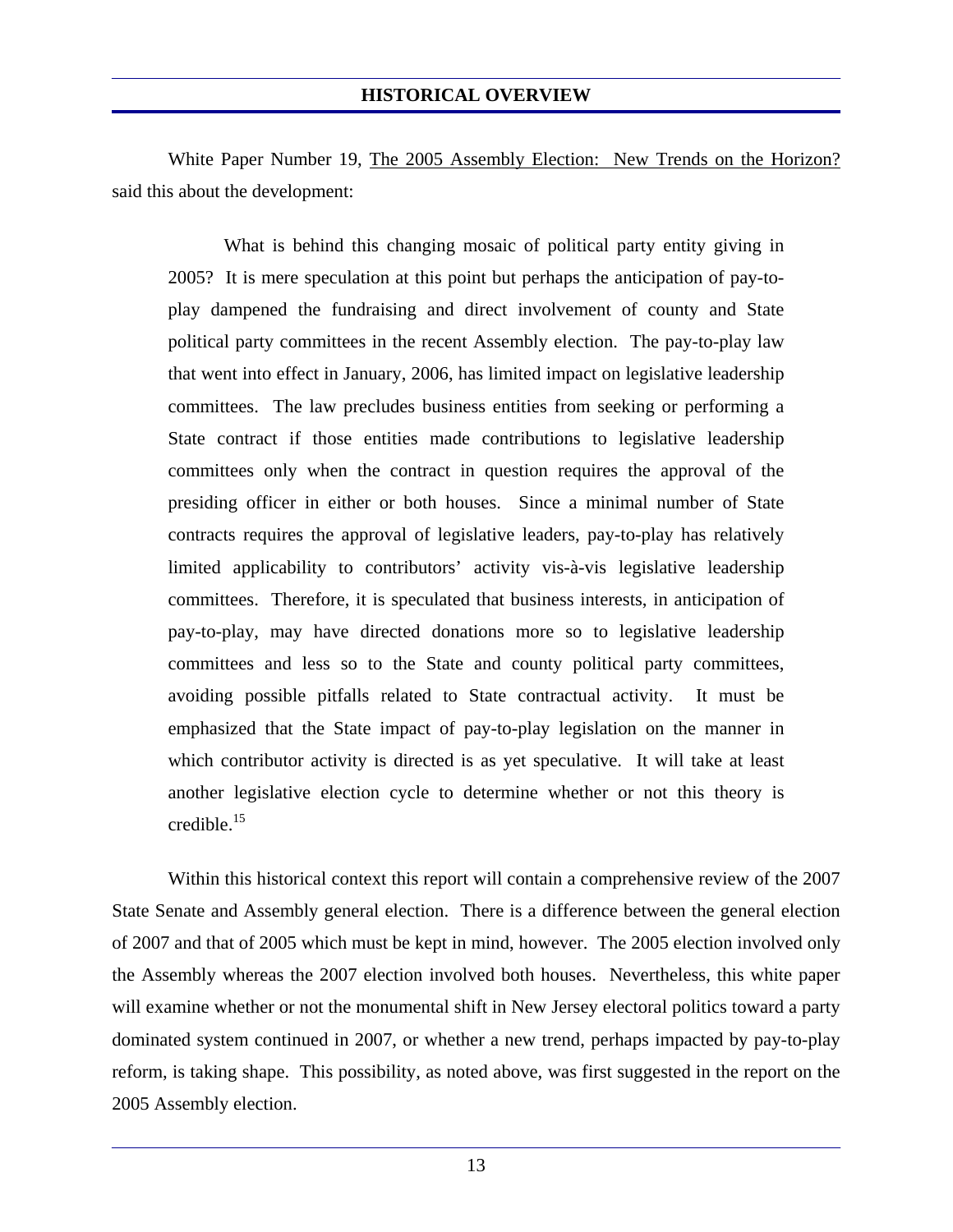#### **NOTES**

- 1. James Madison, "Number Ten," in The Federalist Papers, edited by Clinton Rossiter (New York: Signet Classic Press, 2003), p. 71.
- 2. Ibid.
- 3. Ibid.
- 4. Ibid.
- 5. "Washington's Farewell Address 1796" (New Haven: The Avalon Project at the Yale Law School, 2009), avalon.law.yale.edu/ $18<sup>th</sup>$ \_century/washington.asp.
- 6. Maureen W. Moakley, "Political Parties," in The Political State of New Jersey, edited by Gerald M. Pomper (New Brunswick: Rutgers University Press, 1986), p. 46.
- 7. Ibid.
- 8. Ibid.
- 9. New Jersey Election Law Enforcement Commission, White Paper Number 12, Repartyization: The Rebirth of County Organizations, November, 1997, p. 2.
- 10. Stephen A. Salmore, "Voting, Elections, and Campaigns," in The Political State of New Jersey, edited by Gerald M. Pomper (New Brunswick: Rutgers University Press, 1986), p. 69.
- 11. Moakley, p. 50.
- 12. See Frederick M. Herrmann, "The Effects of New Jersey Case Law on Legislative and Congressional Redistricting: A Summary of the Relevant Court Precedents Likely to Govern Post-1980 Redistricting in New Jersey," (Trenton: Office of Legislative Services, 1982).
- 13. Moakley, p. 51.
- 14. Legislative Election 2003: The Rise of Party-Oriented Campaigning, p. 33.
- 15. New Jersey Election Law Enforcement Commission, White Paper Number 19, The 2005 Assembly Election: New Trends on the Horizon?, September, 2006, p. 16-17.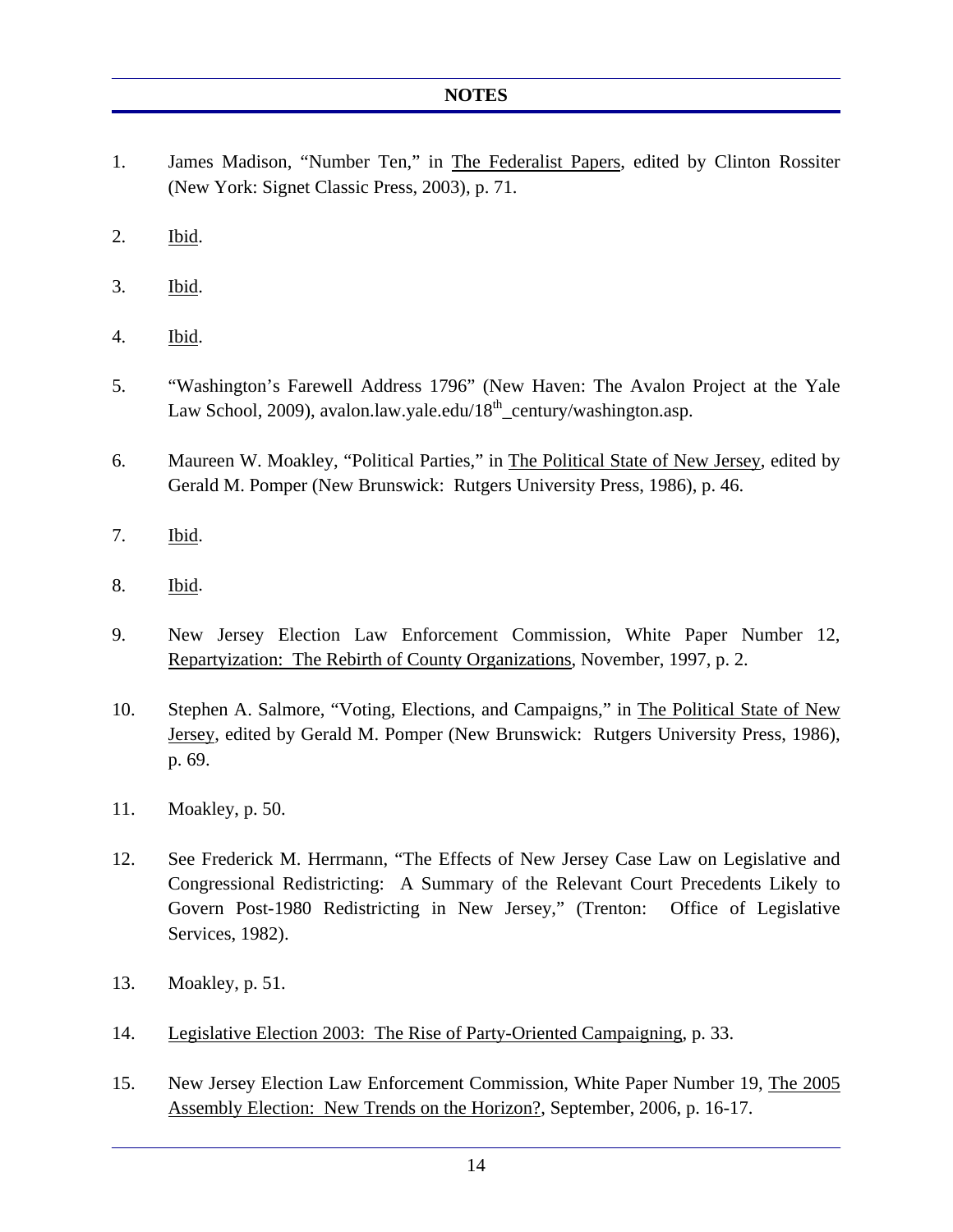# **CHAPTER II**

# **LEGISLATIVE RECEIPTS**

 Previous white papers showed that legislative candidates are very adept at raising money. Published in the late 1990's, Trends in Legislative Campaign Financing: 1987-1997, 2<sup>nd</sup> Volume, stated: "In this modern era of politics, an essential requirement for a successful legislative campaign is the ability to raise money. For the most part, candidates for the State Senate and Assembly have proven to be quite adept at this task."<sup>1</sup>

 Advocacy groups, many in the press, and individual citizens have decried the influence of money in New Jersey elections. This concern led to reforms, including pay-to-play and Clean Elections. Despite these efforts, legislative fundraising did reach record levels in 2007. However, the percentage increase over the 2003 State Senate and Assembly election is less than in the past. This situation echoed that experienced in the Assembly election of 2005, when Assembly candidates realized only a modest gain in fundraising over two years before.

 Coupled with this decline in the rate of increase in fundraising over previous efforts is the apparent emergence of a new contributor mosaic. This new pattern of contributor activity, in tandem with continued robust fundraising, points to the impact of pay-to-play in particular and to the candidates' recognition of the changes to their contributor base brought about by these reforms.

 During the 2007 general election, candidates for State Senate and Assembly raised \$50.4 million. This amount represents a five percent increase over 2003, when State Senate and Assembly candidates raised about \$48.1 million. While \$50.4 million represents a record amount raised, the increase over the previous contest in which both houses of the Legislature were up for election was smaller than in the past. For example, between the legislative contest of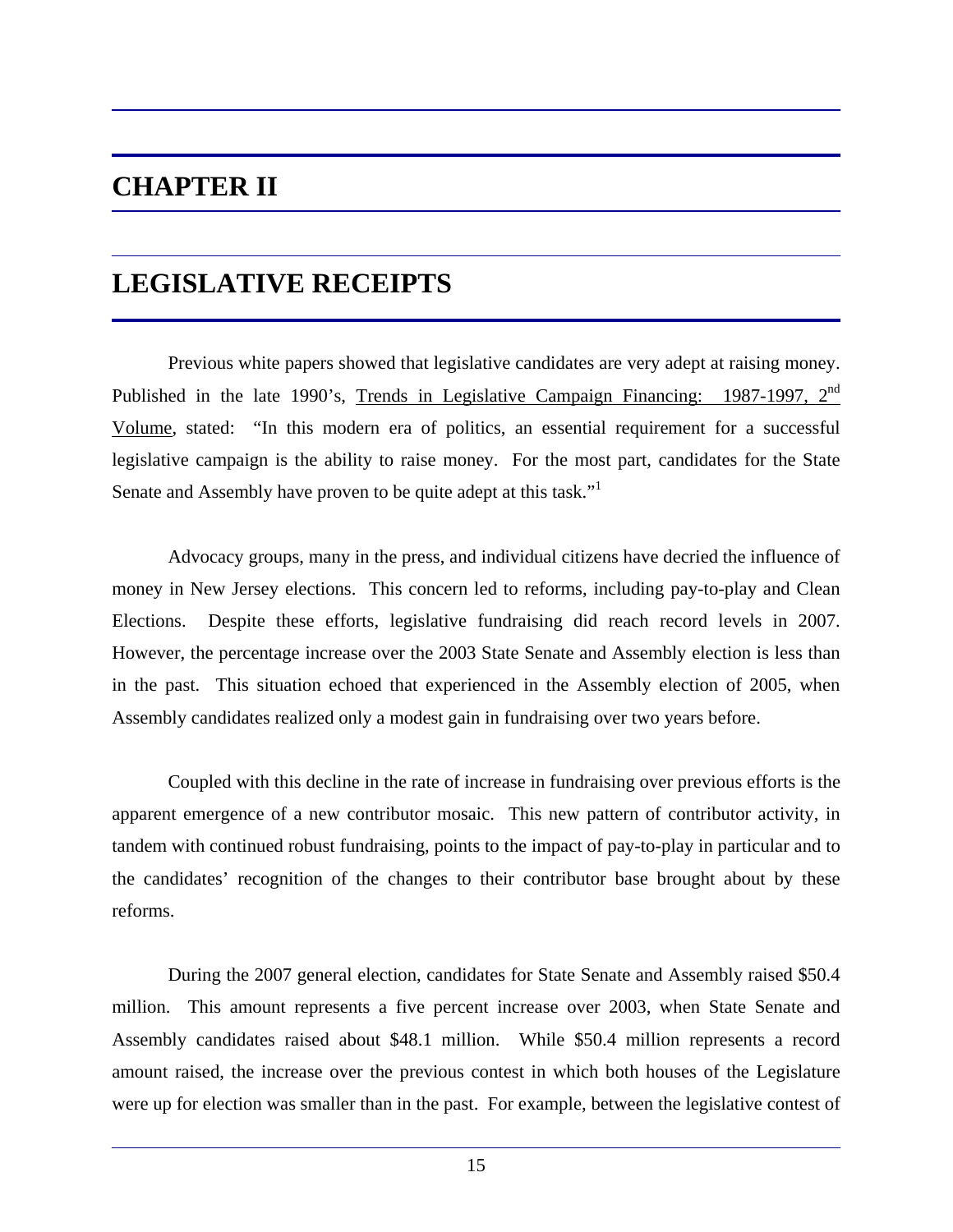2001 and 2003, receipts increased by 35 percent. Between 1997 and 2001, fundraising increased by 32 percent.

 As noted, this slowing of the rate of increase in receipts occurring between the State Senate and Assembly elections of 2003 and 2007 mirrors the decrease in the rate of increase in funds raised by Assembly candidates between 2003 and 2005. The increase in fundraising by Assembly candidates during this period also equaled five percent. In 2005, only the Assembly was up for election. The slowing of the rate of increase in fundraising by 2005 Assembly candidates was noted in The 2005 Assembly Election: New Trends On The Horizon?, which first suggested that reforms such as pay-to-play may be having an impact on financial activity and an altered contributor pattern in legislative elections.

 As mentioned above, legislative candidates in the 2007 general election raised \$50.4 million, an increase of five percent over the similar elections of 2003. Identifiable contributions, those excluding contributions of less than \$300 as well as monies rolled over from the primary, amounted to \$38.4 million. In 2003, identifiable contributions amounted to \$34.1 million. In a word, identifiable contributions rose by 13 percent between 2003 and 2007. Regarding identifiable contributions, the average contribution in 2007 was \$1,491. This figure represents a reduction of 47 percent from the mean contribution of \$2,826 in 2003. This decrease suggests that reforms such as pay-to-play are impacting legislative fundraising, particularly with respect to sources of legislative contributions especially those from political parties. Historically, because of the contribution limit schedule, political parties made contributions in large amounts. Pay-to-play reforms may be responsible for the reduced fundraising by the parties, therefore resulting in contributions of lesser amounts being made by them.

 This chapter will analyze the fundraising activity of candidates for State Senate and Assembly during the 2007 general election. In doing so, it will explore the contributor mosaic in detail with an eye toward the impact of reforms such as pay-to-play. Further, the analysis will concern contributor data comparisons involving the candidate's party, office sought, and incumbency status. Finally, the chapter will analyze the impact of political party entities to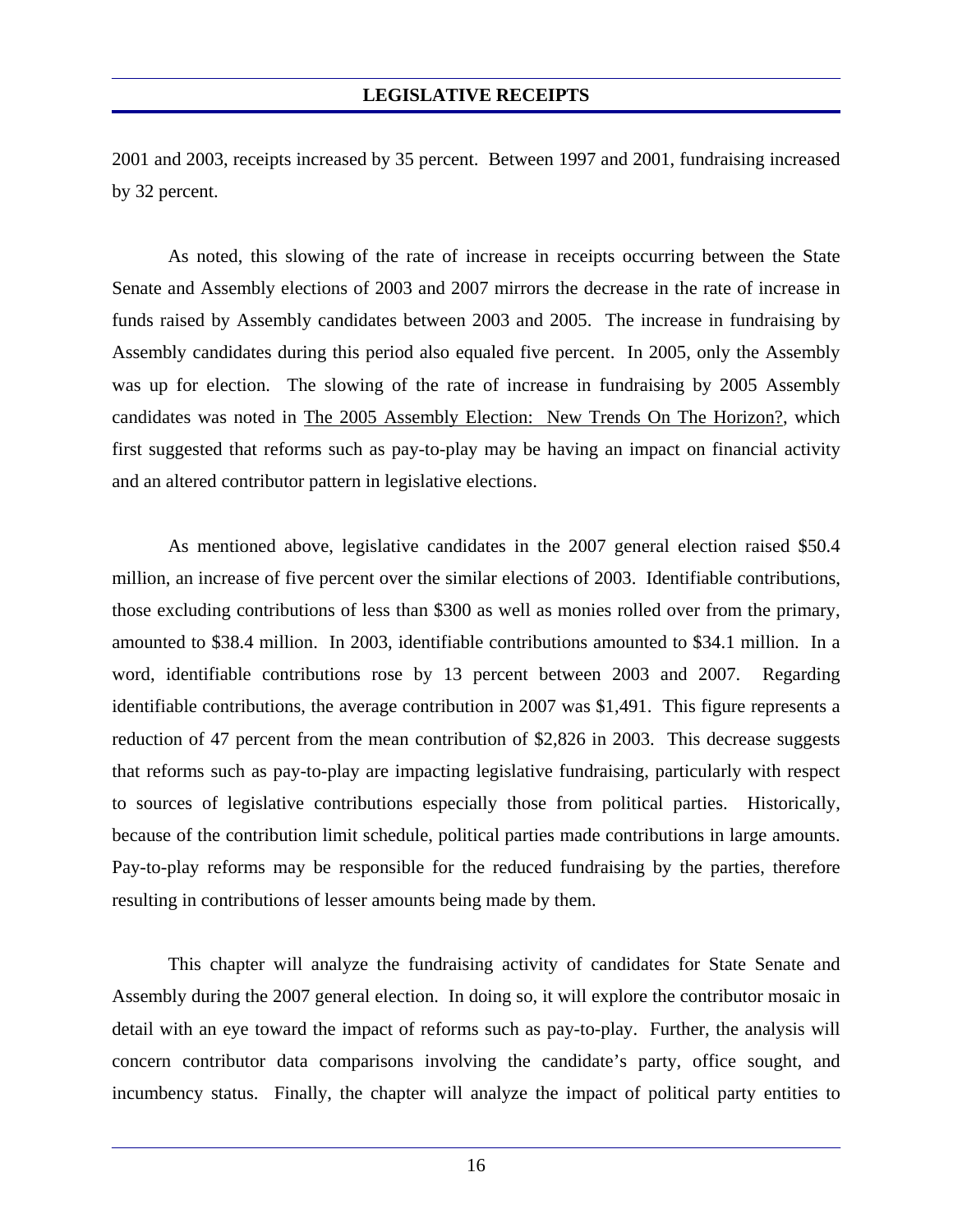determine whether or not their dominance remains or that the electoral ground is shifting, reflecting an impact by the reforms that followed the intense fundraising efforts undertaken during the 2003 campaign.

#### **Sources of Contributions**

 Candidates for State Senate and Assembly in 2007 raised \$50.4 million. And, as noted above, \$38.4 million has been identified as deriving from donations amounting to over \$300. Table 1 shows the sources of contributions of over \$300 made to legislative candidates in the 2007 general election.

|                                          | <b>TABLE 1</b><br><b>SOURCES OF CONTRIBUTIONS</b> |         |
|------------------------------------------|---------------------------------------------------|---------|
| Contributor Type                         | Amount                                            | Percent |
| <b>Individuals</b>                       | \$5,091,730                                       | 13%     |
| <b>Businesses/Corporations</b>           | \$2,477,192                                       | 6%      |
| <b>Unions</b>                            | \$740,925                                         | 2%      |
| <b>Business/Corporation PACs</b>         | \$652,530                                         | 2%      |
| Professional/Trade Association PACs      | \$2,151,063                                       | 6%      |
| <b>Union PACs</b>                        | \$2,443,755                                       | 6%      |
| <b>Ideological PACs</b>                  | \$1,027,477                                       | 3%      |
| <b>Political Parties</b>                 | \$5,294,312                                       | 14%     |
| <b>Legislative Leadership Committees</b> | \$7,019,718                                       | 18%     |
| <b>Political Committees</b>              | \$6,445                                           | --      |
| <b>Candidates</b>                        | \$7,215,419                                       | 19%     |
| <b>Clean Elections Grants</b>            | \$3,954,109                                       | 10%     |
| <b>Miscellaneous</b>                     | \$302,183                                         |         |
| TOTAL                                    | \$38,376,858                                      |         |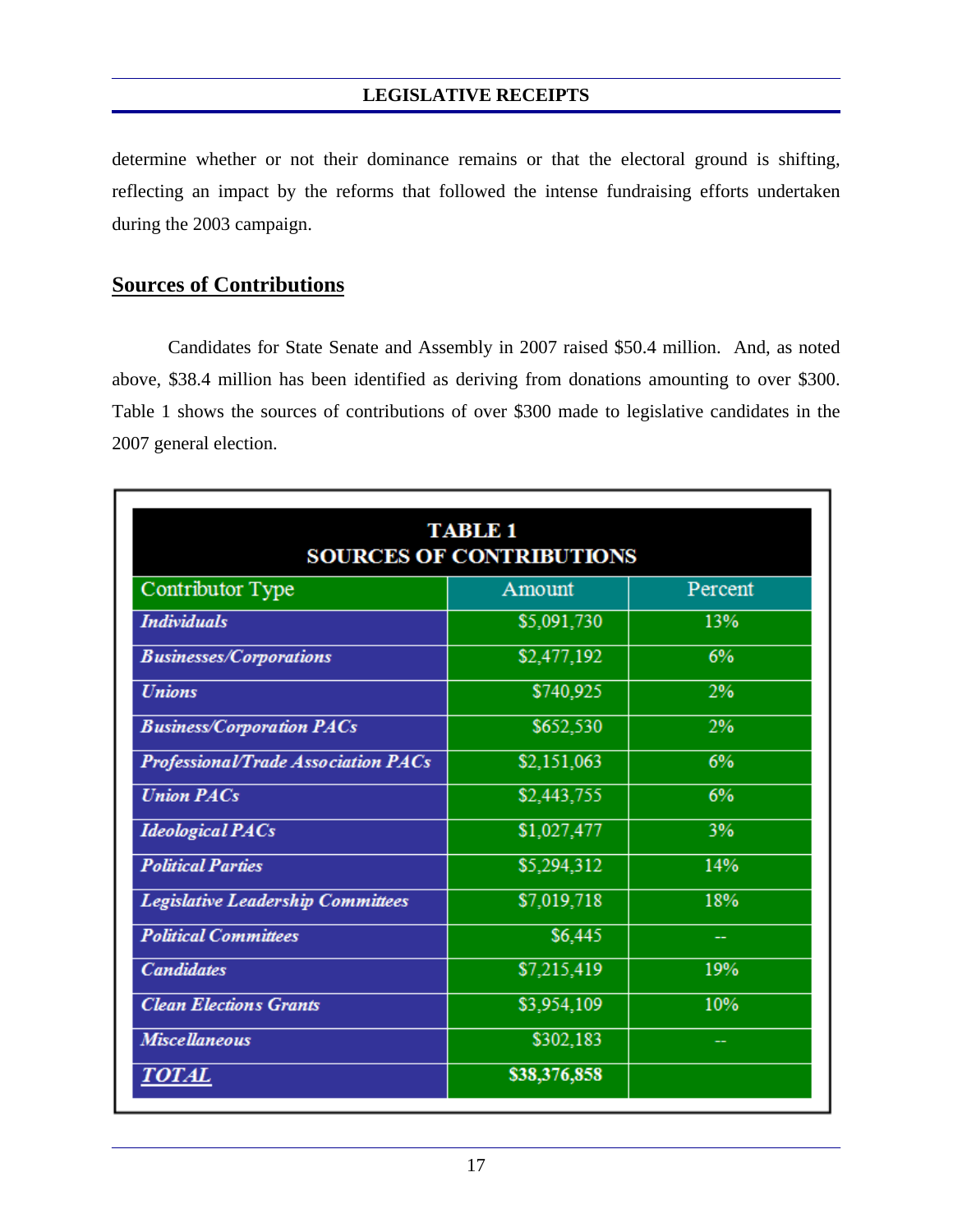The table above shows that significant changes occurred in the contributor mosaic in comparison with the contributor patterns of four years before. An important part of this change can be found in the overall financial activity of political party entities, and within this particular contributor category itself. These changes mirror that which was first identified in The 2005 Assembly Election: New Trends On The Horizon?. That report analyzed contributor activity in the 2005 general election.

 For purposes of this report, political party entities include political party committees, legislative leadership committees, candidate committees, and political committees. Political party committees, embracing State, county, and municipal party committees, were responsible for \$5.3 million, or 14 percent of legislative contributions. This percentage pales in comparison to 2003, when political party committees accounted for 25 percent of legislative receipts. Moreover, this percentage decline is consistent with that which was observed in the 2005 Assembly election.

 Legislative leadership committee contributions amounted to \$7 million, or 18 percent of total legislative receipts. Again, this percentage declined from 2003, when legislative leadership contributions equaled 25 percent of all contributions. Moreover, this percentage represents a decrease from the Assembly election of two years ago, when legislative leadership committees accounted for 32 percent of all receipts. It should be pointed out, however, that, as will be shown, this reduction in the percentage of legislative leadership contributions quite possibly can be traced to the Republican legislative leadership committees in the 2007 election. The GOP legislative committees did not contribute directly to their legislative candidates but rather spent their funds on consultants, polling, and an account known as GOP Choice for Change.

 Contributions from candidate committees accounted for \$7.2 million, or 19 percent of legislative candidate receipts. This percentage rose considerably over 2003, when 12 percent of receipts derived from candidate committees. The percentage of legislative receipts from candidate committees in 2007 was consistent with that in the Assembly election of 2005, which was 18 percent. Finally, political committee contributions continued to be negligible in 2007.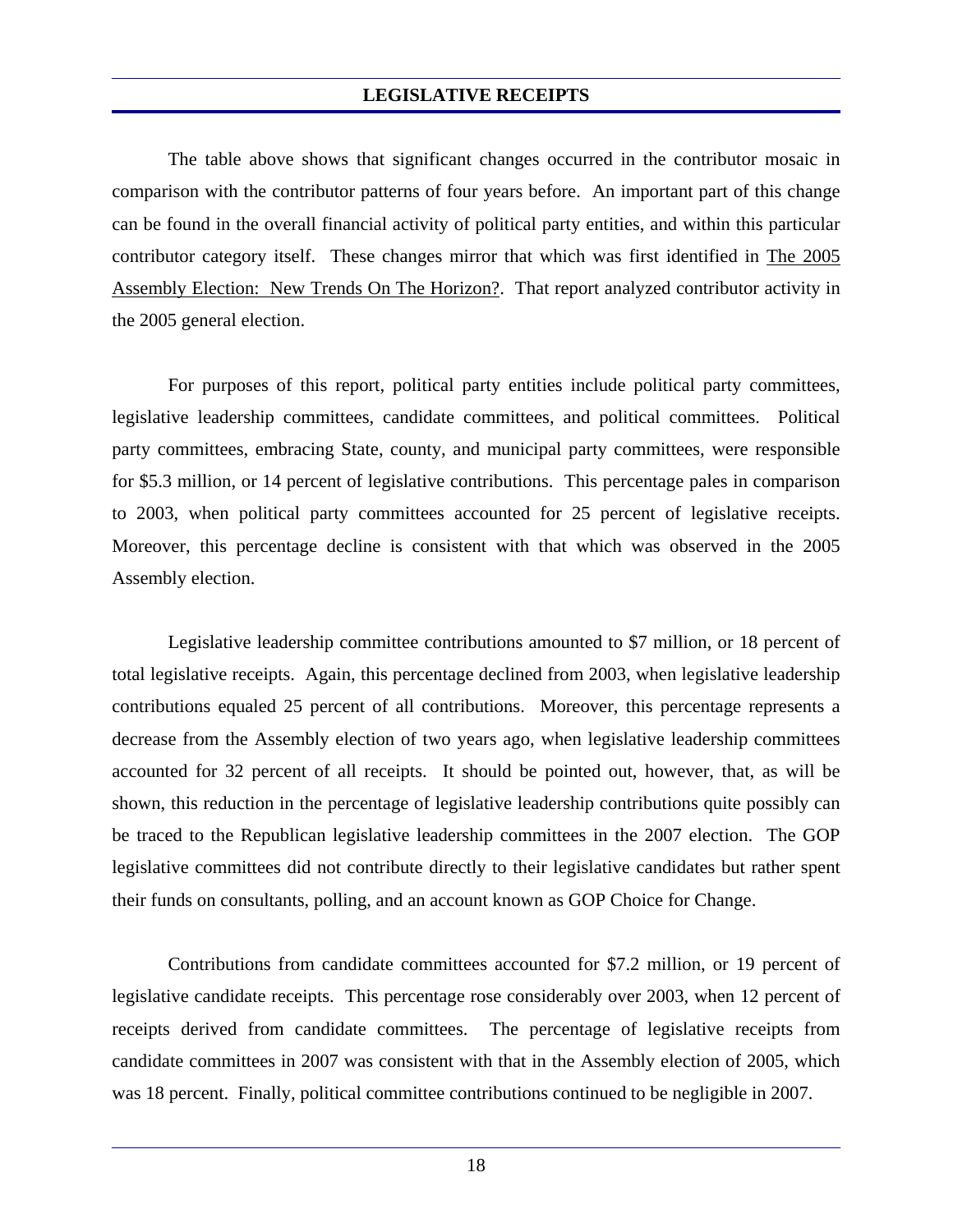Taken together, party entities constituted 51 percent of total legislative receipts in 2007. They contributed \$19.5 million. This figure is significantly lower than four years before, in 2003, when party entity contributions represented 63 percent of State Senate and Assembly receipts. Moreover, as noted above, the pattern of giving within the party entity category has changed. Contributions from candidate committees and legislative leadership committees led the way. Political party committee's contributions were down. Both the reduction in overall party entity giving and the changing pattern within this category continue a trend begun in the Assembly election of 2005. Thus, it appears that the influence of political parties may be waning a bit, the result of pay-to-play reform.

 Another interesting facet of contributor activity observed in 2007 involves the increase in the percentage of contributions made by special interest PACs. Special interest PACs include business and corporate PACs, professional trade association PACs, union PACs, and ideological PACs. Altogether, PACs contributed \$6.3 million, and accounted for 16 percent of legislative receipts. This figure compares favorably with 2003, when special interest PACs made 13 percent of contributions. Moreover, this increased percentage of PAC contributions is consistent with that observed in the Assembly election of 2005, when PAC contributions rose to 19 percent of receipts. This upward trend may bare the imprint of pay-to-play reform as well.

 A pay-to-play impact is evidenced through the reduction in the percentage of contribution activity by businesses and corporations in 2007. Businesses and corporations gave \$2.3 million to State Senate and Assembly candidates in 2007, an amount that represents six percent of receipts. In 2003, businesses and corporations provided 11 percent of all legislative receipts. Again, this decrease in activity follows the downward path observed in the Assembly election of 2005, when these contributors made nine percent of contributions to Assembly candidates.

 Direct contributions from union treasurers provided \$740,925 to legislative candidates in 2007, or two percent of receipts. The percentage of legislative receipts made by unions remained stable when comparing this activity to 2003 and 2005. In both earlier years, unions accounted for two percent of receipts.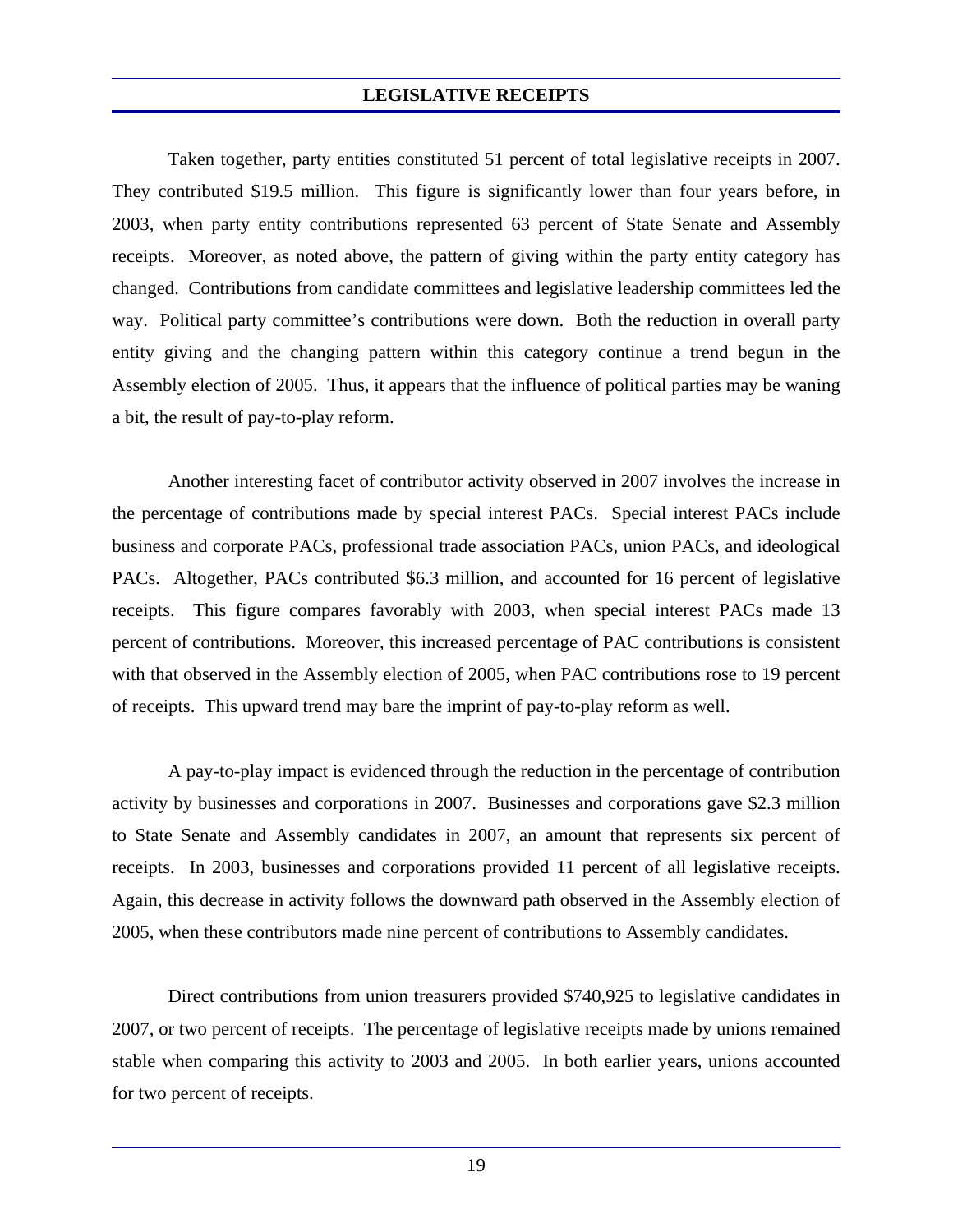Individual contributors accounted for 13 percent of 2007 legislative receipts, up from 11 percent in 2003 and 2005. These contributors gave \$5.1 million to State Senate and Assembly candidates in 2007. It is possible the uptick in individual contributions may be due to pay-toplay. Finally, Clean Elections grant money accounted for almost \$4 million, or ten percent of 2007 legislative receipts.

 Figures 1 and 2, compare the distribution of contributions to 2007 and 2003 legislative candidates by contributor category. The charts demonstrate the shifting patterns of contributor activity that is resulting from pay-to-play reforms.



#### **FIGURE 1**

#### **DISTRIBUTION OF SOURCES OF CONTRIBUTIONS**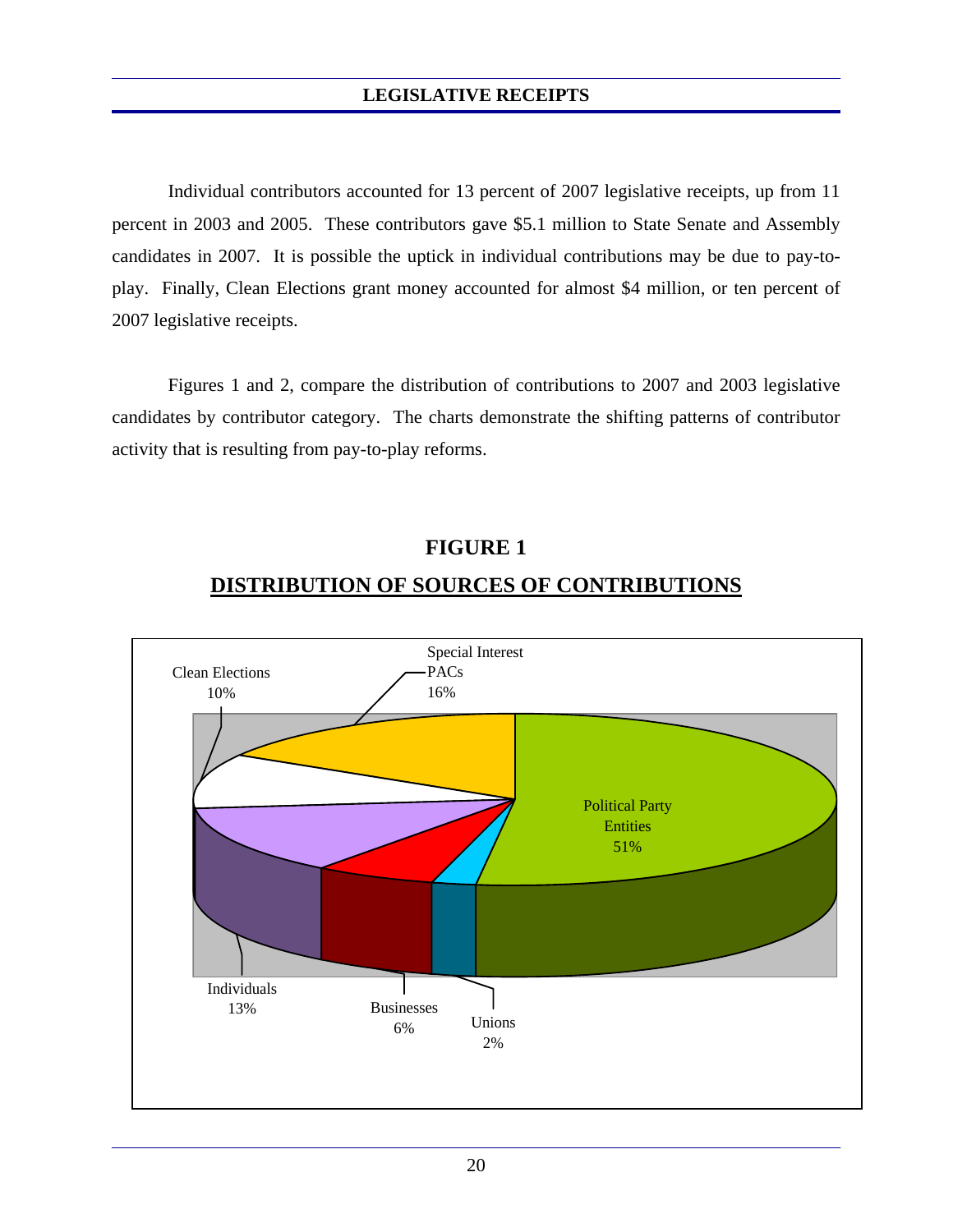# Political Party **Entities** 63% Unions 2% Businesses 11% Individuals 11% Special Interest PACs 13%

#### **FIGURE 2**

### **DISTRIBUTION OF SOURCES OF CONTRIBUTIONS**

 In sum, the contributor mosaic in the 2007 general election for State Senate and Assembly has changed from 2003. And, as indicated above, this new pattern of giving is consistent with what occurred in the Assembly election of 2005. With the percentage of political party entity and business/corporate contributions down and candidate committee, special interest PAC and individual contributions up, undoubtedly pay-to-play reform has had an impact on the amount and flow of money provided to legislative candidates in 2007.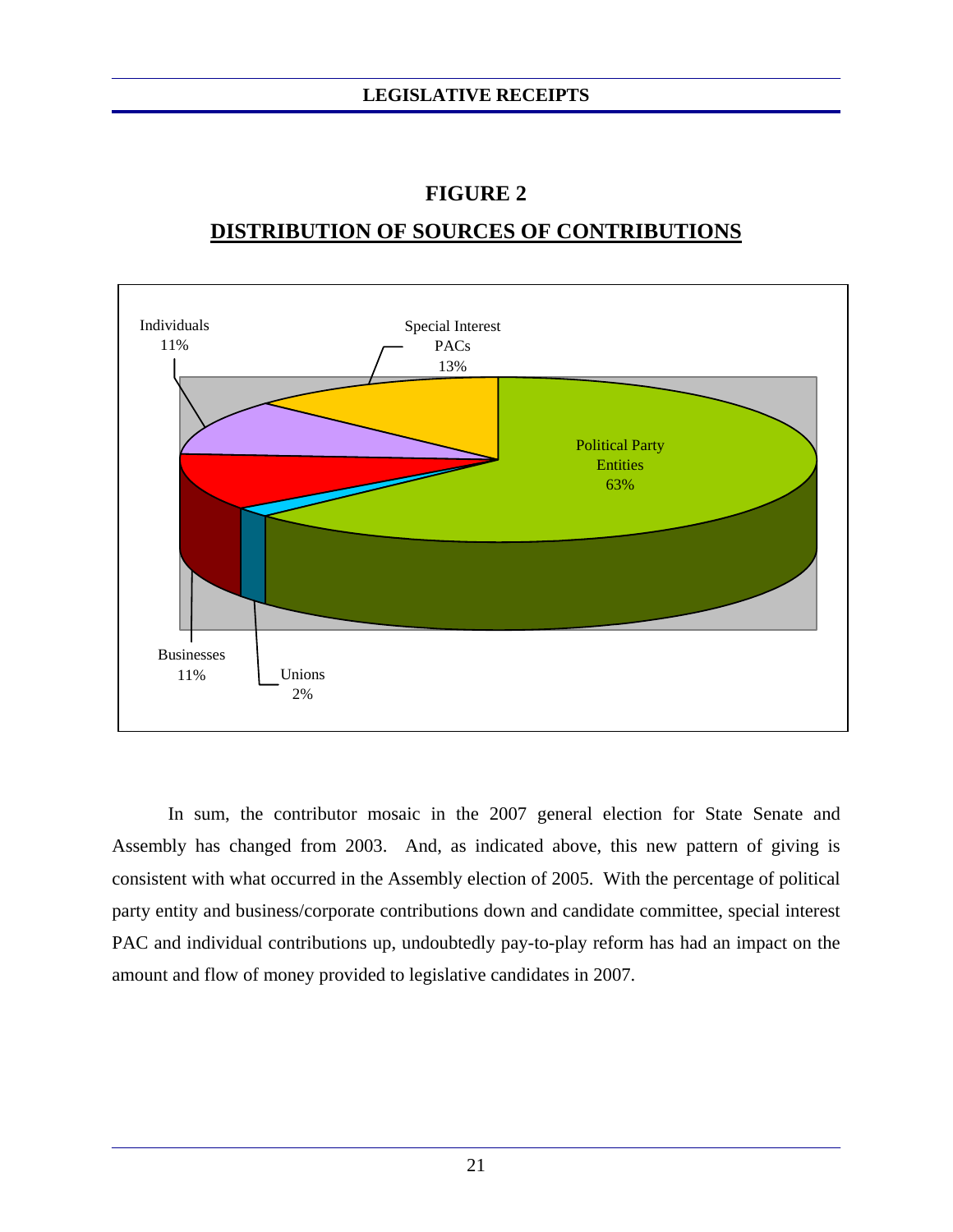#### **Sources of Contributions by Party**

 Figure 3 below illustrates the continuing advantage Democratic candidates maintained over Republicans in the race to raise funds for the 2007 legislative contest. In terms of identifiable contributions over the threshold amount of \$300, Democratic candidates for State Senate and Assembly garnered 73 percent of contributions. Of these identifiable contributions, Democratic candidates raised \$28 million. Conversely, 27 percent of legislative contributions went to Republican candidates, or \$10.2 million. This fundraising advantage of Democratic candidates exceeds even that of 2003, when Democrats accounted for 63 percent of funds compared with the 37 percent of total identifiable contributions received by Republicans.

#### **FIGURE 3**

#### **LEGISLATIVE RECEIPTS BY PARTY**

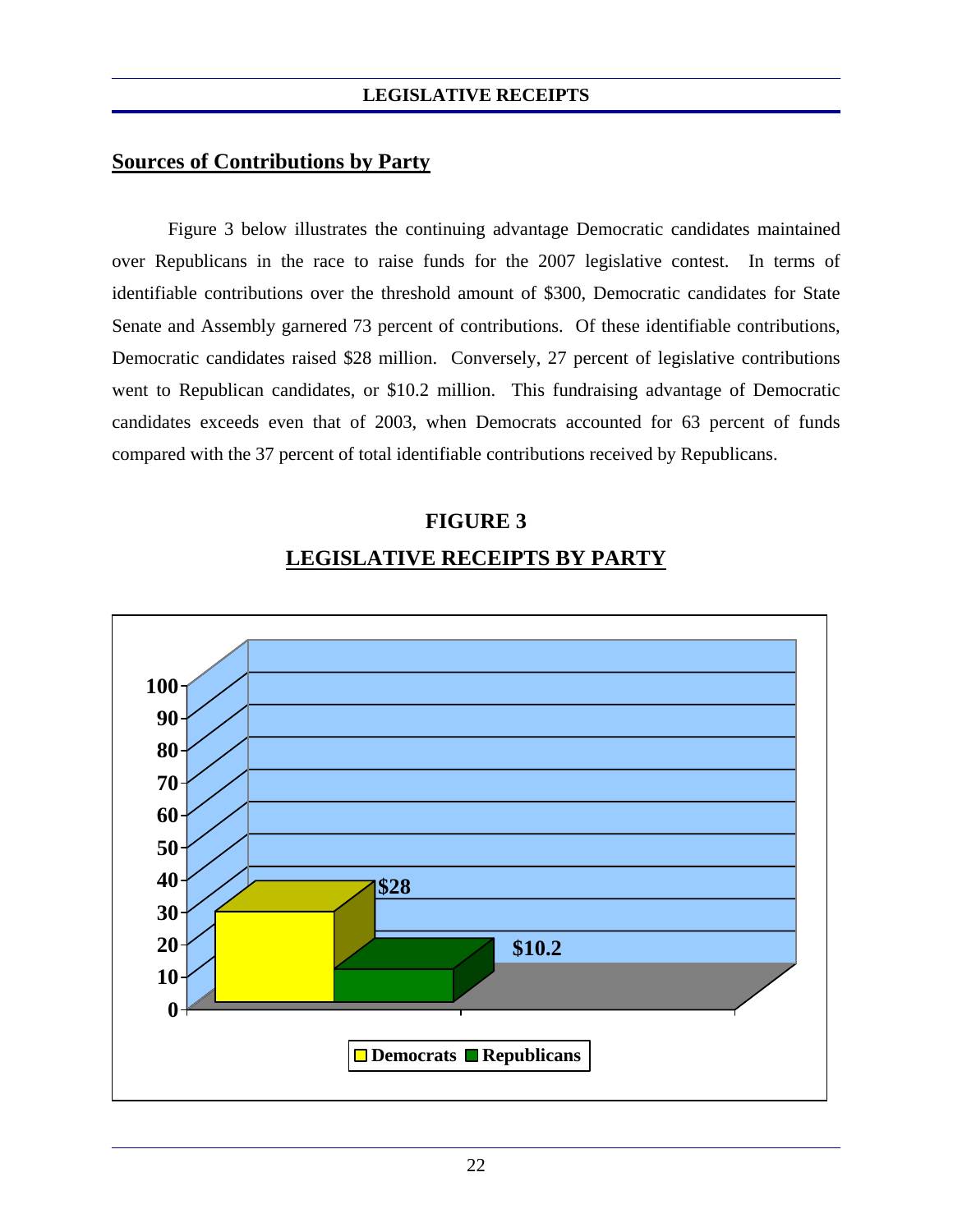In every contributor category, excepting the ideological PAC category, Democratic legislative candidates outdistanced Republican candidates. The fundraising advantage of Democratic candidates can be further understood by observing the sources of contributions made to the candidates of both major parties. The sources of identifiable contributions are shown in Table 2 below.

|                                                    | <b>SOURCES OF CONTRIBUTIONS BY PARTY</b> | <b>TABLE 2</b> |              |         |  |
|----------------------------------------------------|------------------------------------------|----------------|--------------|---------|--|
|                                                    | Democratic                               |                | Republican   |         |  |
| Contributor Type                                   | Amount                                   | Percent        | Amount       | Percent |  |
| <b>Individuals</b>                                 | \$3,007,293                              | 11%            | \$1,985,968  | 19%     |  |
| <b>Businesses/Corporations</b>                     | \$1,631,450                              | 6%             | \$816,392    | 8%      |  |
| <b>Unions</b>                                      | \$591,625                                | 2%             | \$141,300    | $1\%$   |  |
| <b>Business/Corporation</b><br><b>PACs</b>         | \$451,350                                | 2%             | \$200,680    | 2%      |  |
| Professional/Trade<br><b>Association PACs</b>      | \$1,405,889                              | 5%             | \$744,423    | 7%      |  |
| <b>Union PACs</b>                                  | \$2,113,210                              | 8%             | \$330,545    | 3%      |  |
| <b>Ideological PACs</b>                            | \$485,592                                | 2%             | \$540,384    | 5%      |  |
| <b>Political Parties</b>                           | \$3,423,178                              | 12%            | \$1,871,134  | 18%     |  |
| <b>Legislative Leadership</b><br><b>Committees</b> | \$7,019,718                              | 25%            |              |         |  |
| <b>Political Committees</b>                        | \$4,600                                  | ÷,             | \$1,845      | 44      |  |
| <b>Candidates</b>                                  | \$5,462,679                              | 20%            | \$1,725,939  | 17%     |  |
| <b>Clean Elections Grants</b>                      | \$2,086,750                              | 7%             | \$1,843,840  | 18%     |  |
| <b>Miscellaneous</b>                               | \$294,253                                | $1\%$          | \$7,930      |         |  |
| <i><b>TOTAL</b></i>                                | \$27,977,587                             |                | \$10,210,380 |         |  |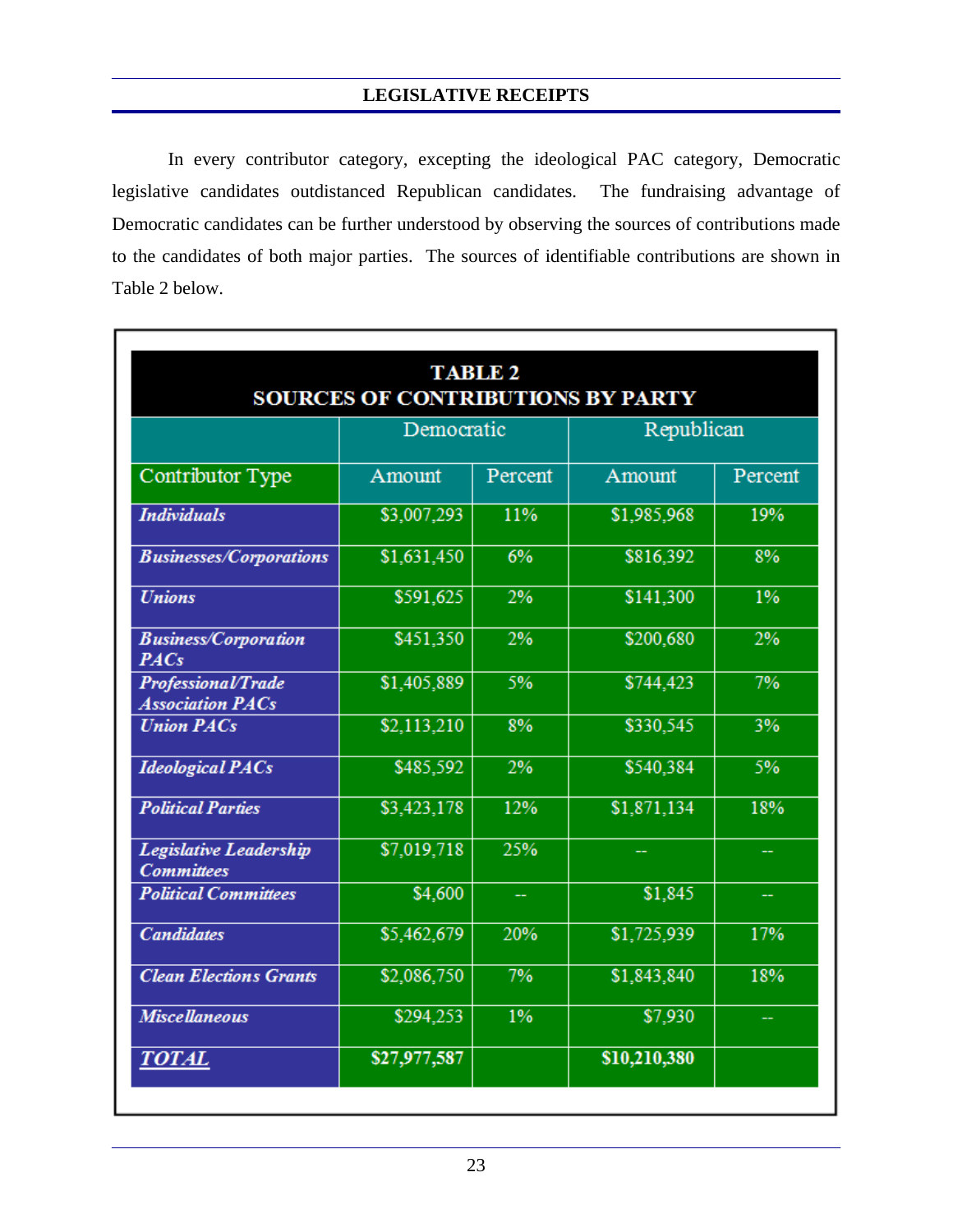Democratic candidates for the Legislature, as shown above, received \$3.4 million in political party contributions. This figure constitutes 12 percent of their total funds raised. Legislative leadership committees accounted for \$7 million in contributions, or 25 percent of Democratic candidate receipts. Candidate committees provided Democratic legislative candidates with \$5.5 million in contributions, accounting for 20 percent of receipts. Political committee giving to Democrats was negligible. All told, political party entity contributions to Democratic legislative candidates in 2007 reached \$15.9 million, or 57 percent of total. While this figure is certainly significant, the percentage of Democratic receipts deriving from political party entities decreased from 2003, when 67 percent of receipts originated from this source. Furthermore, the pattern of giving within the party entity category changed. For example, the percentage of political party donations to Democratic legislative candidates was significantly lower, down from 30 percent in 2003 to 12 percent in 2007. Legislative leadership committee giving, as a percentage of total Democratic receipts, remained stable, but the percentage from candidate donations rose, from 13 percent in 2003 to 20 percent in 2007. This pattern of giving reflects the impact of pay-to-play.

 Contributions from special interest PACs to Democratic legislative candidates amounted to \$4.6 million, or 16 percent of total. This percentage marked an increase over 2003, when PACs accounted for 12 percent of total receipts. The increase in the percentage of contributions derived from PACs can be laid at the door step of union PACs. In 2003, union PACs accounted for five percent of Democratic legislative receipts, whereas, in 2007 that percentage rose to eight percent. This increase may well be reflective of pay-to-play as well, in that unions are not subject to the pay-to-play laws.

 Interesting, business and corporate contributions to Democratic legislative candidates declined in 2007, amounting to \$1.6 million, or six percent of total receipts. The decrease from 10 percent of total contributions in 2003 again suggests the impact of pay-to-play, as businesses and corporations receiving public contracts are often subject to pay-to-play laws, thereby discouraging giving.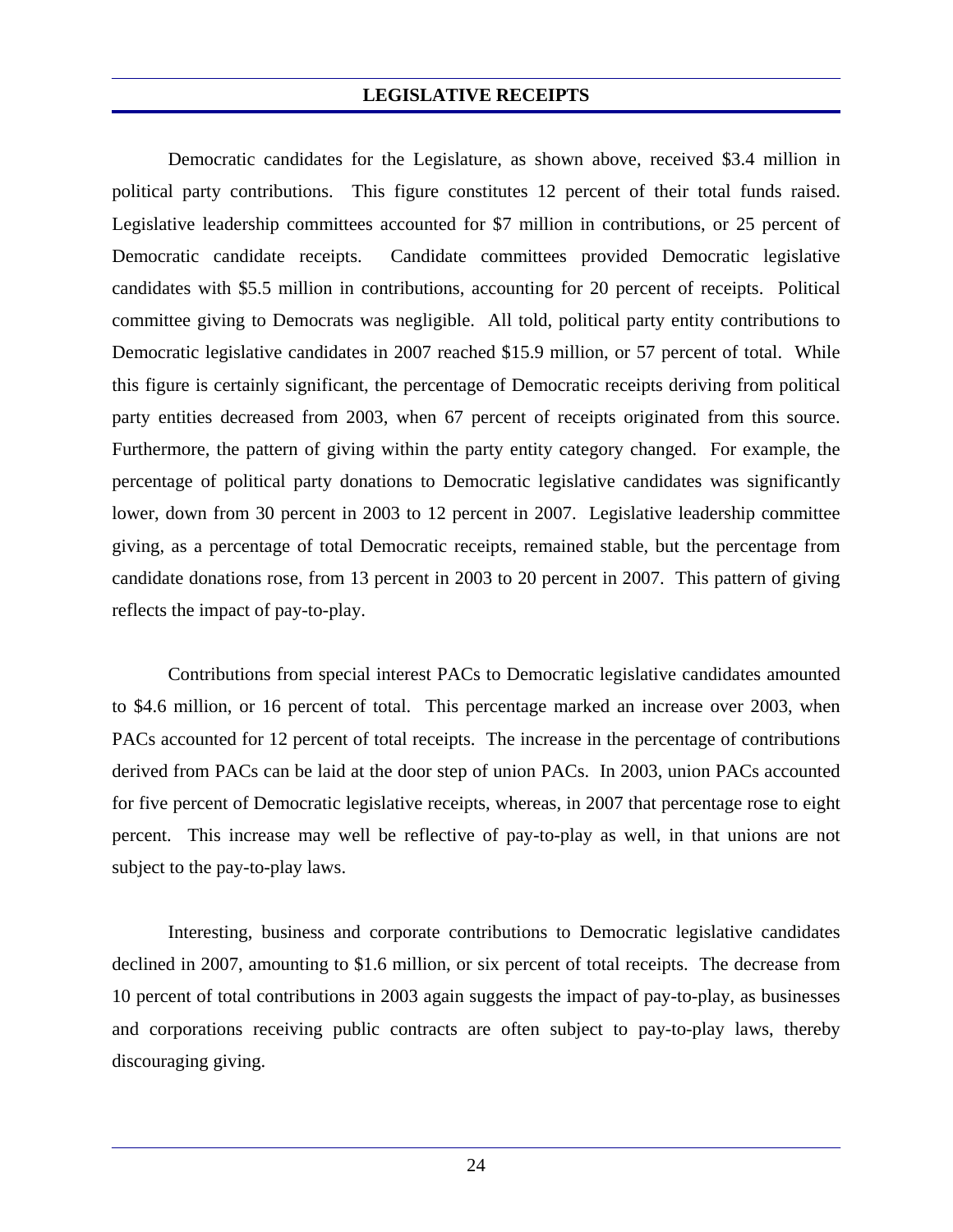Individual contributions to Democratic legislative candidates in 2007 amounted to \$3 million, or 11 percent of total. In 2003, individual contributions amounted to ten percent of total. Finally, Clean Elections grant money provided Democratic candidates in selected districts with \$2.1 million, or seven percent of funds. There was no Clean Elections program in 2003.

 As noted above, Republican candidates for the Legislature raised considerably less money than did Democratic candidates. Moreover, the Republican contributor mosaic differed in a number of respects as well. Political party committees gave \$1.9 million, or 18 percent of GOP receipts. Candidate committees provided \$1.7 million, or 17 percent of total Republican legislative contributions. Republican legislative leadership committees in 2007 did not provide direct monetary contributions to their legislative candidates. Political committee giving also was negligible. In total, Republican legislative candidates received \$3.6 million, or 35 percent of their funding from party entities. Compared with 2003, this percentage has declined considerably. In the 2003 general election, Republican legislative candidates received 55 percent of funding from party entities.

 Within the party entity category, the percentage of political party committee giving was the same in 2007 as it was in 2003, at 18 percent. Legislative leadership committee donations decreased dramatically from 26 percent of GOP receipts in 2003 to zero direct contributions in the most recent legislative general election. Candidate committee contributions to Republican legislative candidates rose in 2007 to 17 percent of total. In 2003, that percentage stood at 11 percent. Political committee giving was negligible. This pattern of contribution activity by party entities again reflects the impact of pay-to-play, in particular with regard to contributions from candidate committees.

 The special interest PACs gave a total of \$1.8 million to Republican legislative candidates. This amount represented 18 percent of total GOP funding. Professional trade association PACs and ideological PACs provided the bulk of PAC contributions to Republican candidates. The percentage of professional trade association PAC contributions was less than in 2003, however. While providing seven percent of GOP contributions in 2007, these PACs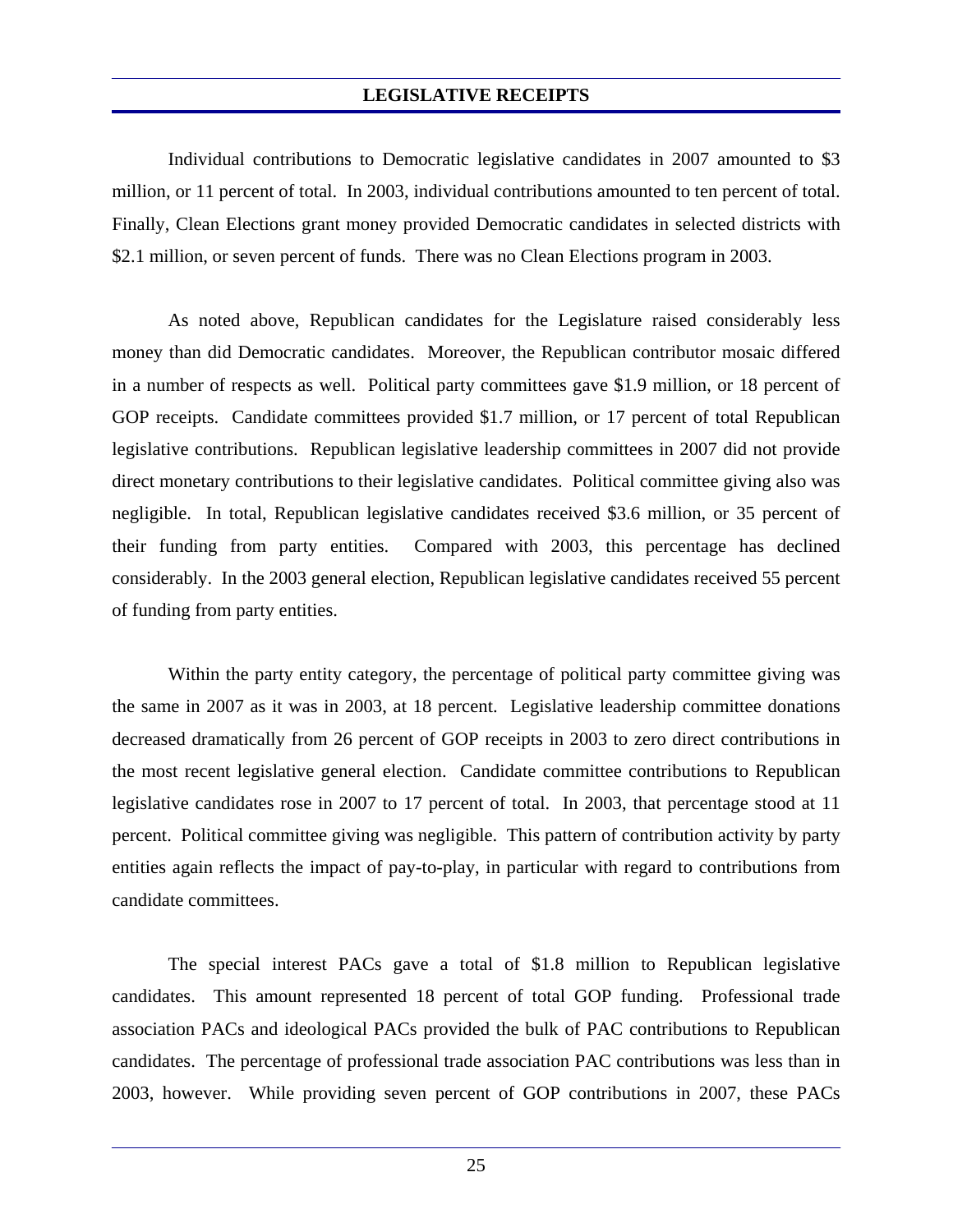provided 10 percent of total in 2003. The percentage of ideological PAC contributions to GOP candidates in 2007 increased over 2003, however, from two percent to five percent. Overall, the percentage of PAC contributions in 2007 equaled that of 2003.

 Unions gave \$141,300 to Republican candidates, or one percent of total contributions. That same percentage was provided in 2003. Business and corporate contributions reached \$816,392, or eight percent of Republican contributions in 2007. That percentage is down from 2003, when businesses and corporate contributions amounted to 12 percent. This reduction in GOP contributions again shows the result of pay-to-play reforms.

 Individual contributors provided \$2 million in contributions to Republican State Senate and Assembly candidates, or 19 percent of total. This figure is an increase over the 14 percent of contributions recorded in 2003, again perhaps reflective of pay-to-play. Finally, Clean Elections grant money provided \$1.8 million to GOP candidates, or 18 percent of total.

 Figure 4 below shows the distribution of sources of contributions to both Democratic and Republican candidates when party entities are lumped together and special interest PACs are combined. The chart indicates that there is a lessening of the dominance of political party entities and an increase in PAC activity, a lessening of business and corporate influence, and an increase in contributions from individuals. Taken together, the figures suggest that pay-to-play reform is having an impact on contributor activity, primarily in the contributor mosaic involving the flow of money to legislative candidates.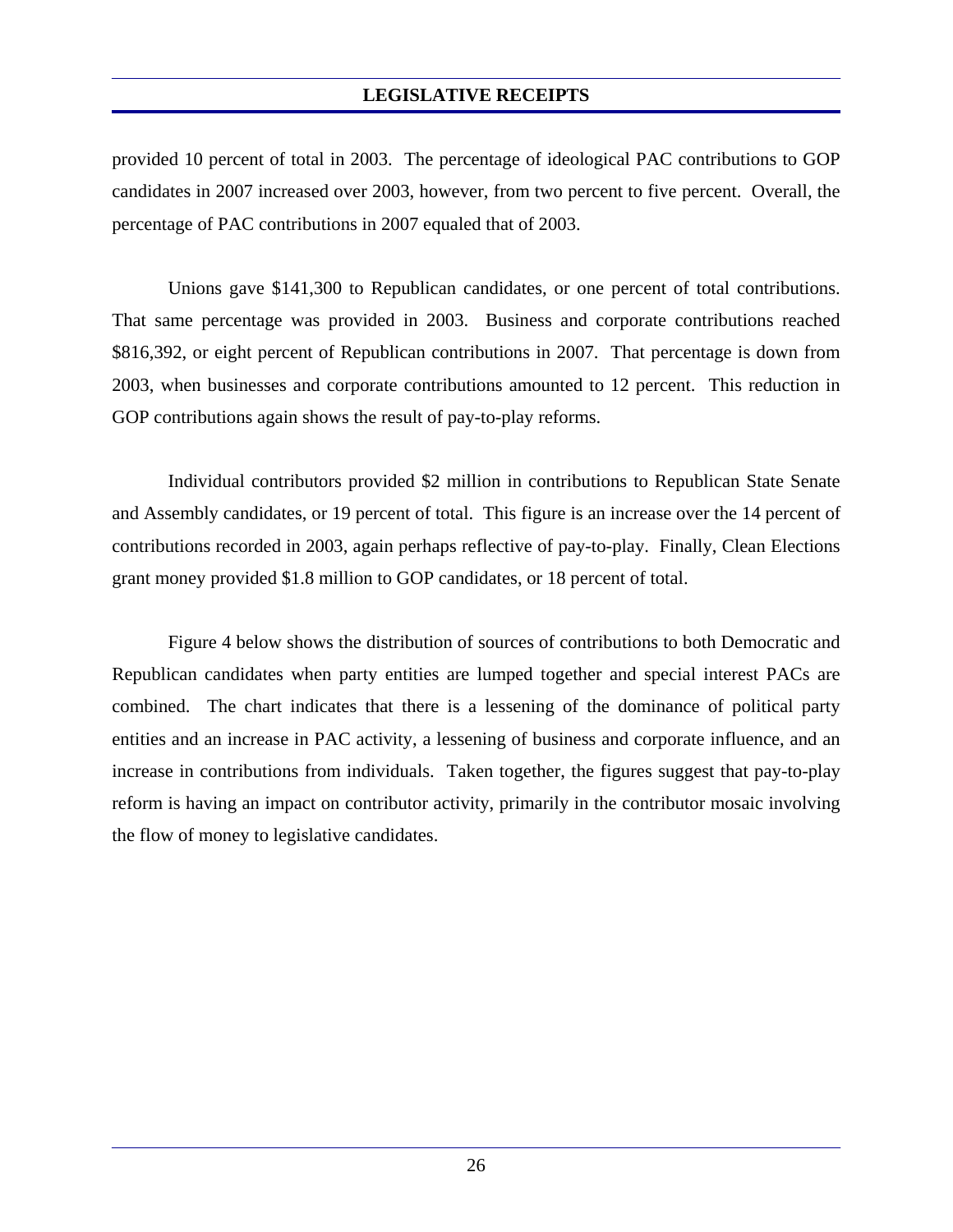#### **FIGURE 4**

#### **DISTRIBUTION OF CONTRIBUTIONS BY PARTY**



#### **Democratic Candidates**

#### **Republican Candidates**

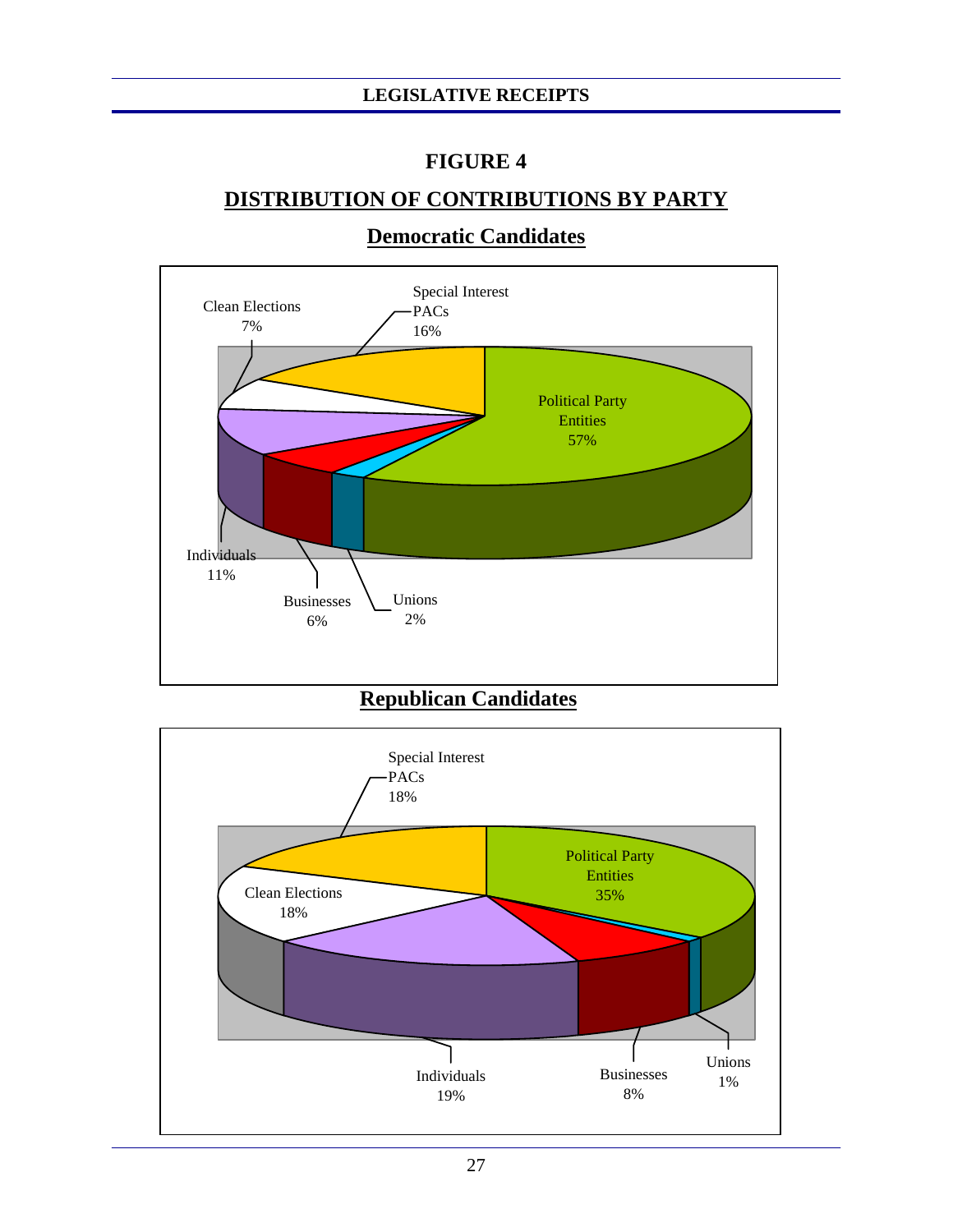#### **Assembly Candidates Raise Most Money**

 There was an interesting turn about in the legislative general election of 2007. In a reversal of an historical pattern, Assembly candidates raised more money than did State Senate candidates.

#### Trends in Legislative Campaign Financing: 1987-1997, 2<sup>nd</sup> Volume, stated:

The campaigns of Senate candidates, for example, receive more attention from the public, the media, and, of course, contributors, simply because they are candidates for the "upper house" of the state Legislature. The mere fact that Senate candidates are vying for 40 seats as opposed to 80 in the Assembly creates the impression that they are more individually influential than their Assembly counterparts. Moreover, Senators exercise advise and consent over gubernatorial appointments. In politics, money more readily flows to the more powerful and influential $^2$ 

 Interestingly, in the 2007 legislative election that conventional wisdom was thrown on its head, specifically as the result of the fundraising efforts of Democratic Assembly candidates.

 Candidates for the Assembly raised \$25.3 million compared with candidates for the State Senate, who raised \$25 million. While outdistancing Senate candidates by a mere one percent, nevertheless, this occurrence is rare. As noted above, the fact that Assembly candidates outraised their Senate counterparts was due to the fundraising of Democratic Assembly candidates. In 2007, Democratic Assembly receipts reached \$18.7 million compared with Democratic Senate receipts, which totaled \$16.8 million. Thus, Democratic Assembly candidates raised 11 percent more than did their Senate counterparts. Republicans, on the other hand, followed the traditional model. Republican Senate candidates raised 21 percent more funds than their Assembly candidates, \$7.9 million to \$6.6 million.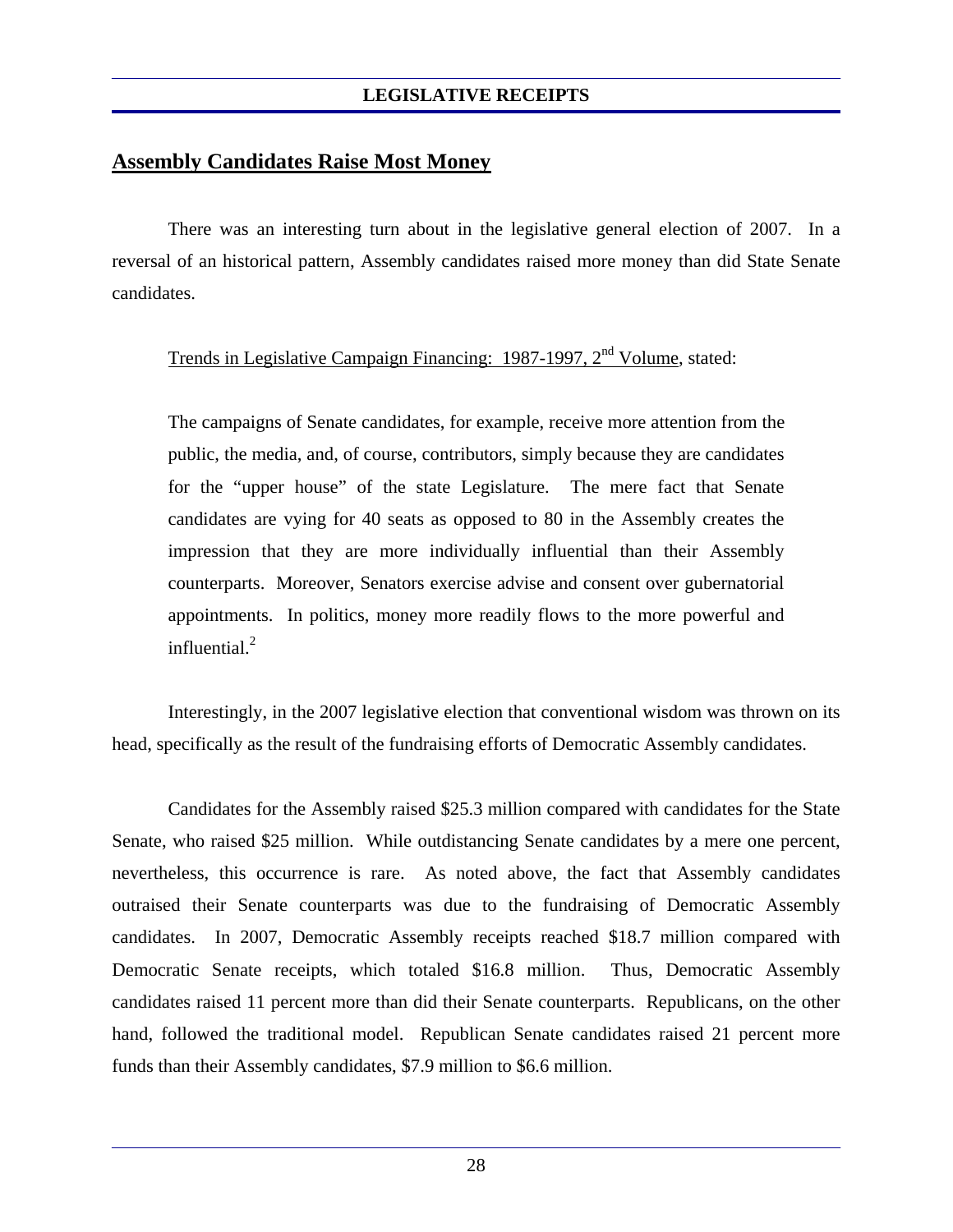This change in the conventional model is simply unusual and not attributable to any particular reform.

#### **Incumbents Outraised Challengers**

 One aspect of the legislative election of 2007 that did not change was the fact that incumbents outraised challengers. Incumbent receipts totaled \$28 million, accounting for 55 percent of funds raised. Challengers, on the other hand, raised \$22.4 million, or 45 percent of money raised. Following a subtle trend noted in the study of the 2003 contest, Legislative Election 2003: The Rise of Party-Oriented Campaigning, the percentage of challenger receipts was higher than in previous elections. The previous high was 40 percent recorded in 2003, which in and of itself eclipsed the 39 percent challenger record of 1997.

#### **Contribution Ranges**

 Table 3 displays the number and proportion of contributions falling within certain ranges in the 2007 general election for State Senate and Assembly. Moreover, Table 3 shows the dollar amount in contributions represented by each category, the proportion of overall funds represented by that dollar amount, and the average contribution in each category.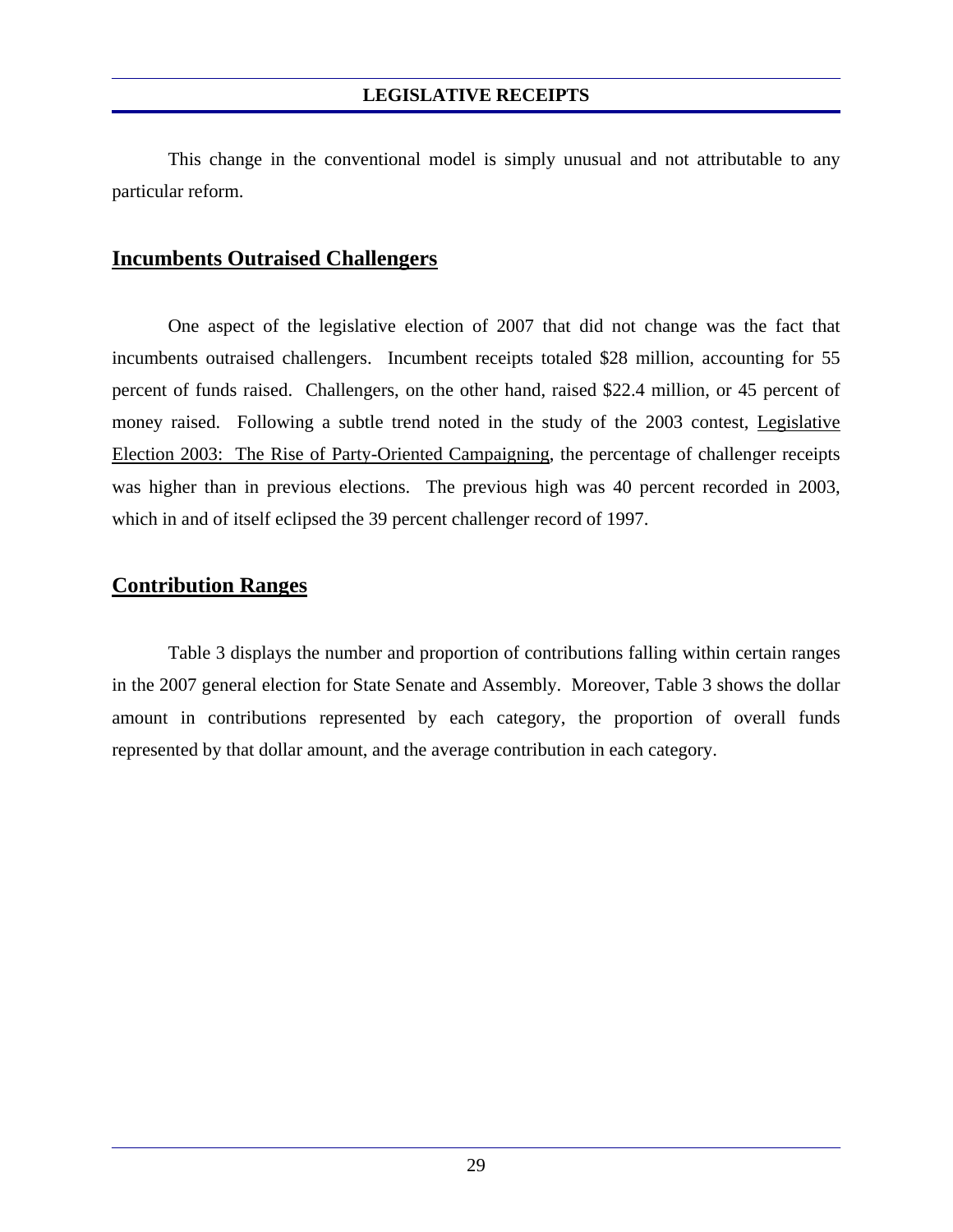|                   |        | <b>TABLE 3</b> | <b>CONTRIBUTION RANGES</b> |         |          |
|-------------------|--------|----------------|----------------------------|---------|----------|
|                   | Number | Percent        | Amount                     | Percent | Average  |
| $0 - 5,000$       | 24,760 | 96%            | \$12,545,438               | 33%     | \$507    |
| $5,001 - 10,000$  | 535    | 2%             | \$4,109,496                | 11%     | \$7,266  |
| $10,001 - 15,000$ | 121    | --             | \$1,587,089                | 4%      | \$13,116 |
| $15,001 - 20,000$ | 85     | --             | \$1,469,937                | 4%      | \$17,293 |
| 20,001            | 234    | $1\%$          | \$18,664,898               | 49%     | \$79,765 |
| <b>TOTAL</b>      | 25,735 |                | \$38,376,858               |         |          |
|                   |        |                |                            |         |          |

 In terms of the overall distribution of contributions within the various ranges depicted in Table 3 above, nothing has changed since the general election of 2003. However, what the chart reinforces is the notion that pay-to-play has had an impact on campaign financing of legislative elections in New Jersey. Most significantly, the number of contributions under \$5,000 has grown dramatically. A total of 24,760 contributions were made in this range in 2007 compared with 11,245 in 2003, an increase of 120 percent. Further, the average contribution in this category in 2007 was \$507, half as much as this average contribution in 2003 of \$1,053. From this data, it can be assumed that the bulk of these contributions derived from individuals, a presumption that lends credence to the notion that pay-to-play has impacted the flow of money to candidates.

 Overall, the table indicates that 96 percent of contributions made to 2007 legislative candidates fell within the up to \$5,000 range. Two percent fell within the \$5,001-\$10,000 range, while less than one percent fell between \$10,000 and \$15,000. Less than one percent of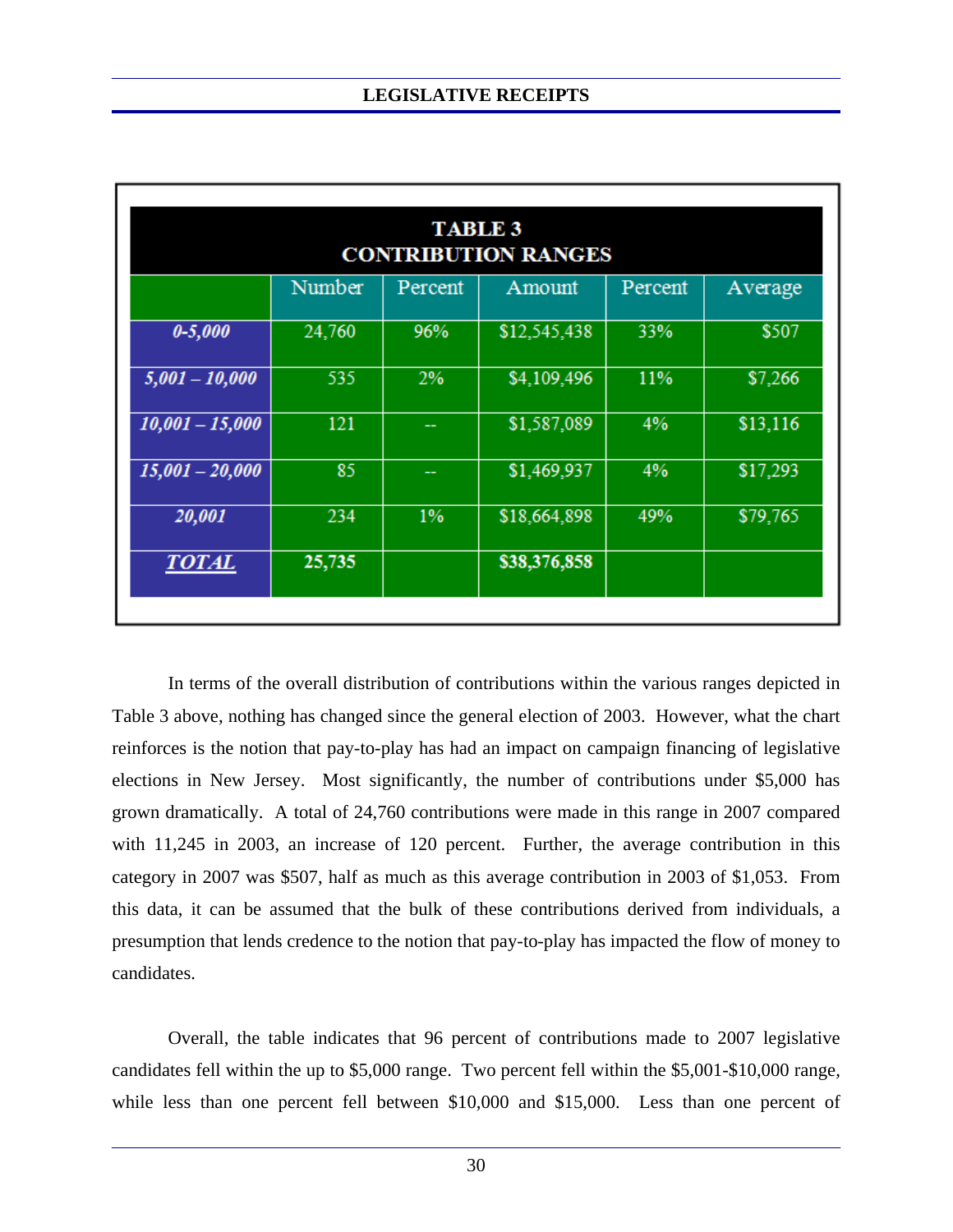contributions made were within the category \$15,001-\$20,000, while one percent of contributions fell in the over \$20,000 category. Interestingly, compared with 2003, the percentage of contributions within the under \$5,000 range rose while the percentage of contributions in the \$20,000 and over range decreased. These facts corroborate the assertion that pay-to-play is impacting campaign financing in that a smaller number of contributions is being derived from political party committees and a greater number from other sources.

 As in the past, there is an inverse relationship between the number of contributions made in each category and the dollar amount represented by each range. For example, though only one percent of all contributions fell within the over \$20,000 category, this category was responsible for \$18.7 million, or 49 percent of all funds. Further, while 96 percent of contributions were \$5,000 or less, this category accounted for 33 percent of funds, or \$12.5 million. Within the category \$5,001-\$10,000, \$4.1 million, or 11 percent of funds were provided. The categories \$10,001-\$15,000 and \$15,001-\$20,000 accounted for four percent of funds each, at \$1.6 million and \$1.5 million, respectively.

 The fundraising activity analyzed in this chapter demonstrates that political party entities are still an important player in New Jersey's electoral process. However, the dominance witnessed over the past decade appears to be waning. Effectively, pay-to-play reform is working to redirect the flow of money both in terms of the contributor base in general and within the political party entity category specifically. Moreover, pay-to-play may be responsible for a reduction in the rate of increase in the amount of money raised from one election to the next.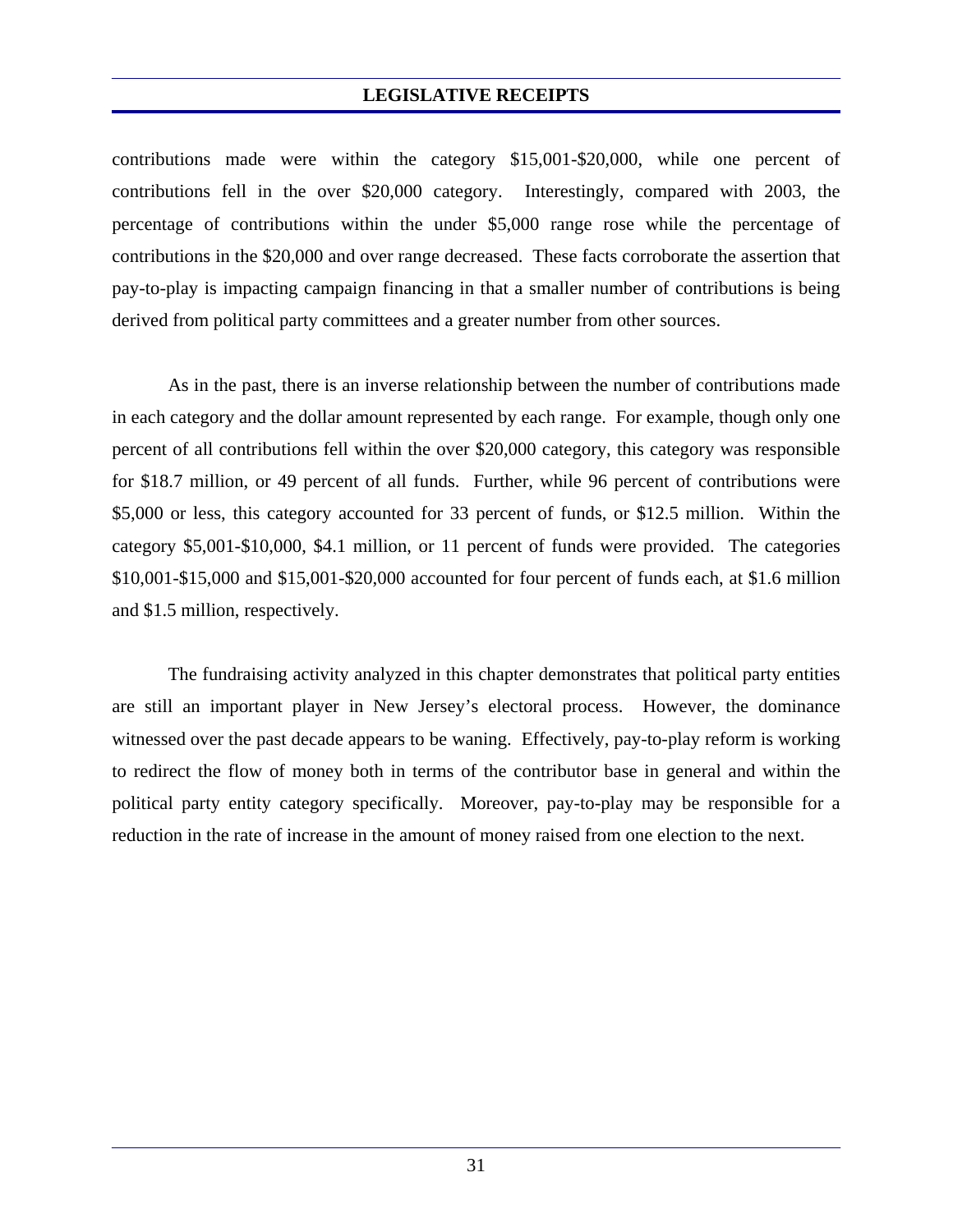- 1. New Jersey Election Law Enforcement Commission, White Paper Number 13, Trends in Legislative Campaign Financing: 1987-1997, 2<sup>nd</sup> Volume, September, 1999, p. 15.
- 2. Ibid. p. 20.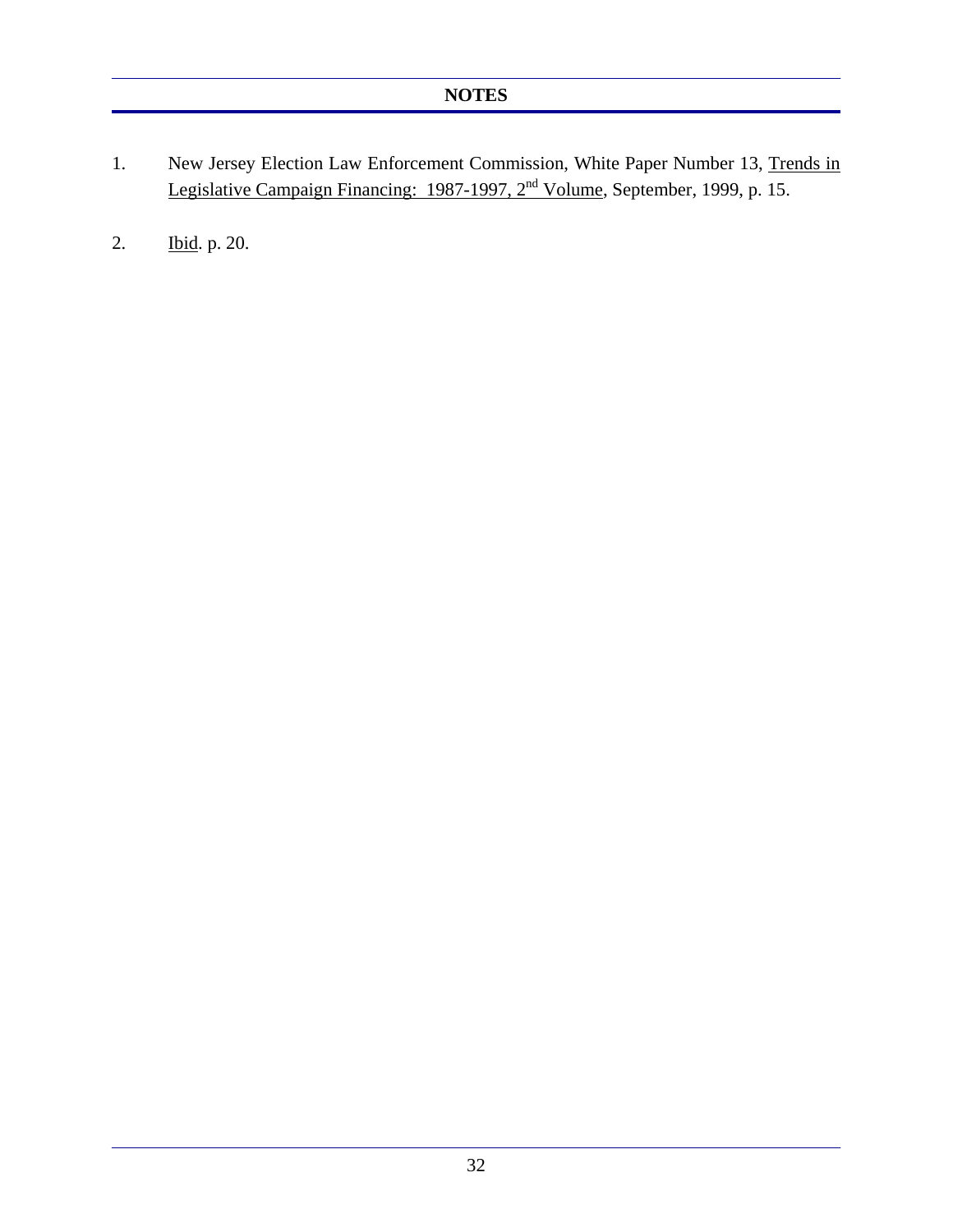# **CHAPTER III**

# **LEGISLATIVE SPENDING STRATEGIES**

 During the legislative general election campaign of 2007, candidates for State Senate and Assembly spent \$35.8 million in pursuit of office. This total is slightly less than that spent in 2003, when legislative candidates expended \$36.4 million. Thus, expenditures decreased by about two percent between 2003 and 2007.

 Despite the fact that candidates for the State Senate and Assembly continued to spend large amounts on their campaigns, this slight decrease in spending represents a reversal of past patterns. For example, spending by legislative candidates between 2001 and 2003 increased by 44 percent. At the beginning of each decade, there is a two-year interval between Senate and Assembly elections. Further, between 1997 and 2001 spending increased by 31 percent and between 1993 and 1997 by 39 percent.

 This decrease in spending in the most recent cycle reflects that highlighted in The 2005 Assembly Election: New Trends on the Horizon?, which dealt with spending involving Assembly candidates in 2005 and 2003. Between those years candidates increased expenditures by only eight percent; a more modest gain than in the past. This easing of the rate of increase in campaign spending undoubtedly was impacted by the decline in the rate of increase in fundraising between 2003 and 2007, as noted in the previous chapter.

 In the tradition of past reports, expenditures made by all candidates filing detailed reports were categorized. By doing so, this study of how money was spent represents an attempt to observe strategies in campaigning relative to legislative campaigns. In depicting how candidates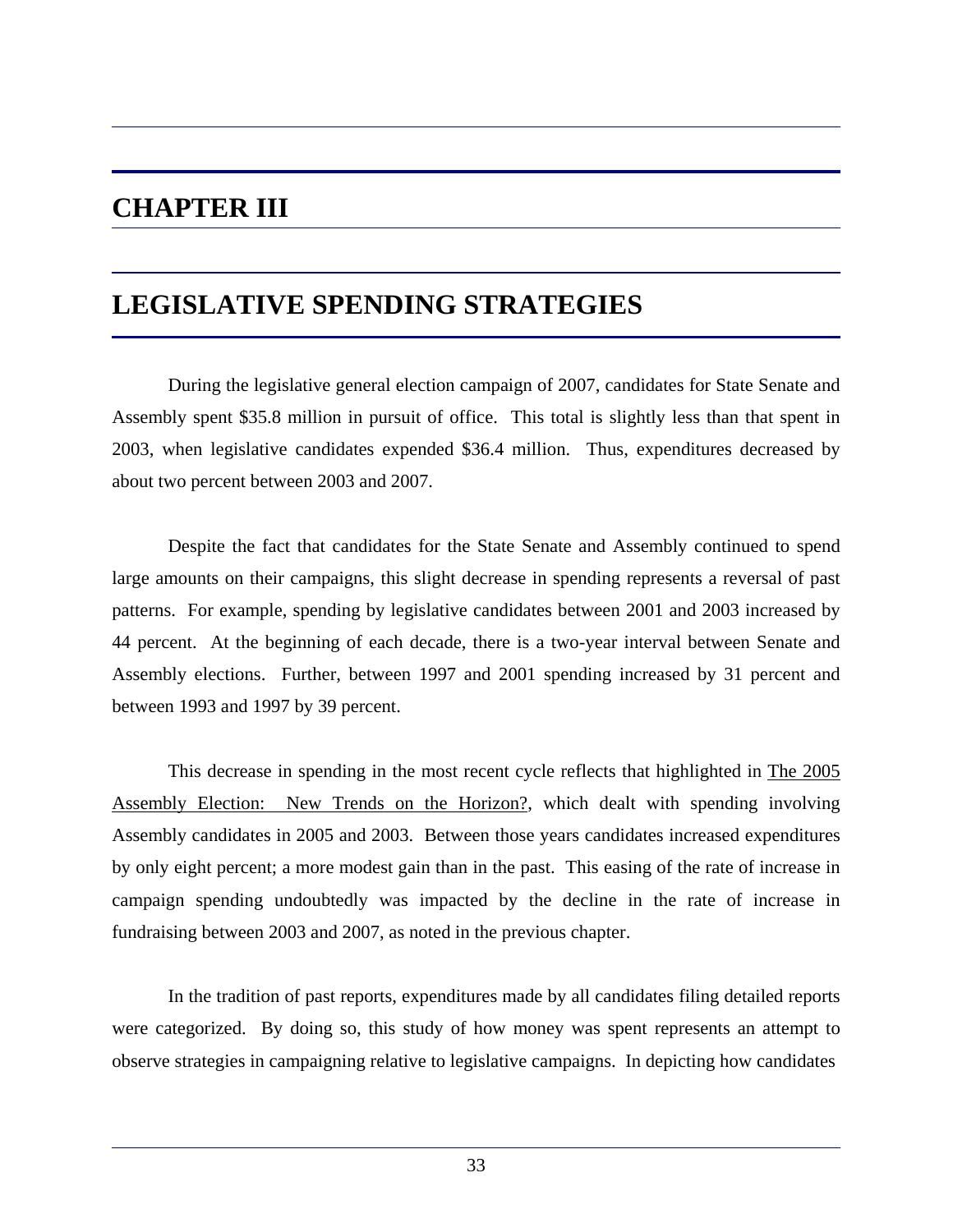spent their money, the analysis provides a better understanding of whether or not strategies have changed as new laws were passed and reforms put in place. As noted in earlier white papers, the Commission, in analyzing legislative spending, undertook an effort that was perhaps the first of its kind and the most thorough.

 As might be expected, given the differential in fundraising activity between Democrats and Republicans, Democratic legislative candidates outspent their Republican rivals by a large margin. Democratic candidates spent \$24 million on their legislative campaigns, making 67 percent of expenditures. Republican legislative candidates were responsible for spending \$11.7 million, or 33 percent of expenditures. Independent candidates spent an additional \$194,202. Thus, Democratic candidates spent 151 percent more money on their campaigns than their GOP counterparts. In 2003, Democratic candidates spent 100 percent more than Republicans.

 Figure 5 compares Democratic candidate spending with Republican spending in the recent legislative campaign. The chart highlights the ever widening gap between Democratic financial activity in 2007 and Republican financial activity; an advantage accruing to the Democrats in campaigning due to their use of the financial resources flowing from certain entities, in particular legislative leadership committees, candidate committees, and union PACs.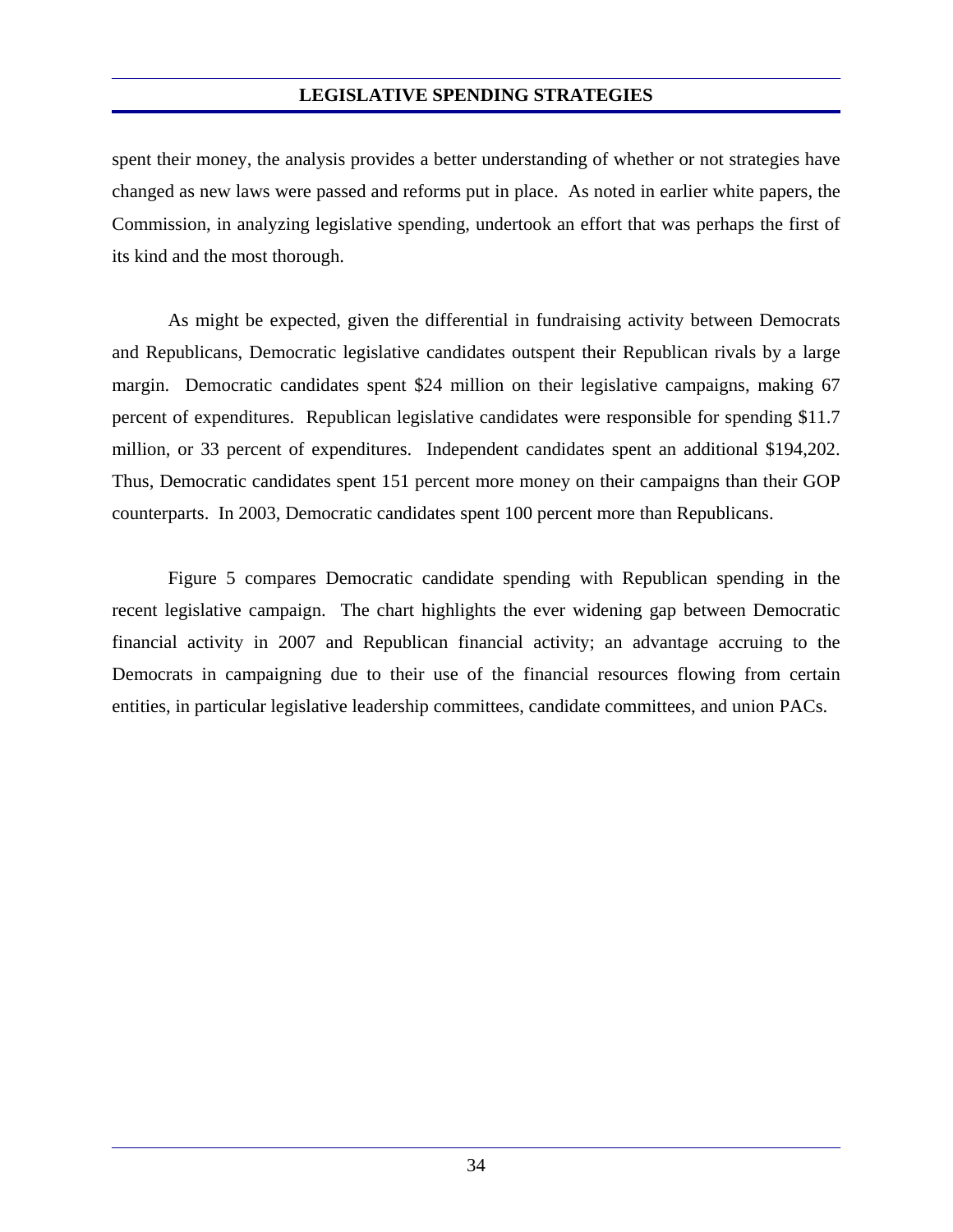

#### **How Campaign Funds were Used**

Table 4 below shows how campaign funds were used by candidates for State Senate and Assembly in the 2007 general election. As mentioned, \$35.8 million was spent by these candidates in 2007. Out of this amount, as would be expected, the largest percentage was spent on mass communications. Altogether, \$16.8 million, or 47 percent of expenditures, was directed toward mass communication. This category includes television (mostly cable), radio, newspaper, outdoor, and direct mail advertising. A new mass communication category, Internet advertising, has been added this time as well.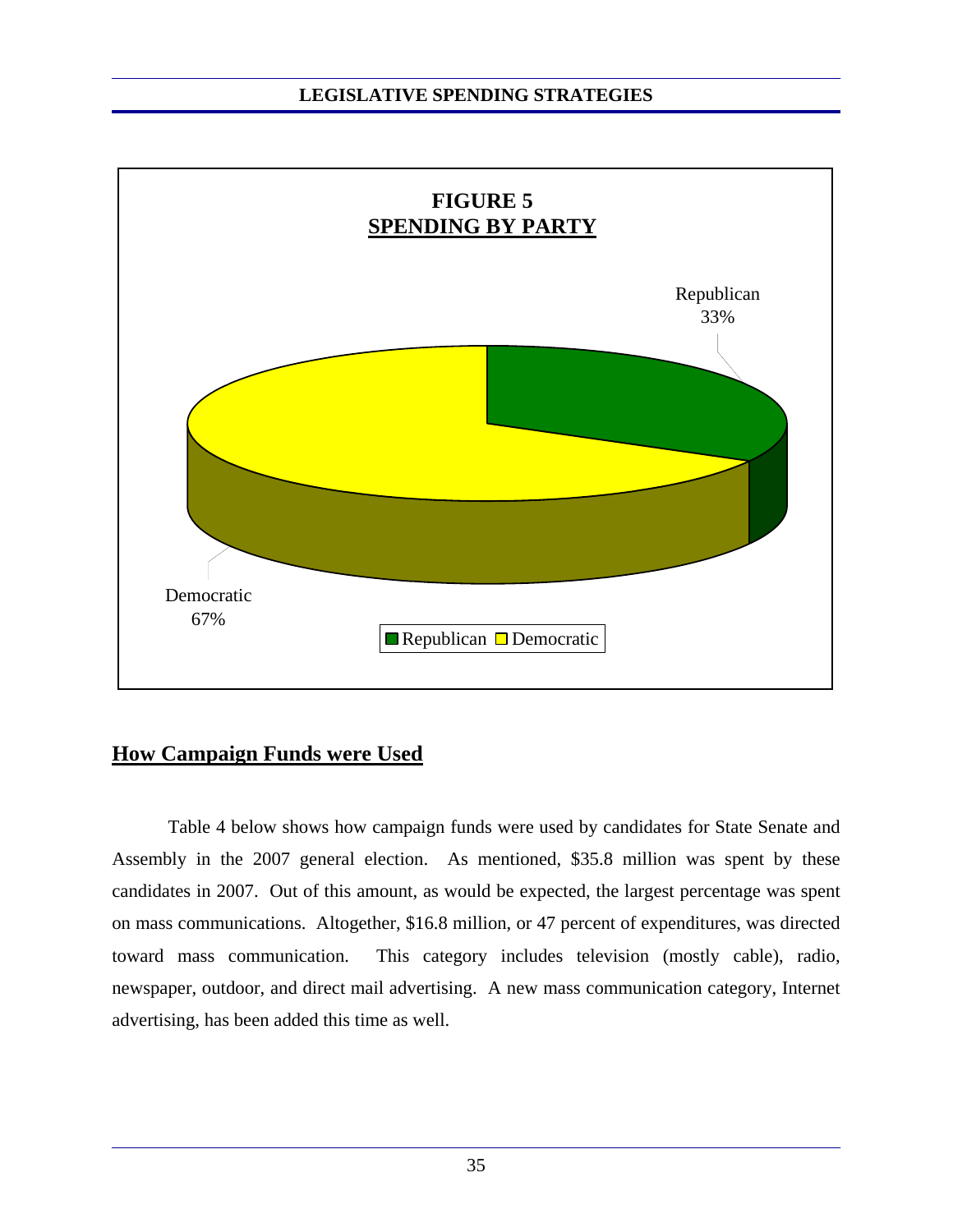In addition to spending on mass communication advertising, legislative candidates spent their funds on election day activities, fundraising, consultants, contributions to other candidates, charity, entertainment, polling, administration, and transfers (primarily for future elections). As has been the case in the past, there were a sizeable number of expenditures that defied categorization.

 Election day get-out-the-vote efforts constituted two percent of overall spending at \$658,715. Money expended for fundraising accounted for \$1.1 million, or three percent of spending. Expenditures for election day activities and fundraising, in percentage terms, approximated that experienced in 2003.

 Consultants were paid \$1.3 million, an amount equal to three percent of total expenditures. This expenditure for consultants was considerably less than in 2003, when legislative candidates invested \$3.2 million, or nine percent of total spending on consultant services. Contributions by legislative candidates to other candidates amounted to \$9.5 million, or 27 percent of spending. This total is greater than 2003, when 20 percent of expenditures were in the form of contributions. The large amount of expenditures made in the form of contributions to other candidates corroborates the receipt data contained in the previous chapter. The fact that an increased percentage of expenditures are in the form of contributions to other candidates illustrates the impact of pay-to-play.

 Administrative expenditures amounted to \$2.4 million, or seven percent of total outlays. This percentage was slightly less than the eight percent reported in 2003.

 Spending on entertainment reached \$134,277, an amount not accounting for even one percent of expenditures. In 2003, entertainment spending reached two percent of outlays. Legislative candidate spending on polling in 2007 amounted to \$795,971, two percent of expenditures. This percentage equaled that of 2003. Charitable gifts accounted for one percent of spending (\$267,030), the same as 2003. Candidates for State Senate and Assembly returned \$859,046 in terms of refunds and reimbursements (two percent) and transferred \$2.1 million (six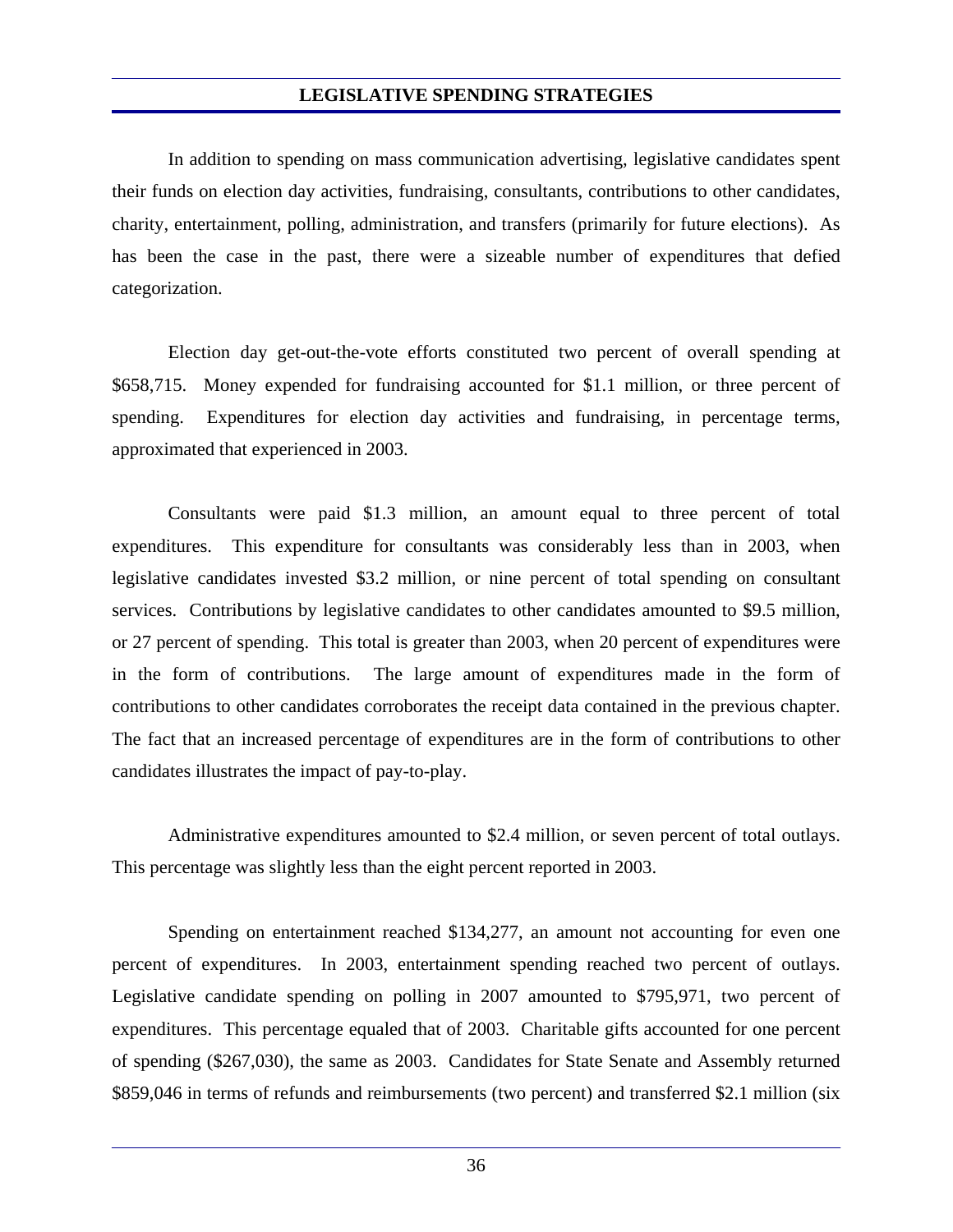percent). The percentage of refunds and reimbursements was similar to 2003. However, the percentage of transfers for future campaigns exceeded that recorded in 2003.

|                           | <b>TABLE 4</b><br><b>LEGISLATIVE EXPENDITURES</b> |         |
|---------------------------|---------------------------------------------------|---------|
|                           | Amount                                            | Percent |
| <b>Mass Communication</b> | \$16,775,287                                      | 47%     |
| <b>Election Day</b>       | \$658,715                                         | 2%      |
| <b>Fundraising</b>        | \$1,115,153                                       | 3%      |
| <b>Consultants</b>        | \$1,250,969                                       | 3%      |
| <b>Charity</b>            | \$267,030                                         | $1\%$   |
| <b>Contributions</b>      | \$9,485,909                                       | 27%     |
| <b>Refunds</b>            | \$859,046                                         | 2%      |
| <b>Administration</b>     | \$2,391,466                                       | 7%      |
| Entertainment             | \$134,277                                         |         |
| Polling                   | \$795,971                                         | 2%      |
| <b>Transfers</b>          | \$2,105,018                                       | 6%      |
| <b>TOTAL</b>              | \$35,838,841                                      |         |

 Spending patterns that were identified in Legislative Election 2003: The Rise of Party-Oriented Campaigning were similar to past patterns in the majority of categories. The exceptions were the following categories: contributions, consultants, and transfers. Regarding the contribution category, in particular, the impact of pay-to-play is demonstrated.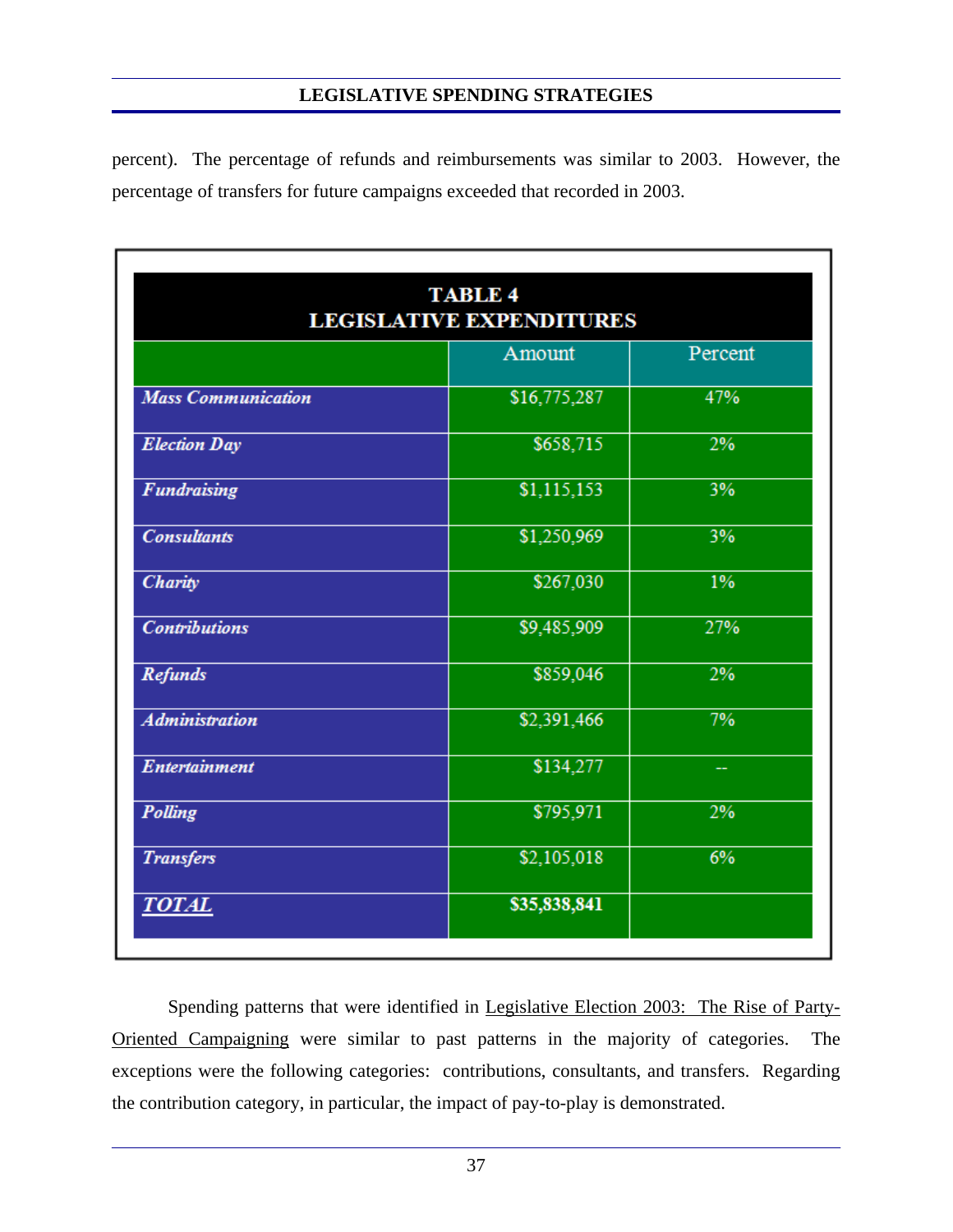# **Breakdown of Spending by Party**

In Table 5 below legislative expenditures are categorized by party affiliation.

| <b>TABLE 5</b><br><b>EXPENDITURES BY PARTY</b> |                   |                |                   |                |               |         |
|------------------------------------------------|-------------------|----------------|-------------------|----------------|---------------|---------|
|                                                | <b>Democratic</b> |                | <b>Republican</b> |                | Independent   |         |
|                                                | <b>Amount</b>     | <b>Percent</b> | <b>Amount</b>     | <b>Percent</b> | <b>Amount</b> | Percent |
| <b>Mass</b><br>Communication                   | \$10,257,822      | 43%            | \$6,434,047       | 55%            | \$83,416      | 43%     |
| <b>Election Day</b>                            | \$457,895         | 2%             | \$189,838         | 2%             | \$10,981      | 6%      |
| <b>Fundraising</b>                             | \$713,250         | 3%             | \$394,560         | 3%             | \$7,342       | 4%      |
| <b>Consultants</b>                             | \$738,203         | 3%             | \$501,689         | 4%             | \$11,077      | 6%      |
| Charity                                        | \$128,600         | 1%             | \$138,430         | $1\%$          |               | ₩.      |
| <b>Contributions</b>                           | \$7,176,948       | 30%            | \$2,294,922       | 20%            | \$14,039      | 7%      |
| <b>Refunds</b>                                 | \$689,469         | 3%             | \$168,741         | $1\%$          | \$836         | ÷       |
| <b>Administration</b>                          | \$1,543,814       | 6%             | \$781,793         | 7%             | \$65,863      | 34%     |
| Entertainment                                  | \$81,347          | ш.             | \$52,280          | μ,             | \$650         | Щ,      |
| Polling                                        | \$622,528         | 3%             | \$173,444         | 2%             |               |         |
| <b>Transfers</b>                               | \$1,557,964       | 7%             | \$547,054         | 5%             |               | ₩,      |
| <b>TOTAL</b>                                   | \$23,967,840      |                | \$11,676,798      |                | \$194,204     |         |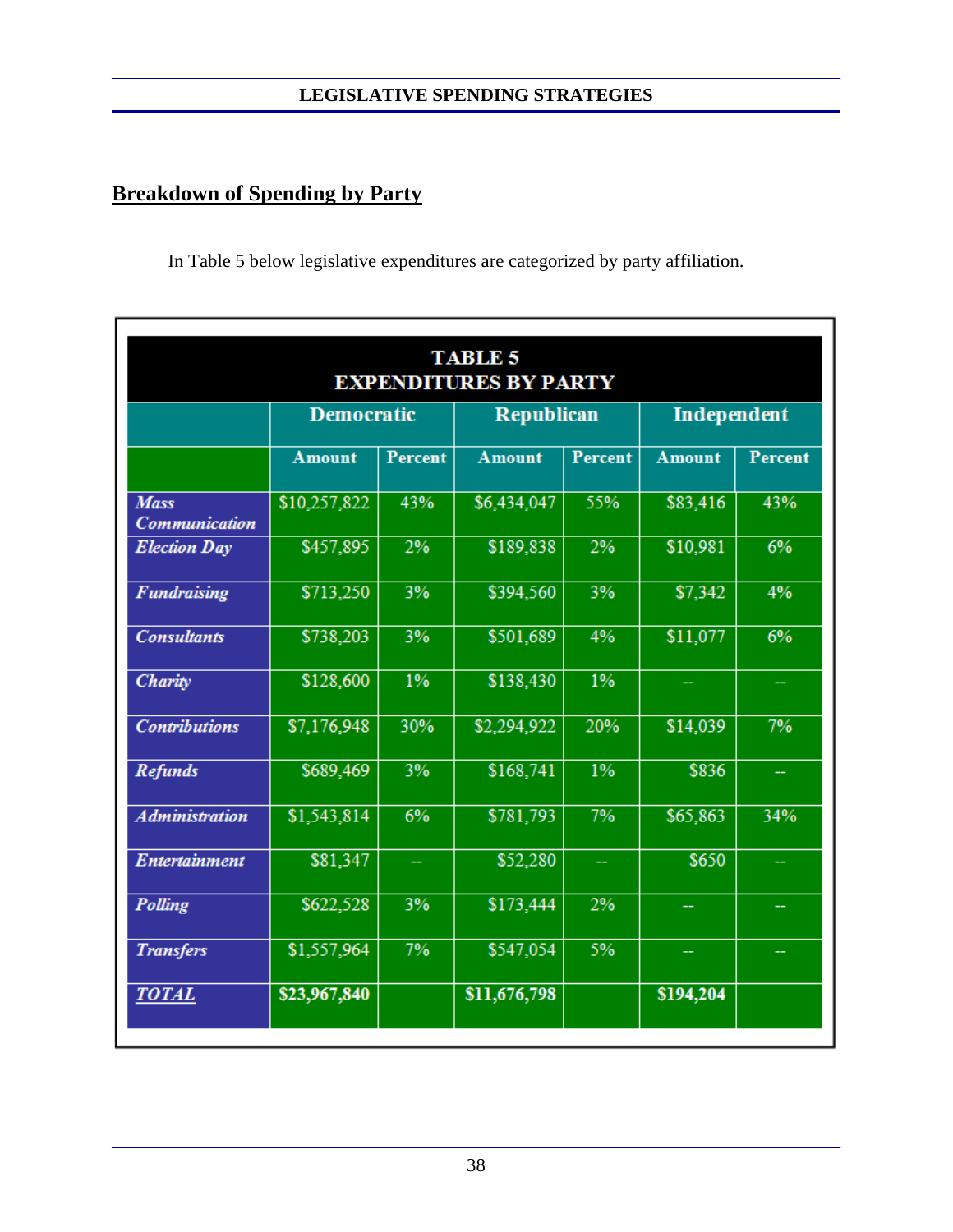Unlike 2003, major differences between the candidates of the two major parties in terms of how they spent their money did not emerge. Except for the mass communication and contribution categories, the percentage of funds spent by Democratic and Republican candidates in each category were similar. On the other hand, perhaps because of the pivotal election of 2003 in terms of control of the State Senate and pay-to-play, spending in certain categories did vary from 2003 to 2007.

 Democratic legislative candidates spent more money on mass communication than did Republican legislative candidates, \$10.3 million to \$6.4 million. In percentage terms, however, Democratic candidates spent a lesser percentage of their total spending on mass communication than did Republicans. Democrats made 43 percent of their expenditure for mass communication compared with 55 percent by Republicans.

 In comparison with 2003, Democratic candidates not only spent a smaller proportion of funds on mass communication, but, in real dollars, a smaller amount. Democratic legislative candidates had applied 50 percent of expenditures to mass communication while spending \$12.1 million dollars for this purpose in 2003.

 The reverse was true for Republicans. In 2003, Republican legislative candidates spent \$5.9 million on mass communication, or 49 percent of their expenditures. Thus, in terms of percentage and real dollar amounts, Republicans invested more in mass communication in 2007 than they did in 2003.

 Between Democrats and Republicans there existed a gap in the percentage of expenditures directed toward contributions to other candidates in 2007. Democratic candidates dedicated 30 percent of their expenditures toward this purpose, or \$7.1 million, whereas Republican candidates committed 20 percent of their expenditures toward this end, or \$2.3 million.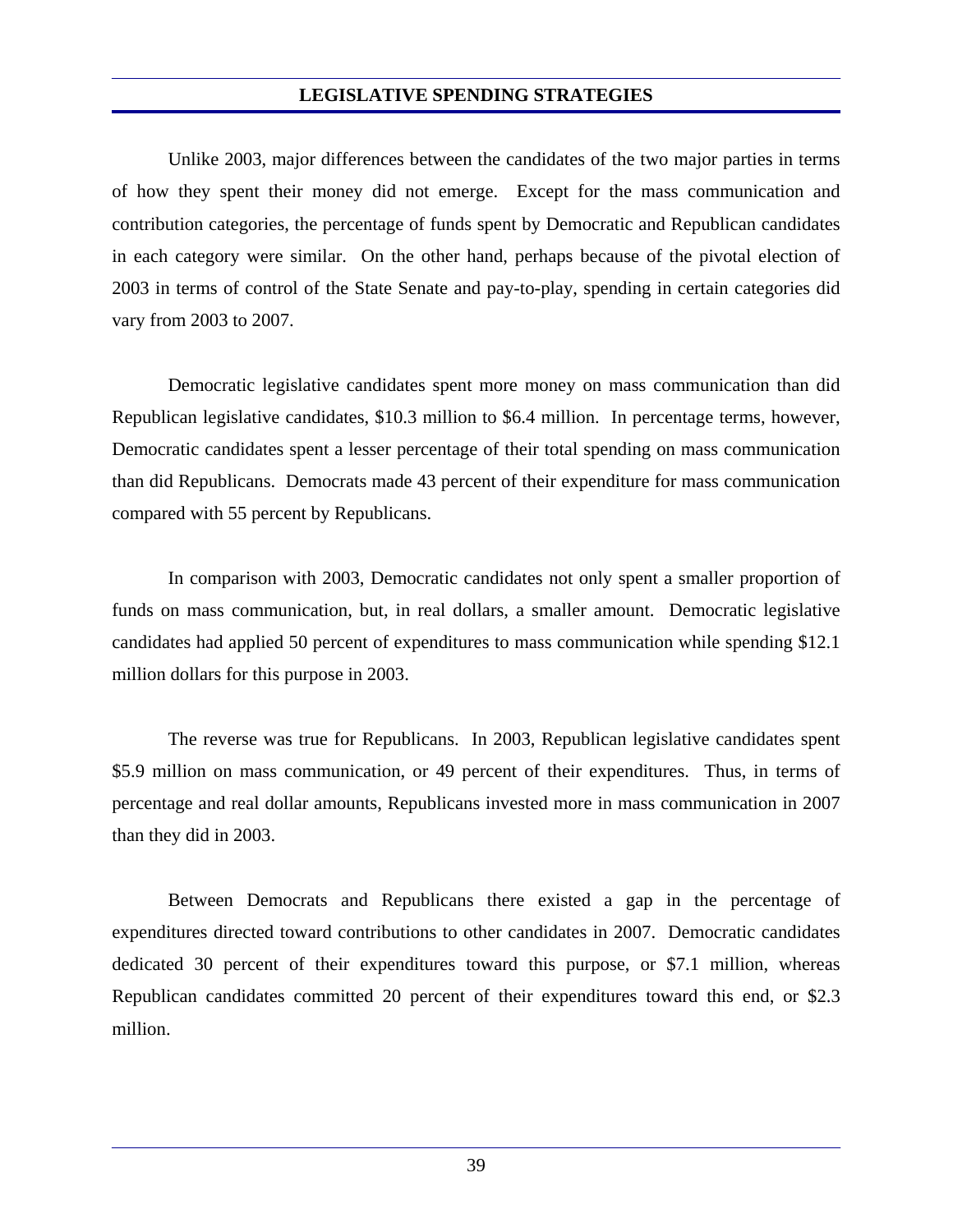For Democratic candidates considerably more money was reported as contributions in 2007 compared with 2003. In 2003, Democrats spent \$4.2 million, 17 percent, on donations to other candidates. Republicans, for their part, while dedicating a significant proportion of spending in 2007 toward helping other candidates, actually committed less money toward this end, both in percentage terms and real dollars. In 2003, the GOP candidates contributed \$3.2 million, or 26 percent of spending.

 Democratic and Republican legislative candidates spent similar amounts on consultants in 2007. The percentage of expenditures for consultants was similar for Democrats and Republicans as well. However, for Democratic candidates there was a significant change from 2003, when those candidates spent significantly more, both in real dollars and percentage terms. In 2007, Democratic legislative candidates spent \$738,203, or three percent of total expenditures, on consultants. Republican legislative candidates, for their part, spent \$501,689, or four percent of their spending in 2007, on consultants. Compared with the 2003 legislative general election, the 2007 Democratic candidates spent significantly less for this purpose. In 2003, Democratic candidates expended \$2.6 million on consultants, 11 percent of spending. Republican candidates in 2003 expended \$589,110 (three percent) on consultants, a figure similar to 2007.

 In all other categories the percentage amount spent by both major party candidates was similar. Moreover, the percentage amounts spent in each category by Democratic and Republican legislative candidates essentially mirrored the percentage spending in each category demonstrated by their 2003 counterparts. Because of the similarity between 2003 and 2007 in categories other than those already discussed above, comparisons will not be made in the text. The 2003 expenditure tables are included in Legislative Election 2003: The Rise of Party-Oriented Campaigning.

 Fundraising made up three percent of Democratic candidate expenditures, \$713,250, and three percent of Republican ones, \$394,560. Expenditures for election day get-out-the-vote efforts and other activities accounted for two percent of Democratic spending, \$457,895. It comprised two percent of Republican legislative candidate spending as well, \$189,838.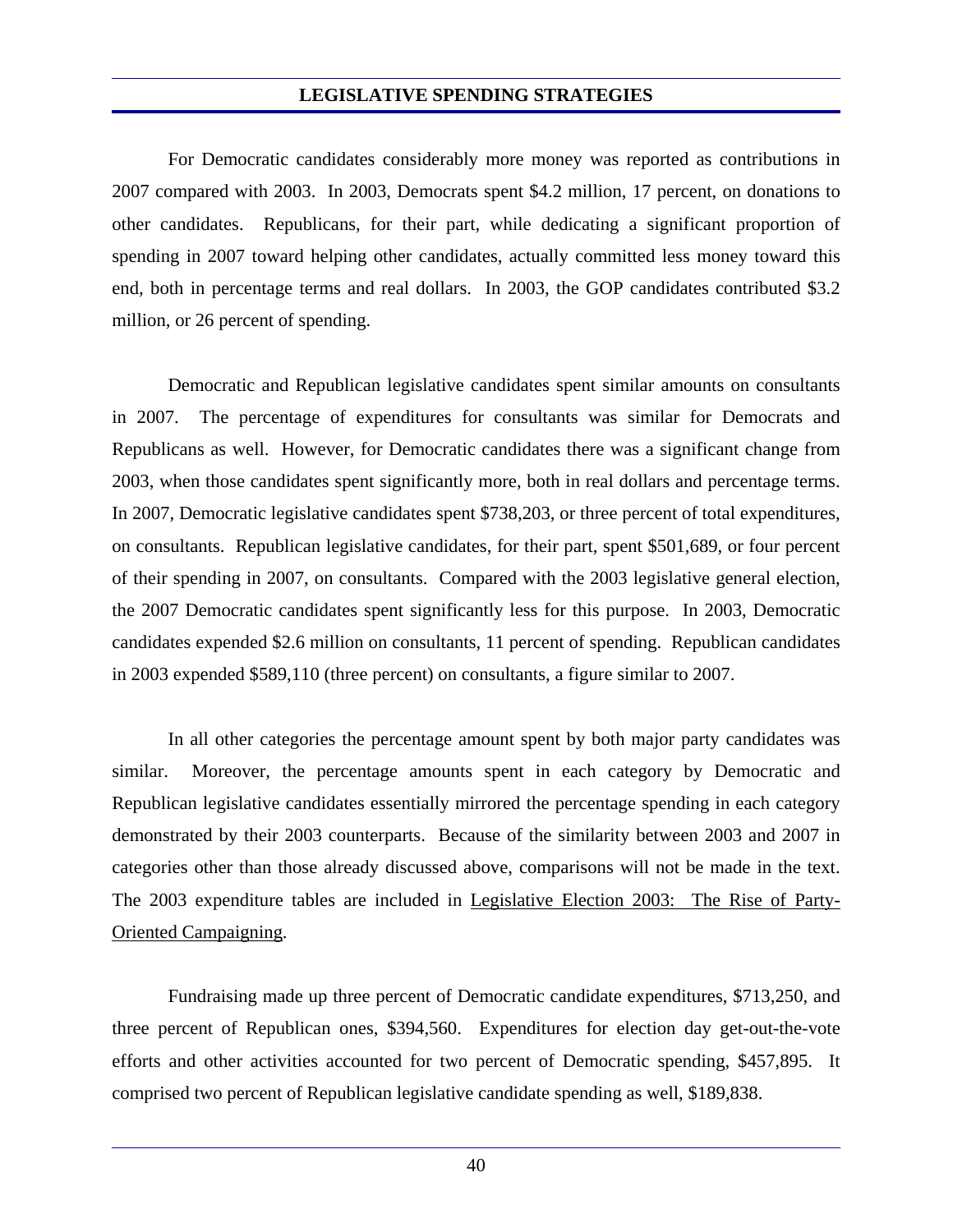Administrative costs comprised six percent, \$1.5 million, of Democratic legislative expenditures and seven percent of Republican candidate expenditures, or \$781,793. Expenditures for polls made up three percent of Democratic spending, \$622,528, and two percent of Republican spending, at \$173,444.

 Altogether Democratic legislative candidates transferred \$1.6 million, a figure that amounted to seven percent of their expenditures. Republican legislative candidates, for their part, transferred \$547,054, or five percent of their expenditures. Democratic candidates also refunded \$689,469 (three percent) while Republicans refunded \$168,741 (one percent). Finally, spending for charity and entertainment by both sets of candidates was negligible, at \$128,600 (one percent) and \$138,430 (one percent) for Democratic and Republican candidates respectively.

 Independents, as shown above, spent \$194,204 in the statewide legislative contests. All told, 43 percent of expenditures made by independents went toward mass communication. They expended \$83,416 toward this purpose. Another 34 percent, or \$65,863, was spent on administration while six percent, or \$11,077, was directed toward consultants.

 Independents gave other candidates \$14,039, a figure that comprised seven percent of expenditures. Fundraising by independents accounted for four percent, \$7,342, of expenditures and election day spending comprised six percent, or \$10,981, of expenditures. Independents did not spend any of their money on any other categories.

#### **Mass Communication**

 As noted above, \$16.8 million was spent for mass communication purposes during the 2007 legislative general election. Thus, 47 percent of all expenditures went toward mass media advertising. Spending on mass communication in 2007 was similar but not exactly the same as that expended by State Senate and Assembly candidates in 2003, both in percentage terms and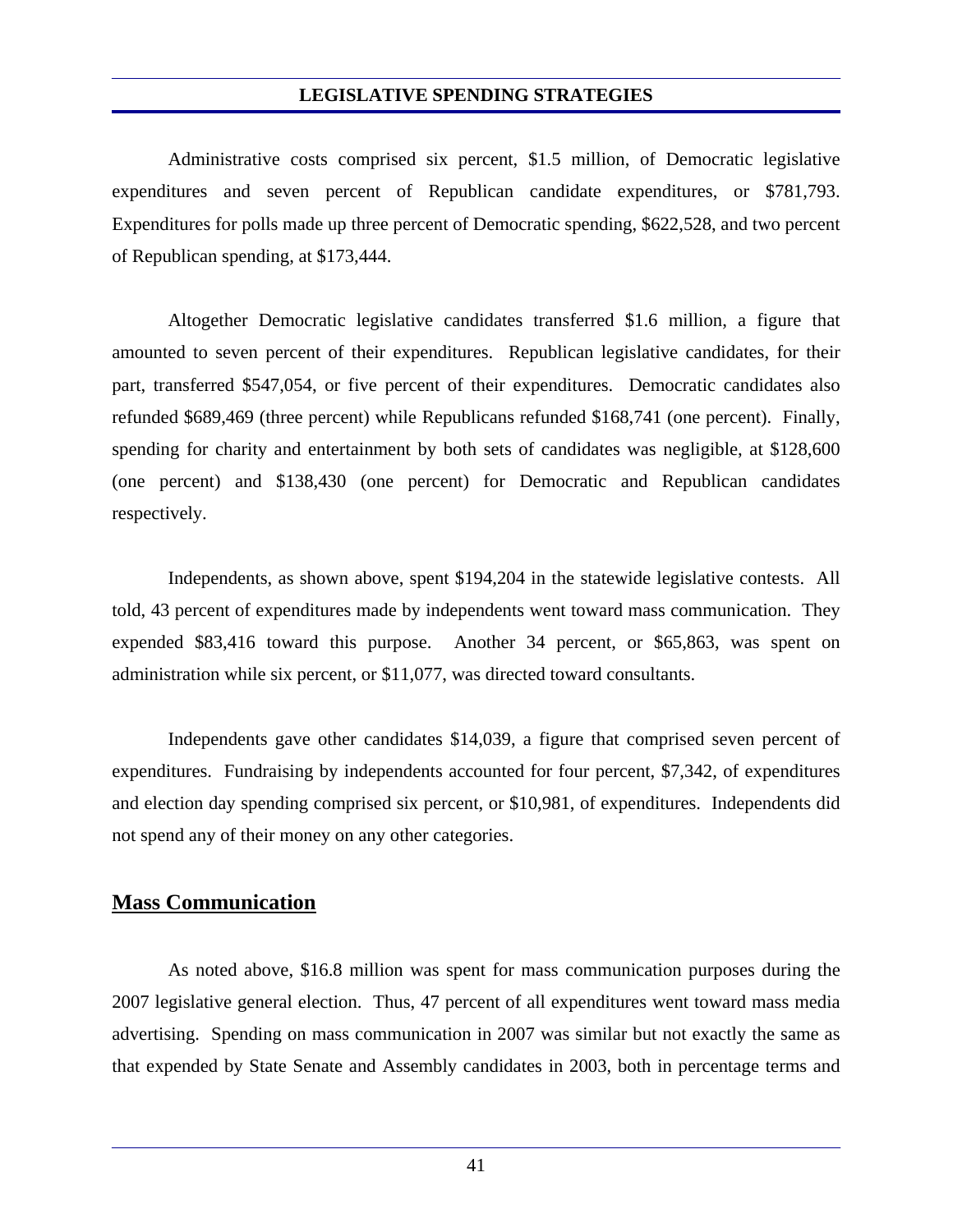actual dollars. In 2003, State Senate and Assembly candidates spent \$18 million, or 50 percent of expenditures on mass media advertising.

 In order to be consistent with past reports, mass communication expenditures are divided into two categories: broadcast advertising and print advertising. Broadcast advertising is comprised of television (mainly cable), radio, and now for the first time Internet. Print advertising involves direct mail, newspaper, and outdoor sign advertising. Table 6 breaks down mass communication spending in 2007 by category.

|                       | <b>TABLE 6</b><br><b>MASS COMMUNICATION SPENDING</b> |                |
|-----------------------|------------------------------------------------------|----------------|
| <b>Broadcast</b>      | <b>Amount</b>                                        | <b>Percent</b> |
| <b>Television</b>     | \$2,356,953                                          | 14%            |
| Radio                 | 653,997                                              | 4%             |
| <b>Internet</b>       | 75,655                                               | $1\%$          |
| <b>Subtotal</b>       | \$3,086,605                                          | 18%            |
| <b>Print</b>          |                                                      |                |
| <b>Direct Mail</b>    | \$3,501,628                                          | 21%            |
| Newspaper             | 143,298                                              | $1\%$          |
| <b>Outdoor</b>        | 235,307                                              | $1\%$          |
| <b>Subtotal</b>       | \$3,880,233                                          | 23%            |
| <b>Unidentifiable</b> | \$9,808,449                                          | 59%            |
| <b>TOTAL</b>          | \$16,775,287                                         |                |
|                       |                                                      |                |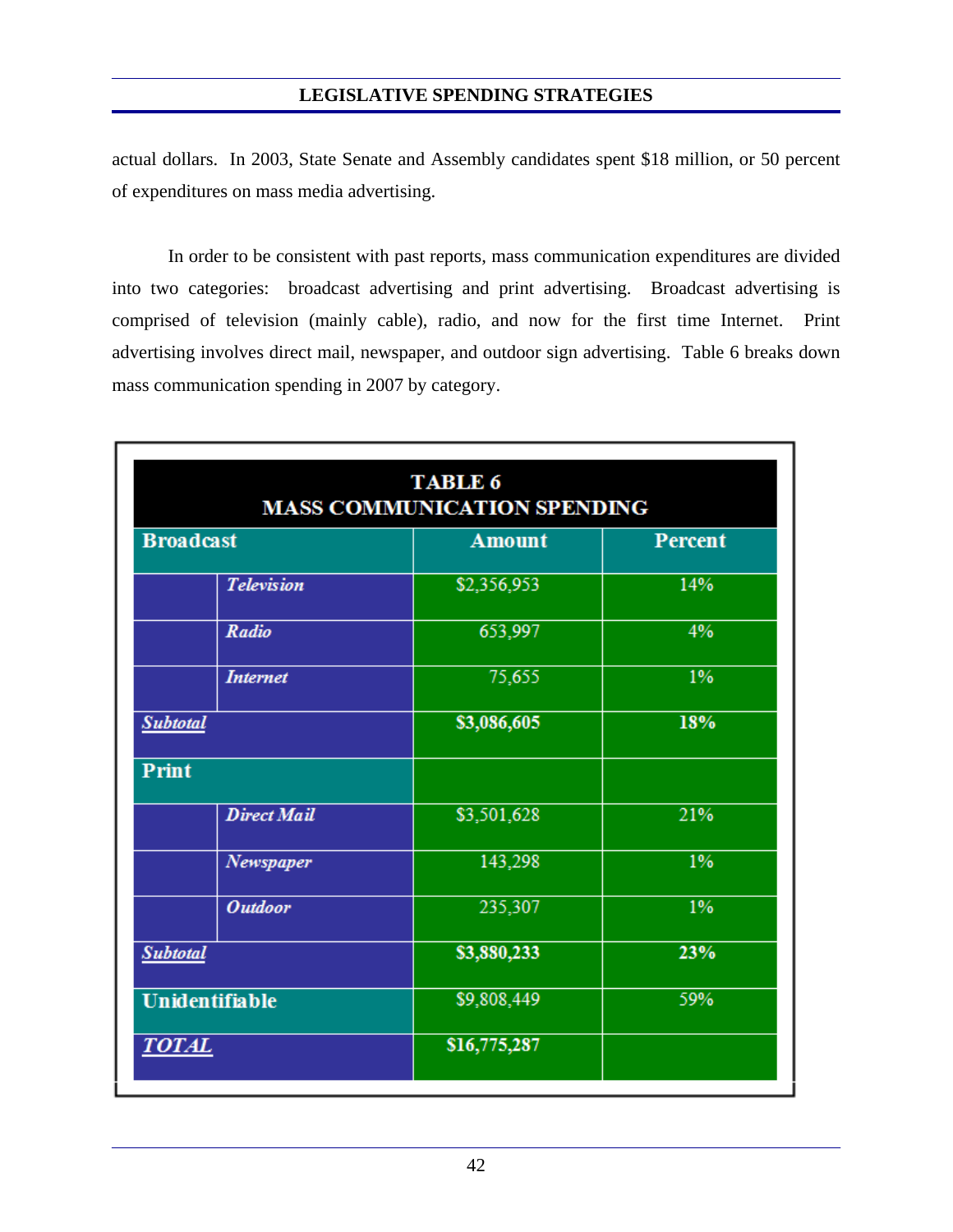Broadcast advertising, as a category, represented 18 percent of total mass communication expenditures, or close to \$3.1 million. This percentage and amount was less than that recorded in 2003. In 2003, broadcast advertising as a category, represented 24 percent of mass communication expenditures, or \$4.4 million. Print advertising in 2007 amounted to \$3.9 million, or 23 percent of mass media spending. This percentage and dollar amount was also less than in 2003, when candidates for State Senate and Assembly spent \$5.2 million, or 29 percent of expenditures.

 Unfortunately, as in the past, a large amount of mass communication expenditures were imprecisely identified by candidates. Out of \$16.8 million spent on mass communication, 59 percent, almost \$10 million, was not specified. Though the percentage of unidentifiable mass communication expenditures has been traditionally high, the 2007 percentage is higher than in past elections. This large amount of unidentified mass communication expenditures may help to explain changes in both the broadcast and print categories, as well as other mass media advertising subcategories.

 One of those subcategories may well be television. Television expenditures, in legislative campaigns, mainly cable, amounted to \$2.4 million, or 14 percent of total. In both percentage and real dollar amounts, expenditures for television were significantly less than in 2003, when legislative candidates spent \$3.7 million (21 percent) for this purpose. Therefore, it is feasible that a substantial amount of mass communication expenditures that were not specified were directed toward television advertising.

 As a subcategory of broadcast media advertising, radio expenditures reached \$653,997, or four percent of total. Expenditures for radio advertising approximated those of four years ago, when legislative candidates in the general election of 2003 also spent four percent of expenditures on radio, at \$671,060. Expenditures for Internet advertising, a new category in 2007, amounted to \$75,655, or almost one percent of legislative spending on mass communication.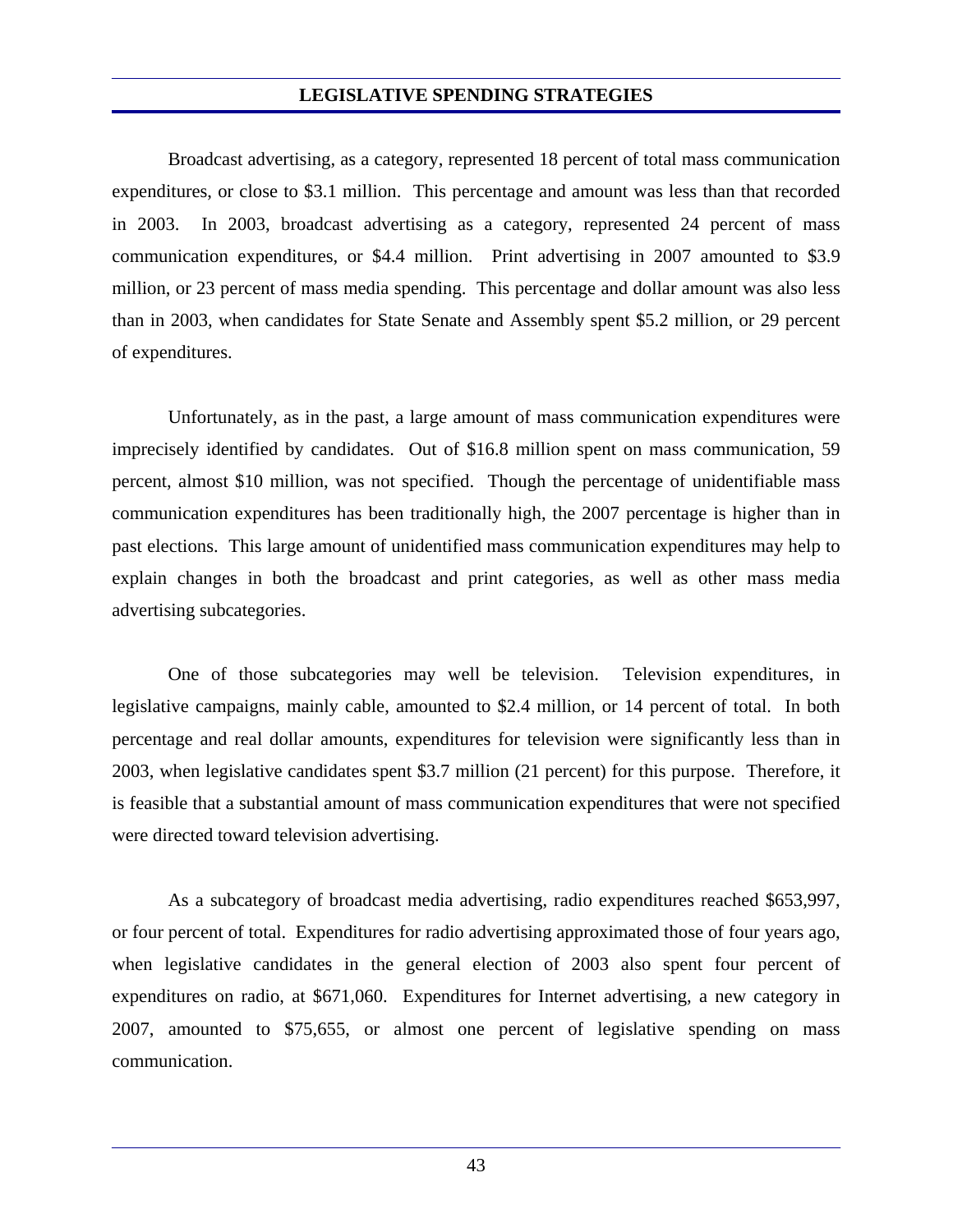Turning to the print advertising category, State Senate and Assembly candidates in 2007 expended \$3.5 million, or 21 percent of spending on the subcategory of direct mail. Both in real dollar terms and in percentage terms this effort was shy of that recorded in 2003. In that year, legislative candidates spent \$5.2 million, or 23 percent of mass media expenditures on direct mail. The lesser amount and degree of expenditures directed toward direct mail in 2007 may also be partly attributable to the large amount of unidentifiable mass communication expenditures. It is interesting, also, to compare 2007 spending to 2005, when only the Assembly ran for election and 41 percent of mass media expenditures went toward direct mail in 2005. Assembly candidates, spending \$3.2 million for that purpose, spent almost as much on direct mail as State Senate and Assembly candidates combined spent in 2007.

 Newspaper advertising constituted one percent of mass communication expenditures, amounting to \$143,298. Again, this amount is considerably less than spent by candidates in 2003, when \$648,988 went toward newspaper advertising, or four percent. This decline appears to reflect that which is occurring generally vis-à-vis newspaper advertising.

 Finally, outdoor advertising equaled \$235,307, or one percent of mass communication spending. Spending for this purpose was down compared with 2003, when candidates spent \$491,143, or three percent for this purpose.

#### **Mass Communication Spending by Party**

 Figure 6 below shows the distribution of mass communication spending between Democratic and Republican candidates for the Legislature in 2007.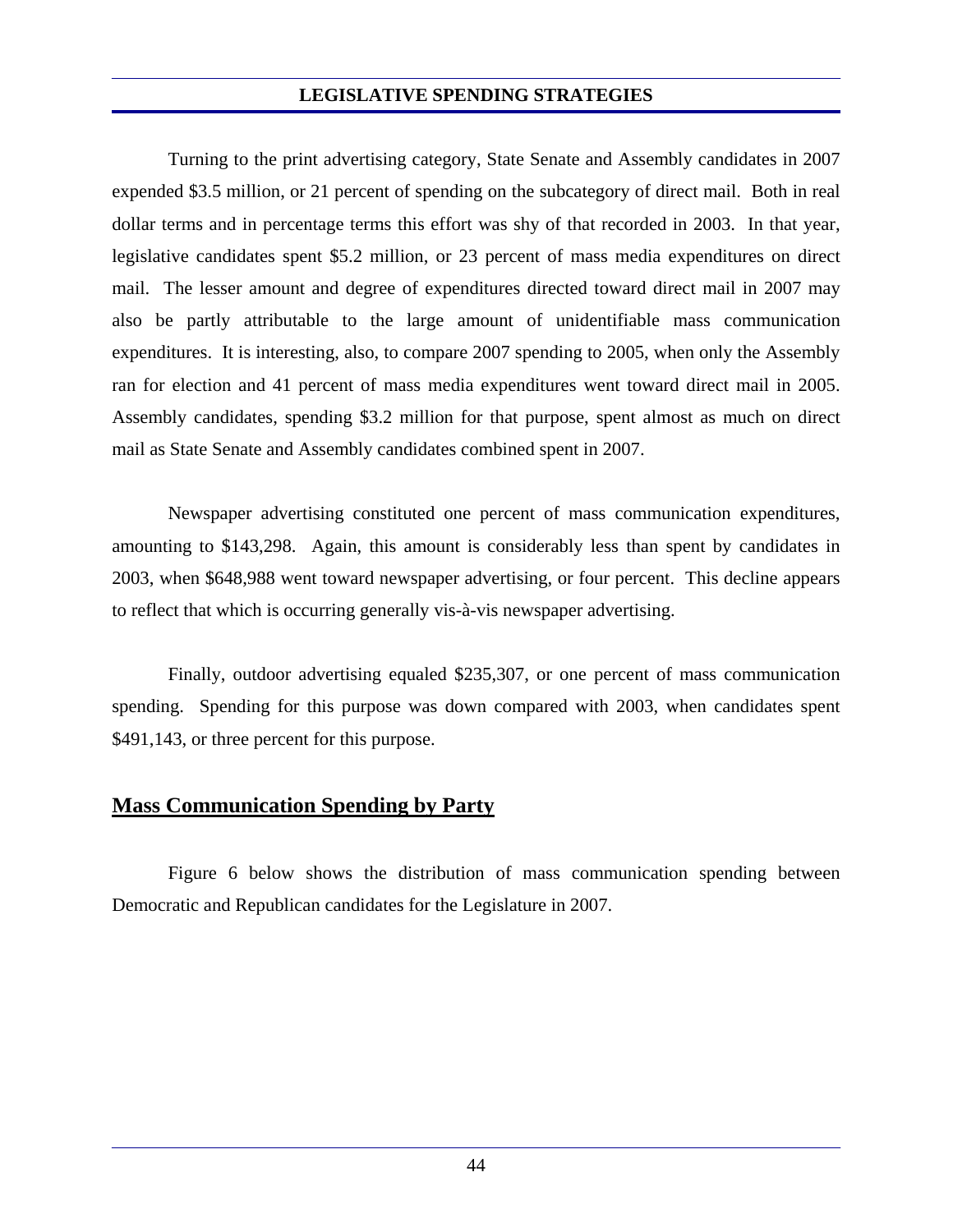#### **FIGURE 6 MASS COMMUNICATION SPENDING BY PARTY**



#### **Democratic**

**Republican**

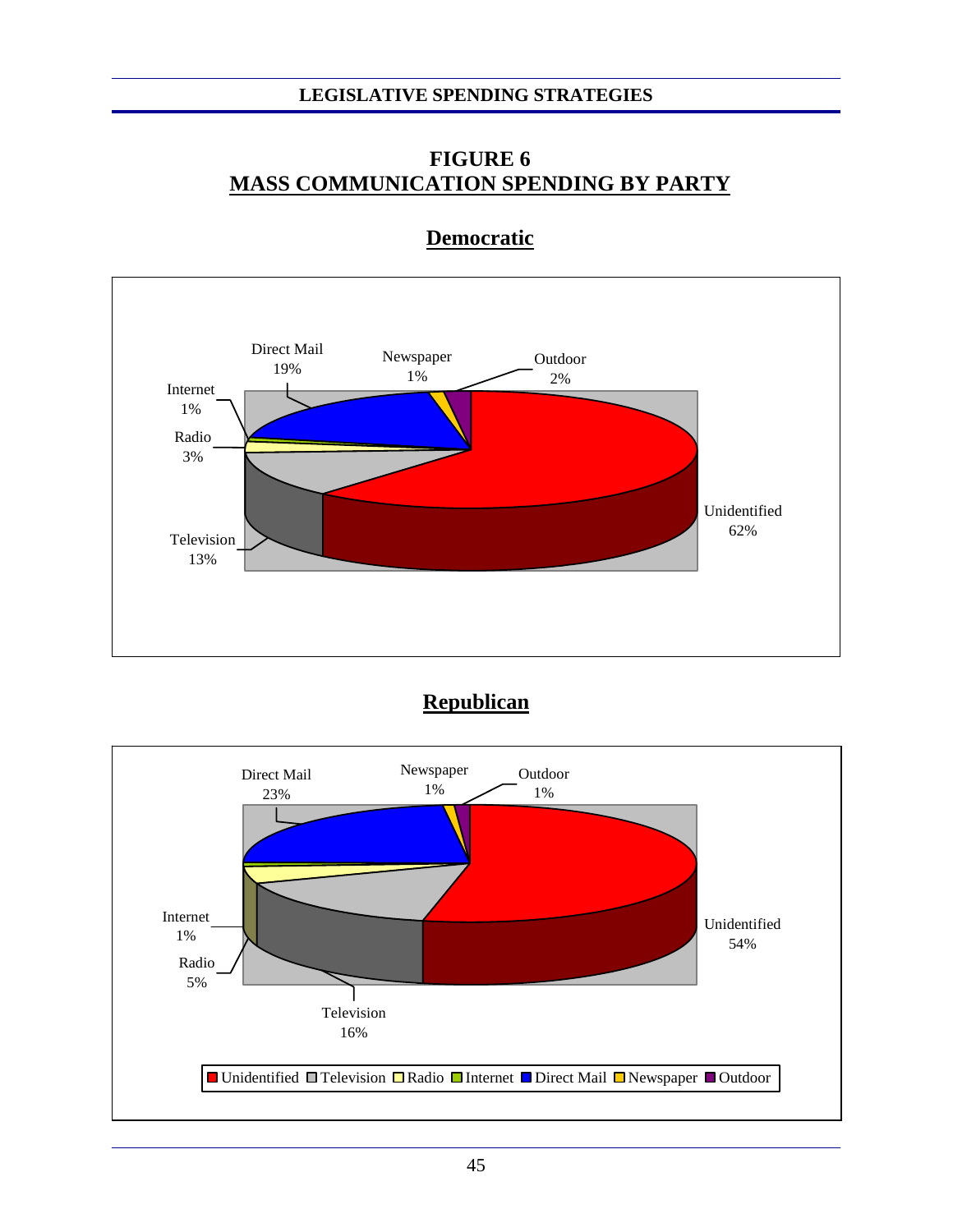In most mass communication subcategories, Democratic legislative candidates in 2007 spent similarly in percentage terms as their counterparts in 2003. Except for an increase in the unidentifiable subcategory and a slight decrease in newspaper advertising, Democratic candidates were consistent throughout other subcategories.

 Republican candidates, on the other hand, exhibited changes in subcategory spending between 2007 and 2003 that were more distinct. These changes were reflected throughout all subcategories.

 Democratic State Senate and Assembly candidates spent about \$10.3 million on mass communication in 2007. This amount was a reduction from the \$12.1 million spent for this purpose in 2003. Out of the \$10.3 million spent by these candidates, \$6.3 million, or 62 percent, could not be confidently identified. In 2003, the unidentifiable figure for Democrats stood at 54 percent.

 Television advertising comprised \$1.3 million, or 13 percent of Democratic mass communication expenditures. Four years earlier, television made up 16 percent of mass media spending. Again, most television advertising was on cable. Radio advertising expenditures by Democratic legislative candidates in 2007 amounted to \$333,607, or three percent of mass media spending. In 2003 that figure stood at four percent. Democratic candidates spent \$44,655 on Internet advertising in 2007, or less than one percent. In 2003 this subcategory did not exist.

 Regarding the print advertising category, Democratic legislative candidates in 2007 expended \$2 million on direct mail advertising. At 19 percent of 2007 mass communication expenditures by Democrats, this figure compares with the 20 percent expended by their counterparts in 2003. Finally, 2007 Democratic candidates spent \$87,637 (one percent) and \$165,962 (two percent) on newspaper and outdoor advertising respectively. In 2003, Democratic candidates spent three percent and four percent of mass media spending on these purposes respectively.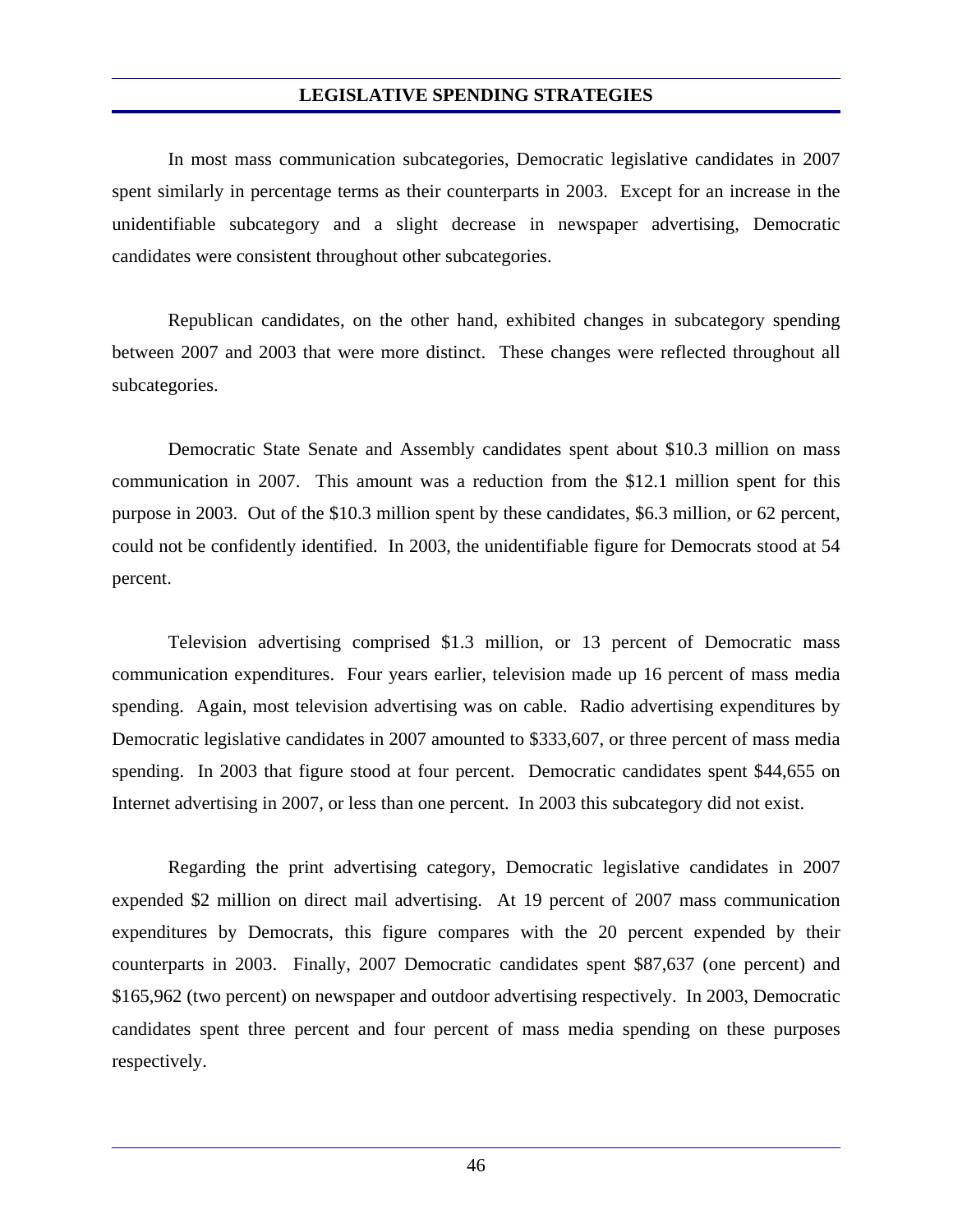Republican candidates for State Senate and Assembly spent a total \$6.4 million on mass communication advertising. From this total \$3.5 million was unidentifiable, or 54 percent of mass media spending. The Republicans' unidentifiable percentage increased drastically over their percentage in 2003. In 2003, 32 percent of mass communication expenditures were not able to be ascertained. Republican candidates spent \$1.1 million, or 16 percent of mass advertising expenditures on television advertising. Unlike the unidentifiable category, spending on television by 2007 Republican legislative candidates fell considerably from the 30 percent of mass media spending their GOP colleagues realized in 2003. Radio advertising by Republican candidates was similar in percentage terms during the 2007 general election as it was in 2003. Republicans spent \$320,388 on radio advertising in 2007, or five percent of their mass media budget. They spent three percent for this purpose in 2003. Republicans spent \$31,033 on the Internet, about one percent of mass media spending.

 Direct mail spending by Republican State Senate and Assembly candidates in 2007 amounted to \$1.4 million, or 23 percent of mass media spending. That percentage in 2003 stood at 27 percent. Finally, Republicans expended \$46,805 on newspaper advertising and \$64,845 on outdoor advertising, one percent and one percent respectively. The percentages in 2003 were at three percent and four percent respectively.

 Independent candidates spent \$83,416 on mass communication advertising in 2007. About seven percent went toward television advertising, or \$6,200. Independents did not spend any money on radio or Internet advertising. They did, however, spend \$63,849, or 76 percent of mass communication expenditures on direct mail. They spent \$8,854 on newspaper advertising and \$4,500 for outdoor advertising. Approximately 11 percent of mass communication expenditures by independents were directed toward newspaper advertising and five percent toward outdoor advertising. There were no comparables for 2003 for independent legislative candidates.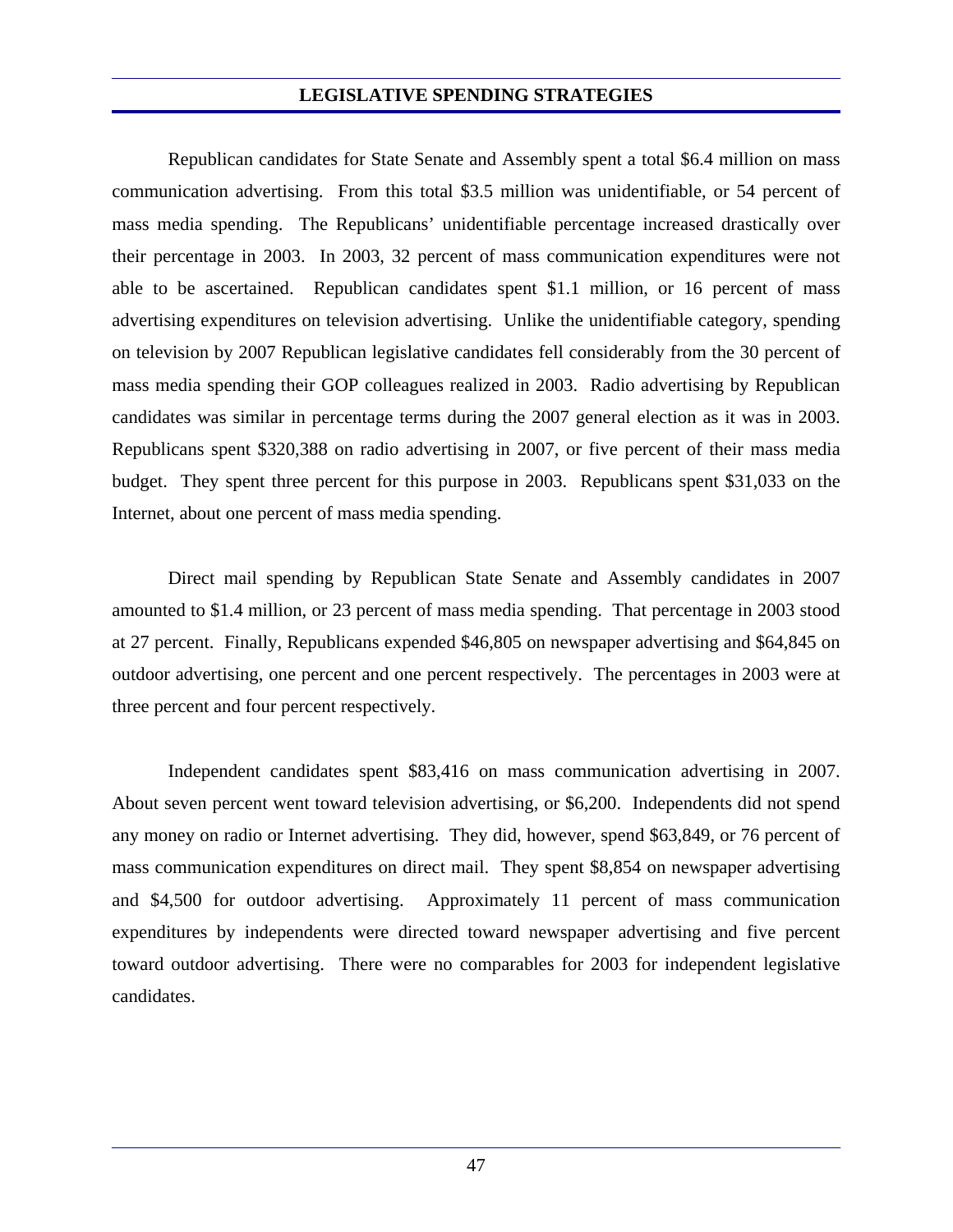# **CONCLUSION**

 White Paper Number 17, published in 2004, highlighted the influence of political party entities in campaigns for the State Legislature. It noted that the influence of these party entities had been growing since the early 1990's. The report mentioned that political party committees and legislative leadership committees were primarily responsible for this trend.

 The White Paper, Legislative Election 2003: The Rise of Party-Oriented Campaigning, stated: "The legislative election in New Jersey in 2003 set all kinds of financial records. It also marked the culmination of a trend begun in the 1990's which has altered the electoral landscape from being one that was candidate-centered to one that is party-oriented."

 Interestingly, after tracking this party dominance trend in several white papers over more than a decade, a white paper published in 2006, The 2005 Assembly Election: New Trends on the Horizon?, observed changes in the contribution mosaic that might signal the emergence of a new trend in the financing of legislative campaigns. And, just as the party dominance period began as the result of reforms in 1993, this new trend, if proven to be so, may be the result of recently enacted reforms, in particular pay-to-play.

This white paper noted:

 During the most recent Assembly election political party entities continued to be the major player in terms of financial activity, thereby maintaining their preeminent role in legislative elections. There was one difference, however, and that was in the pattern of giving within the political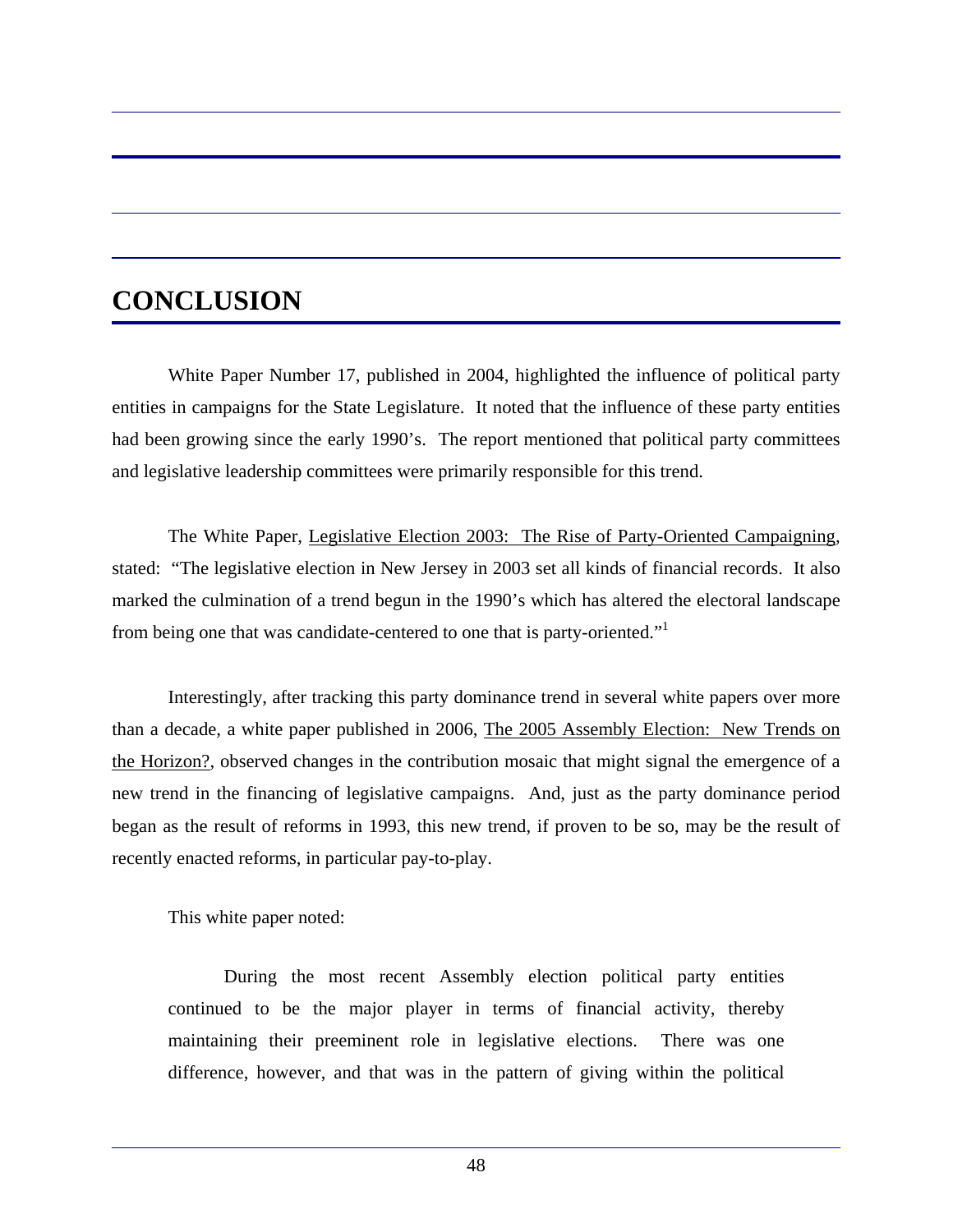party entity category. In 2005, legislative leadership committees and candidate committees led the way in terms of contributions, making 32 and 18 percent of donations respectively. . . . As speculated in Chapter II, the anticipation of pay-to-play may be responsible for this new contribution mosaic. $2$ 

 The analysis of the 2007 State Senate and Assembly general election confirms the observation made in the report on the 2005 Assembly election. Pay-to-play reform does appear to be altering the decade old financing mosaic that lent great influence to political party committees, both State and county political party committees.

 As mentioned throughout, candidates for the State Senate and Assembly in 2007 raised \$50.4 million, which represented a five percent increase over 2003, when State Senate and Assembly candidates raised \$48.1 million. In the same way that previous elections for the Legislature set new records for contributor activity, so too did this one. There was, however, one difference. During this four-year period, financial activity grew at a much more modest pace than between previous election intervals.

 Between the State Senate and Assembly contests of 2001 and 2003, for instance, receipts increased by 35 percent. And between 1997 and 2001, receipts grew by 32 percent. An increase that approximates five percent is markedly different than in prior elections. Moreover, this circumstance reflects that which was experienced in the Assembly election of 2005 when it was determined that Assembly receipts had increased by a mere five percent as well. Again, this increase was a modest one compared with past Assembly elections. During the two-year interval 1997 and 1999, when only the Assembly was up for election, receipts increased by 30 percent. Between 1993 and 1995, there was a 37 percent increase in Assembly candidate receipts.

 Several reasons were advanced in The 2005 Assembly Election: New Trends on the Horizon? to explain the discordance in the rate of increase in fundraising between Assembly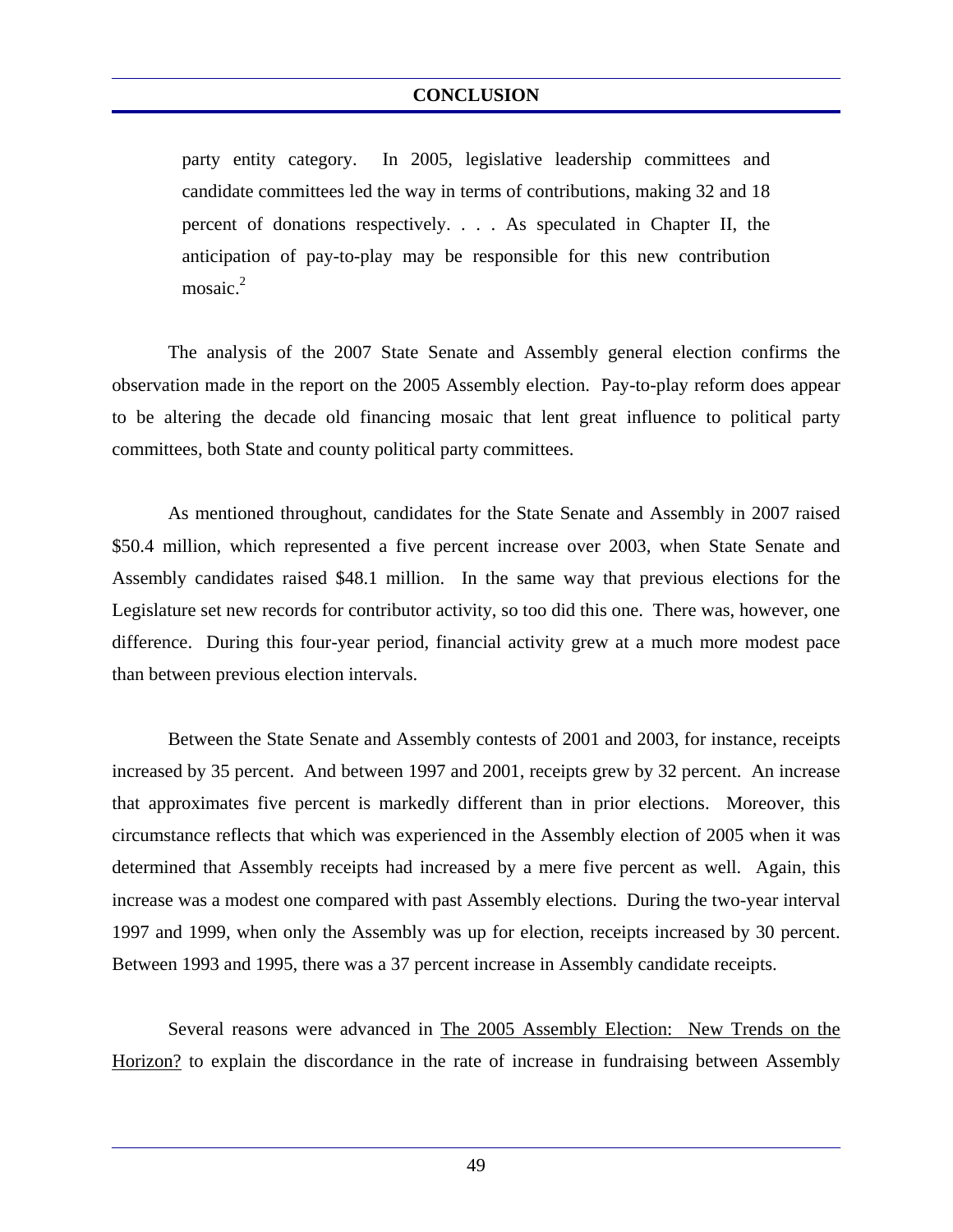candidates in 2003 and 2005. Among the several explanations proffered in the report was payto-play reform.

 The white paper stated: "Finally, as will be discussed in ensuing pages, the anticipation of pay-to-play reform may have dampened fundraising by Assembly candidates and political party committees."<sup>3</sup>

 The general election of 2003 was a pivotal one in terms of control of the State Senate. The Democrats were by this time in control of the Assembly and were energetically pursuing control of the State Senate as well. During the 2001-2003 session, the State Senate was tied, thereby requiring the leadership of the body to be shared between Republicans and Democrats. Certainly, this situation explains the explosive growth in financial activity in 2003 and thereby may have contributed to the modest increase in Assembly receipts in 2005 over 2003. Moreover, the 2003 situation undoubtedly impacted the modest increase witnessed in 2007 as well.

 Having stated the above, however, it is clear pay-to-play reform was a major contributing factor as well. The pay-to-play reform of 2005 and 2006 placed restrictions on campaign donations by businesses negotiating, or having been awarded, contracts with the executive and legislative branches of government. Restrictions were placed on contributions by businesses contracting with county and municipal government entities as well.

 The law prohibited businesses from entering into a State contract of more than \$17,500 if the entity contributed in excess of \$300 to the campaign of a sitting governor, a gubernatorial candidate, a State political party committee, or a county political party committee. Furthermore, aside from the contracts with the executive branch, contributions were restricted in terms of legislative contracts. In this case, businesses could not contribute to a candidate or joint candidates committee of a presiding officer, a legislative leadership committee established by the presiding officer, or a State political party committee of the political party of which the presiding officer is a member. There are relatively few legislative contracts and restrictions only applied to those legislative contracts that were not awarded on the basis of a fair and open bidding process.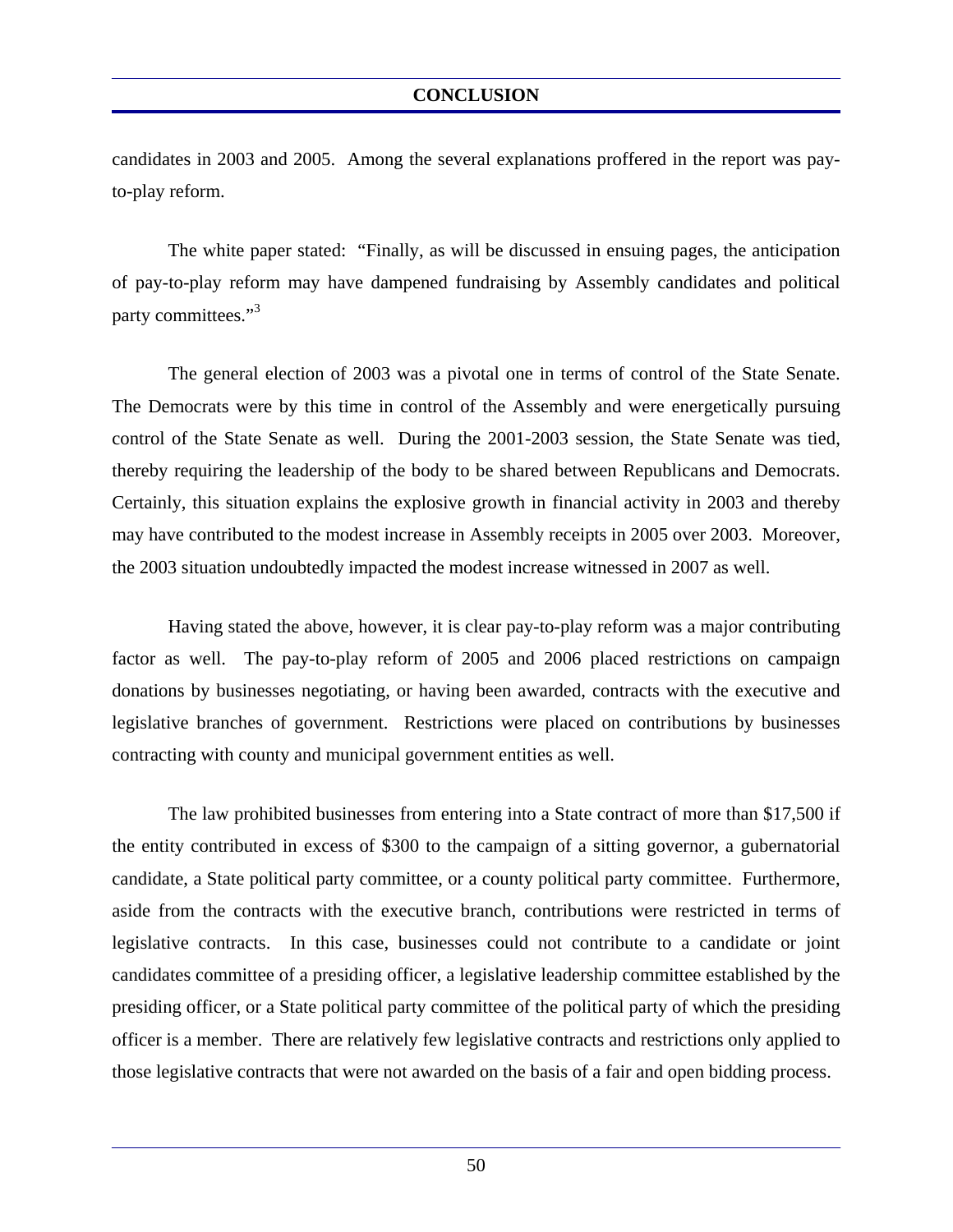#### **CONCLUSION**

 Pay-to-play restrictions apply to candidates and party committees at the county and municipal levels as well. However, at these levels, as with legislative contracts, businesses awarded contracts in accordance with a fair and open process are not subject to prohibitions on contributions. Non-fair and open contracts, though, are subject to pay-to-play restrictions. Under these circumstances, business entities negotiating or performing county contracts are prohibited from giving to a candidate or joint candidates committee of any person serving in an elective public office of the county when the contract is awarded. These businesses are also prevented from contributing to the county political party committee to which such a person belongs. Similar restrictions apply at the municipal level.

 In addition to this complex, intricate array of laws, Governor Jon S. Corzine issued Executive Orders No. 117 and No. 118, which expand still further the reach of pay-to-play. The Governor's action included contracts involving the executive branch of government. These orders place restrictions on State contractor contributions to legislative leadership committees and municipal political party committees. Included in the orders is a ban on contributions by redevelopers and consultants to: gubernatorial candidates and officeholders; State, county, and municipal political party committees; legislative leadership committees; and legislative, county, and municipal candidates and officeholders in the jurisdiction where the redevelopment takes place. The Governor's ban also extends restrictions to include partners of professional service firms and not just to principle owners or those owning stock amounting to 10 percent of company profits. In addition to the Executive Orders, the Governor has proposed a comprehensive ethics reform package that if enacted would further extend pay-to-play and alter the contribution limit scheme. Both the Executive Orders and proposed reforms, if enacted, would further restrict and redirect fundraising in the future.

 It stands to reason that the pay-to-play reforms have had an impact on campaign financing in New Jersey. As noted in several past reports of the Commission, the State's electoral process had become dominated by political party entities, in particular the State and county party committees. Pay-to-play appears to be changing that scenario. This can be seen in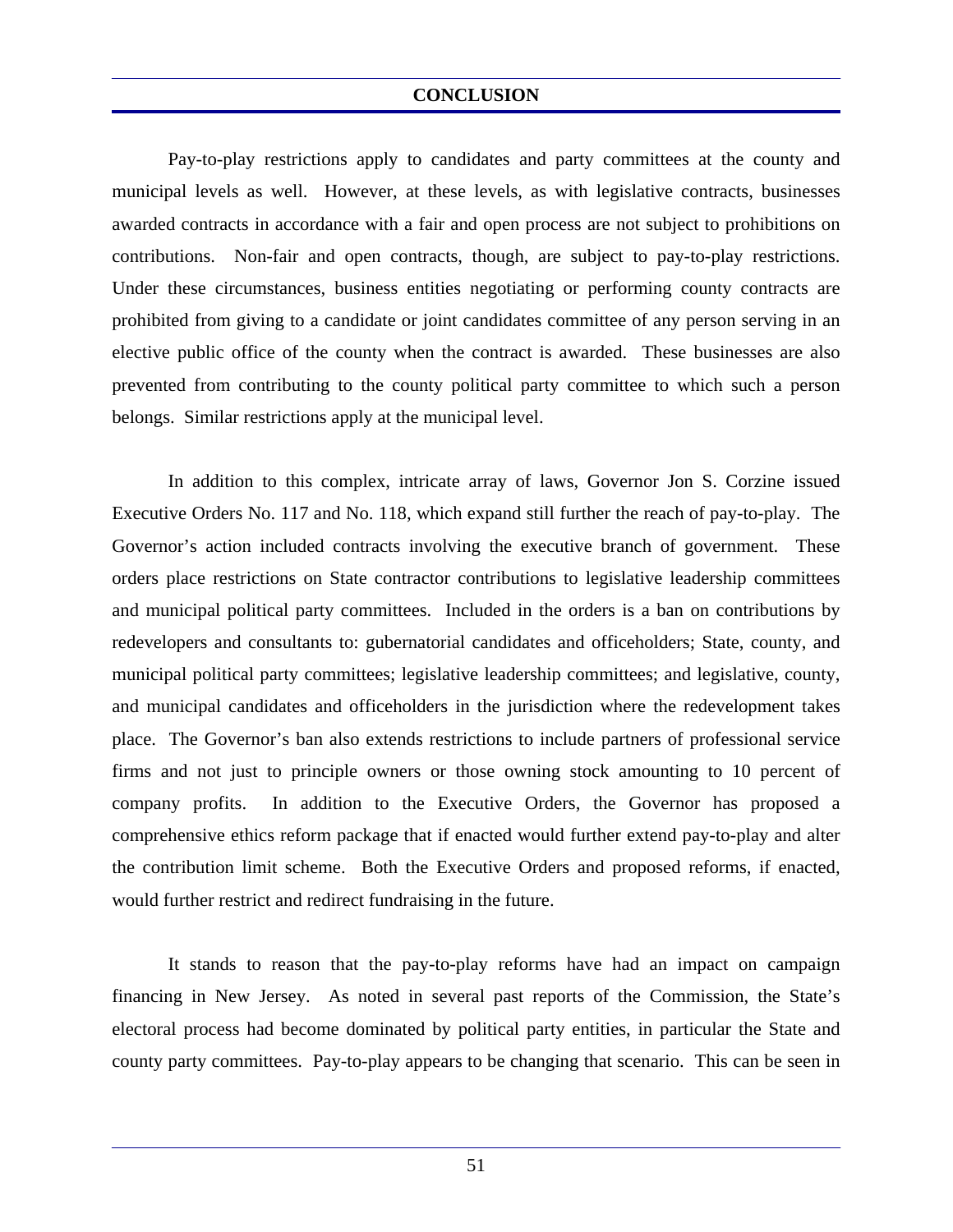two ways. First, in the reduction of funds raised by the State and county party committees; and, second, in the changes in contributor patterns, particularly within the political party category.

 In comparing receipt totals of the State party committees and county party committees between 2003 and 2007 the impact of pay-to-play can be clearly seen. The two State party committees in 2003 raised \$17.4 million compared with the \$8.3 million they raised in 2007. The 42 county party committees, for their part, exhibited a similar pattern. In 2003, they raised \$8.3 million. Four years later, in the wake of pay-to-play reforms, they raised but \$3.3 million.

 This reduction in fundraising by State and county party entities was reflected in the contributor mosaic involving 2007 legislative candidates as discussed in the report. In this most recent general election for the Legislature, party entities constituted 51 percent of contributions to State Senate and Assembly candidates. This figure was significantly less than the 63 percent of contributions made by these entities four years earlier. The State and county political parties appear to be responsible for this decline – the very same entities that would be most impacted by the pay-to-play laws described above. As noted in the text, the political party committees were responsible for 14 percent of legislative receipts, a figure down from the 25 percent they posted in 2003. Legislative leadership committees were also down, but not by as great an amount as the parties. The leadership committees made 18 percent of legislative receipts in 2007 compared with 25 percent in 2004. These committees raised \$10.8 million in 2007 compared with \$12.7 million in 2003. Receipts by the legislative leadership committees could possibly slip further in the next two to four years with Governor Corzine's Executive Orders and potential enactment of his proposed reforms.

 At the same time that contributions to legislative candidates by the political parties and legislative leadership committees declined, contributions from other candidates and from special interest PACs increased. Contributions from other candidates reached 19 percent of legislative receipts in 2007. In 2003, candidates made 12 percent of contributions. PACs, in 2007, made 16 percent of contributions to State Senate and Assembly candidates up from 13 percent in 2003. The effect of the pay-to-play laws can be seen here as more money is given to and by candidates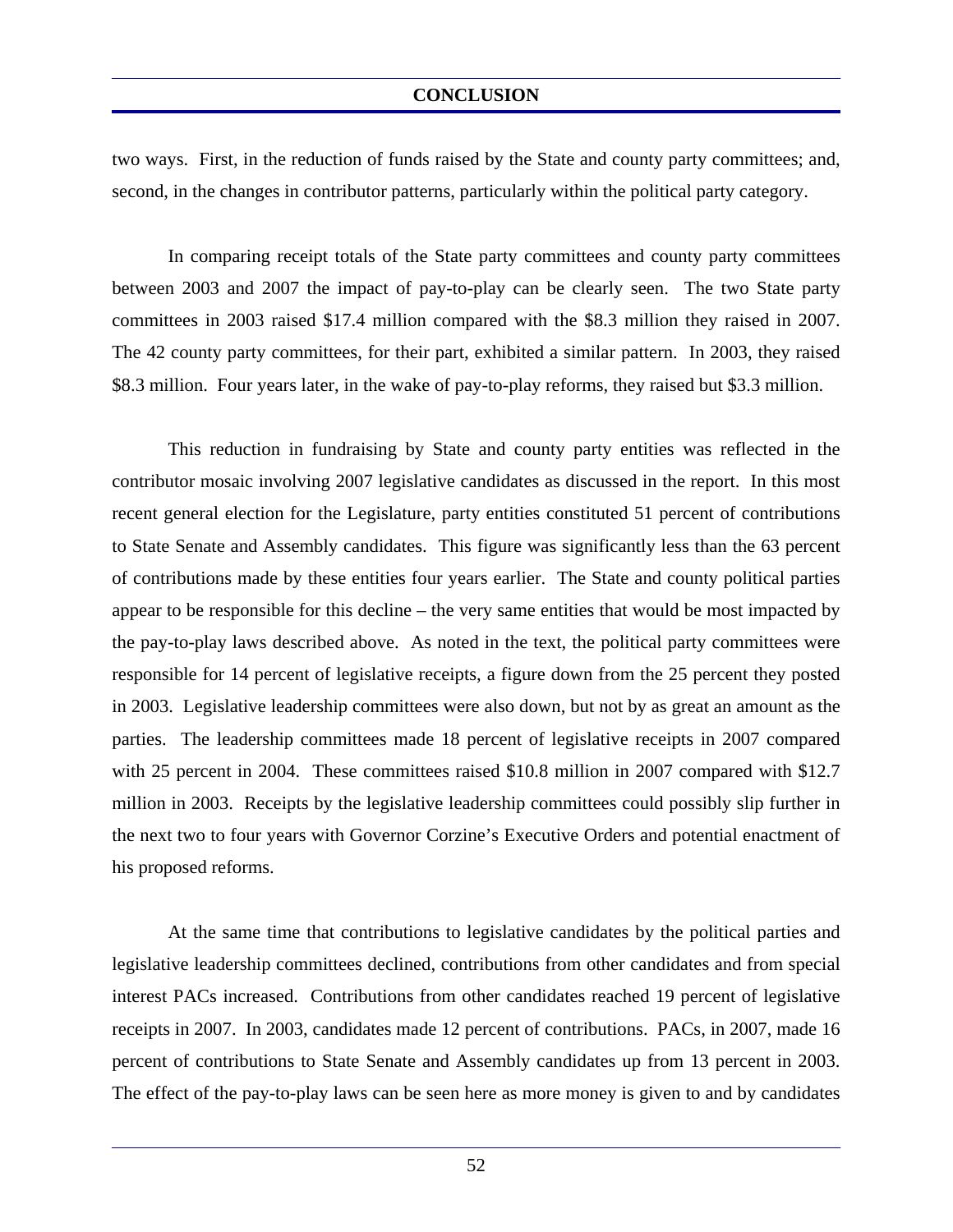#### **CONCLUSION**

and PACs, both of which are less impacted by the reforms. Further, the effects of pay-to-play are evidenced by the following: a decrease in business contributions, an increase in individual contributions, and a decrease in the average contribution made to legislative candidates. Changes in the number of contributions within certain ranges also suggests a pay-to-play impact.

 This report represents a continuation of the effort dating back to 1987 to track trends in campaign financing of legislative campaigns in New Jersey. During the course of this travel through time, numerous changes in the electoral landscape have been highlighted. In most instances changes occurred as the result of reforms to the system. These most recent years are no exception. The pay-to-play reforms of recent years appear to be reversing somewhat the dominance of political party entities that grew steadily from the earlier reforms enacted in 1993. To be sure, the political party organizations – State, county, and municipal – continue to be influential. But, if the trend recognized in the Assembly election of 2005 and the State Senate and Assembly election of 2007 continues, then the influence of these organizations will not be as consequential as in the previous periods, at least not with regard to campaign financing. To be sure huge sums of money will continue to be raised and spent in elections in New Jersey. The difference will be that it will flow from a variety of different sources.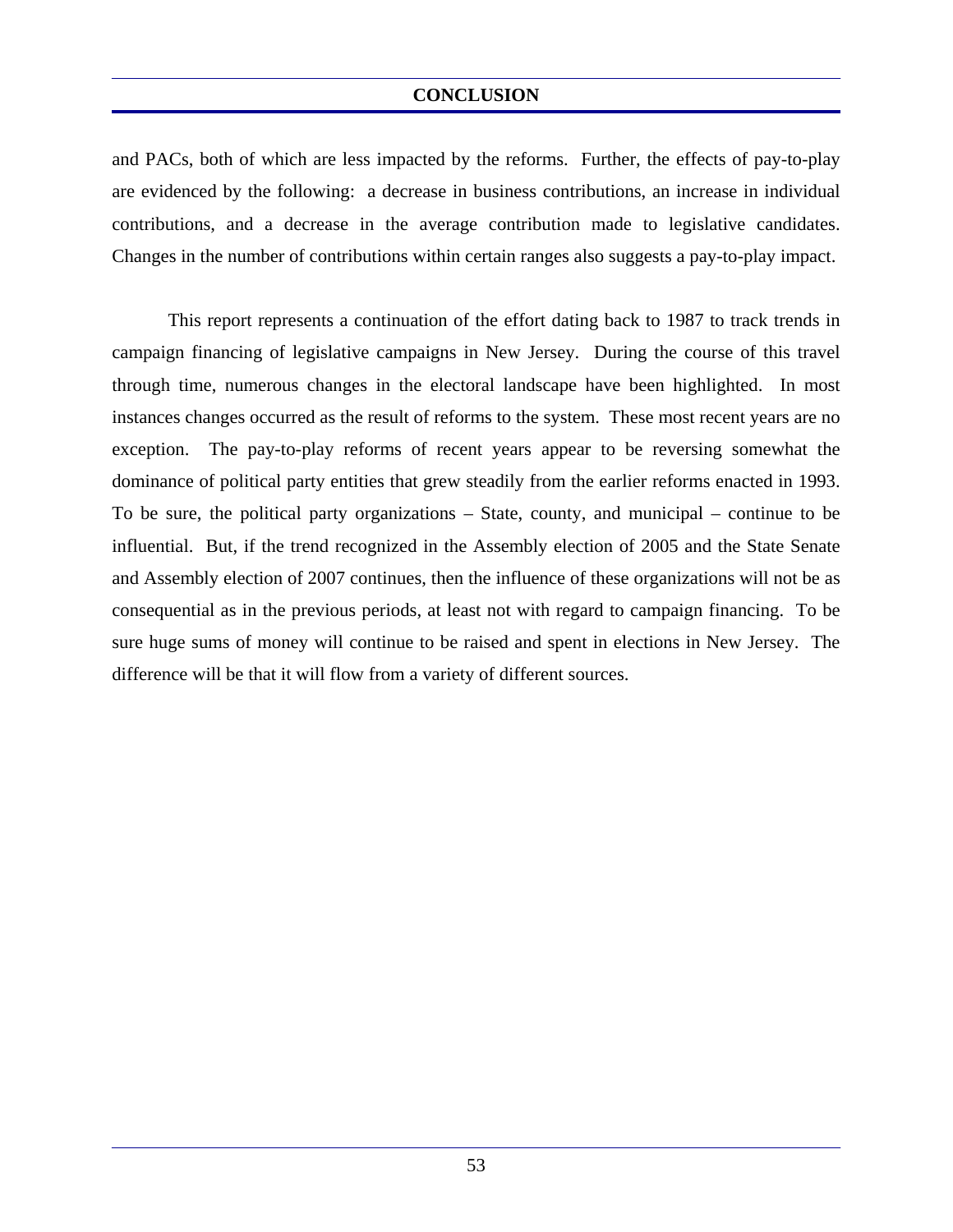- 1. New Jersey Election Law Enforcement Commission, White Paper Number 17, Legislative Election 2003: The Rise of Party-Oriented Campaigning, July, 2004, p. 33.
- 2. New Jersey Election Law Enforcement Commission, White Paper Number 19, The 2005 Assembly Election: New Trends on the Horizon?, September, 2006, p. 39.
- 3. Ibid. p. 14.